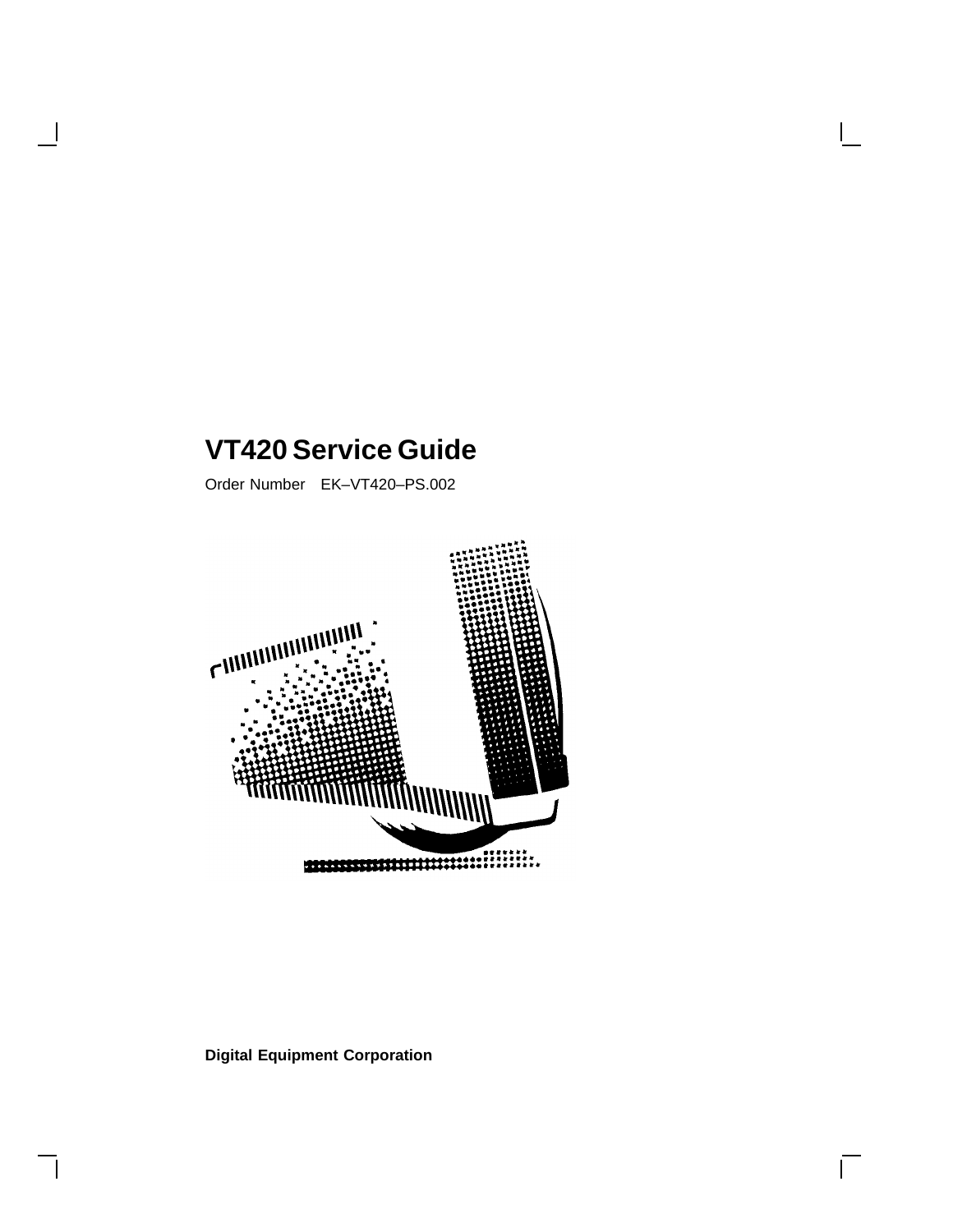#### **First Edition, December 1989 Second Edition, January 1992**

The information in this document is subject to change without notice and should not be construed as a commitment by Digital Equipment Corporation. Digital Equipment Corporation assumes no responsibility for any errors that may appear in this document.

The software described in this document is furnished under a license and may be used or copied only in accordance with the terms of such license.

No responsibility is assumed for the use or reliability of software on equipment that is not supplied by Digital Equipment Corporation or its affiliated companies.

Restricted Rights: Use, duplication, or disclosure by the U. S. Government is subject to restrictions as set forth in subparagraph (c) (1) (ii) of the Rights in Technical Data and Computer Software clause at DFARS 252.227–7013.

Copyright © Digital Equipment Corporation 1989, 1992

All Rights Reserved. Printed in U.S.A.

The following are trademarks of Digital Equipment Corporation:

SSU, VMS, VT, VT52, VT100, VT220, VT320, VT420, and the DIGITAL logo.

ADP is a trademark of Automatic Data Processing, Inc.

Kodak is a registered trademark of Eastman Kodak Co.

OLIVETTI is a registered trademark of Ing. C. Olivetti & C., S.p.A.

UNIX is a registered trademark of UNIX System Laboratories, Inc.

This document was prepared and published by Educational Services Development and Publishing, Digital Equipment Corporation.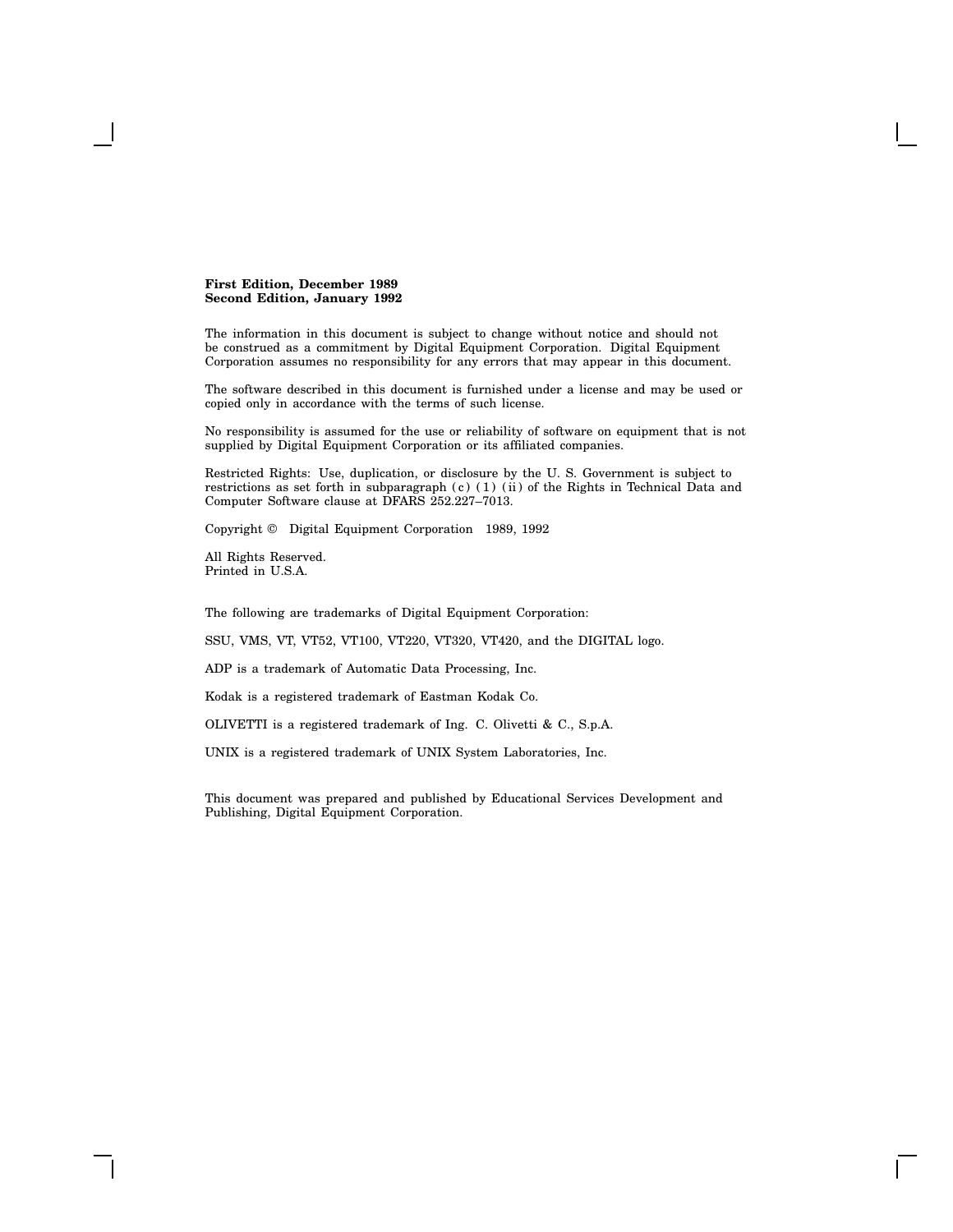## **Contents**

 $\mathbf{L}$ 

## **About This Guide** vii

- 1

| 1            | VT420 Models and Features                                                 |                |
|--------------|---------------------------------------------------------------------------|----------------|
| 1.1          |                                                                           | 1              |
| 1.2          |                                                                           | 1              |
| $\mathbf{2}$ | <b>Troubleshooting and Testing</b>                                        |                |
| 2.1          |                                                                           | $\overline{4}$ |
| 2.2          |                                                                           | 10             |
| 2.2.1        | Before You Start                                                          | 11             |
| 2.2.2        |                                                                           | 11             |
| 2.2.3        | Power-Up Self-Test                                                        | 13             |
| 2.2.4        | DEC-423 Port Loopback Test (6-Pin)                                        | 14             |
| 2.2.5        | RS-232 Port Data Lines Loopback Test<br>(25-Pin, Worldwide Model Only)    | 16             |
| 2.2.6        | RS-232 Port Control Lines Loopback Test<br>(25-Pin, Worldwide Model Only) | 17             |
| 2.2.7        | Printer Port Loopback Test (6-Pin)                                        | 18             |
| 2.2.8        |                                                                           | 18             |
| 2.3          | Printer Problems                                                          | 19             |

2.4 Error Codes . . . . . . . . . . . . . . . . . . . . . . . . . . . . . . . . . . . . . . 20

iii

 $\overline{\Gamma}$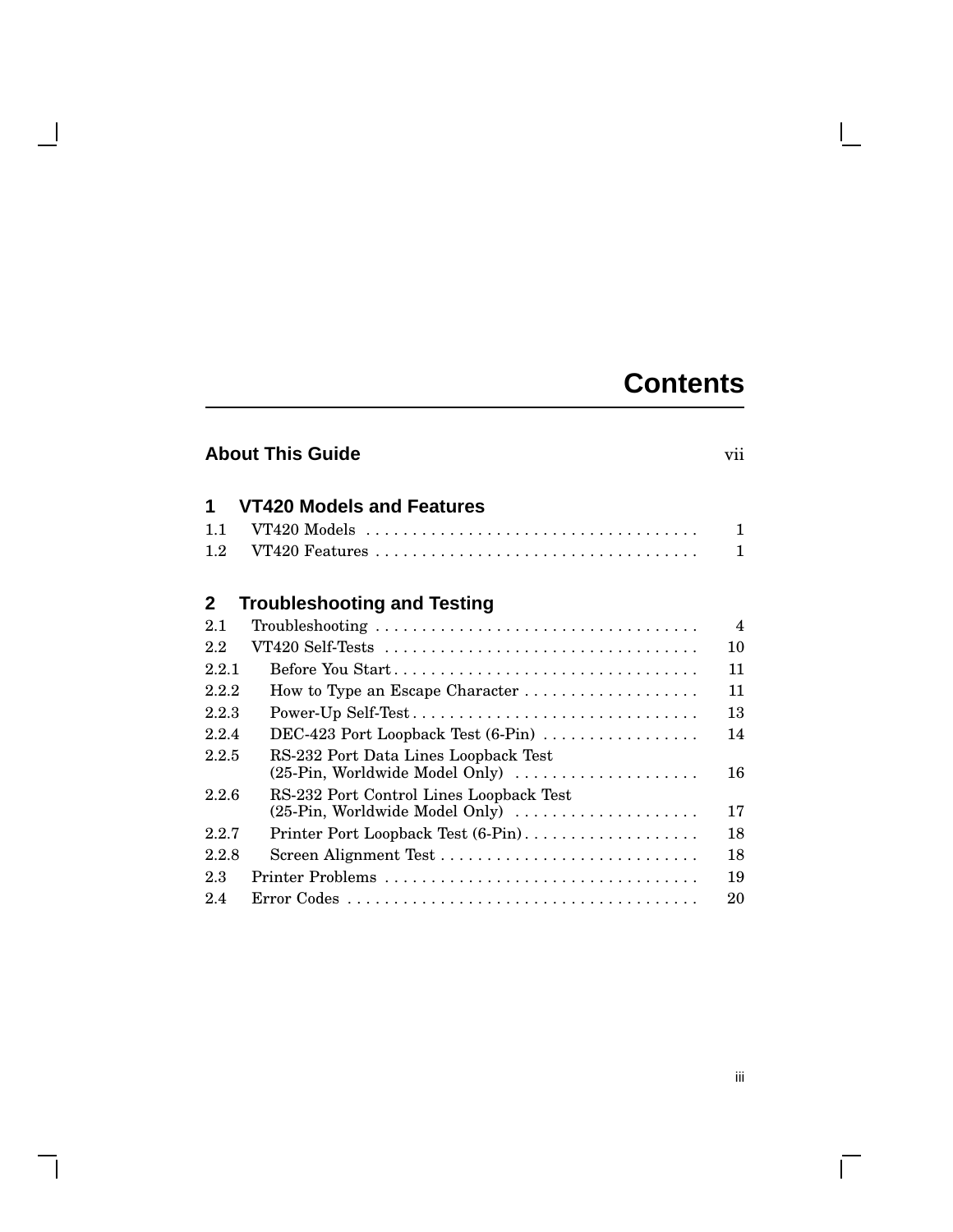| 3.5 CRT Disposal (Digital Service Representatives Only)  38 |  |
|-------------------------------------------------------------|--|

## **4 Adjusting The Video Monitor**

| 4.1    |                                                                         | 42 |
|--------|-------------------------------------------------------------------------|----|
| 4.2    |                                                                         | 45 |
| 4.2.1  | Before You Start                                                        | 46 |
| 4.2.2  | Displaying the Screen Test Pattern $\ldots \ldots \ldots \ldots \ldots$ | 46 |
| 4.2.3  |                                                                         | 47 |
| 4.2.4  |                                                                         | 47 |
| 425    |                                                                         | 47 |
| 426    |                                                                         | 49 |
| 4.2.7  | Vertical Height                                                         | 49 |
| 428    |                                                                         | 49 |
| 4.2.9  |                                                                         | 50 |
| 4.2.10 |                                                                         | 50 |

### **5 Using Set-Up**

### **A Modems, Cables, and Documentation**

Г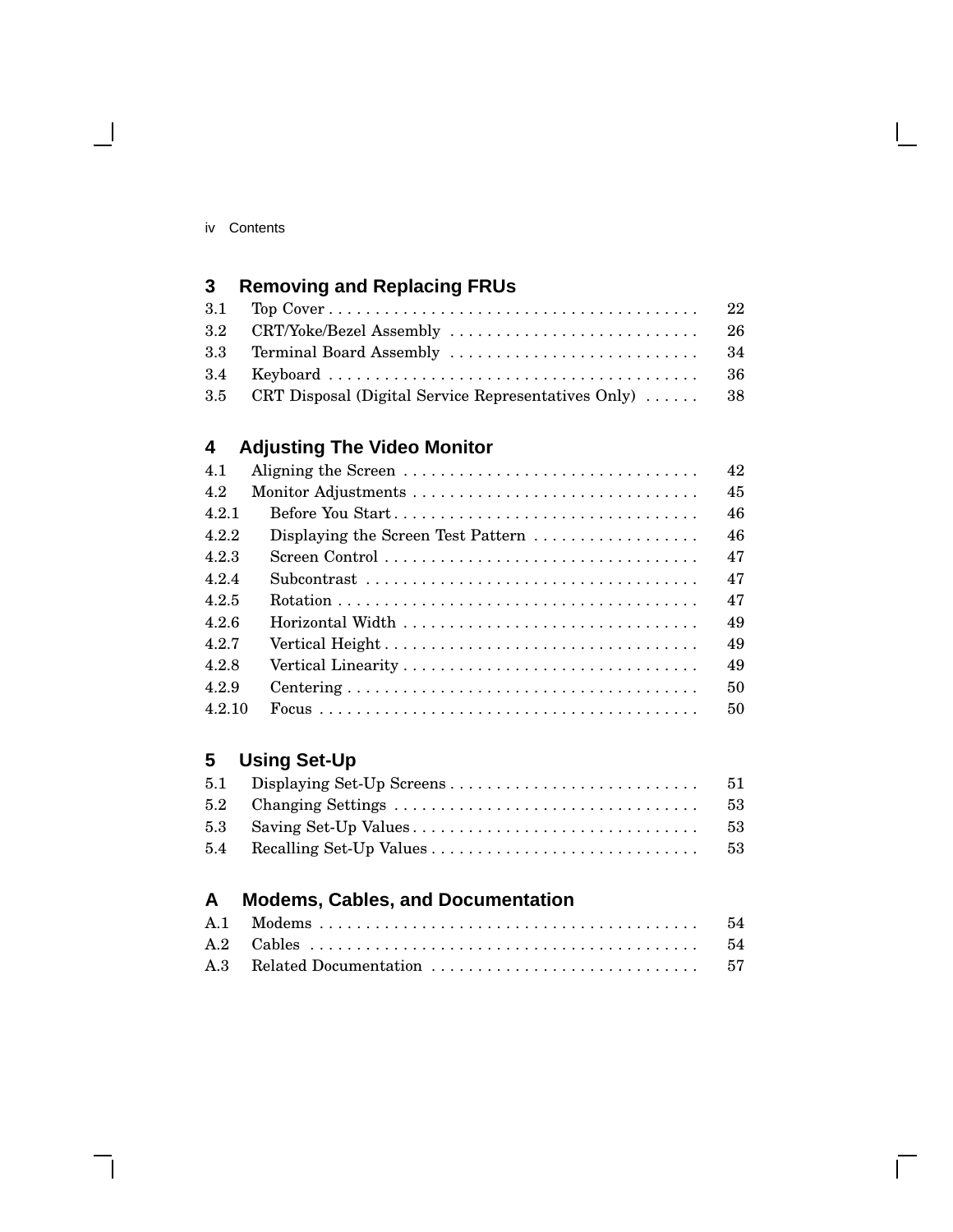#### Contents v

 $\mathbf{L}$ 

### **B VT420 Recommended Spares** B.1 VT420 Models . . . . . . . . . . . . . . . . . . . . . . . . . . . . . . . . . . . . 58 B.2 Recommended Spares . . . . . . . . . . . . . . . . . . . . . . . . . . . . . . 60 B.3 Keyboard Models . . . . . . . . . . . . . . . . . . . . . . . . . . . . . . . . . . 61

### **C Physical/Functional Diagrams**

### **Index**

### **Figures**

| $2 - 1$ | VT420 Video Terminal with Keyboards                | $5^{\circ}$ |
|---------|----------------------------------------------------|-------------|
| $2 - 2$ | VT420 Rear Connector Panel and Loopback Connectors | 15          |
| $4 - 1$ |                                                    | 43          |
| $4 - 2$ | Screen Align Screens                               | 44          |
| $4 - 3$ | Monitor Adjustment Controls                        | 45          |
| $4 - 4$ |                                                    | 46          |
| $4 - 5$ | Rotation and Centering Adjustment                  | 48          |
| $5 - 1$ |                                                    | 52          |
| $A-1$   |                                                    | 56          |
| $C-1$   | VT420 North American Model                         | 64          |
| $C-2$   | VT420 Worldwide Models                             | 66          |
|         |                                                    |             |

### **Tables**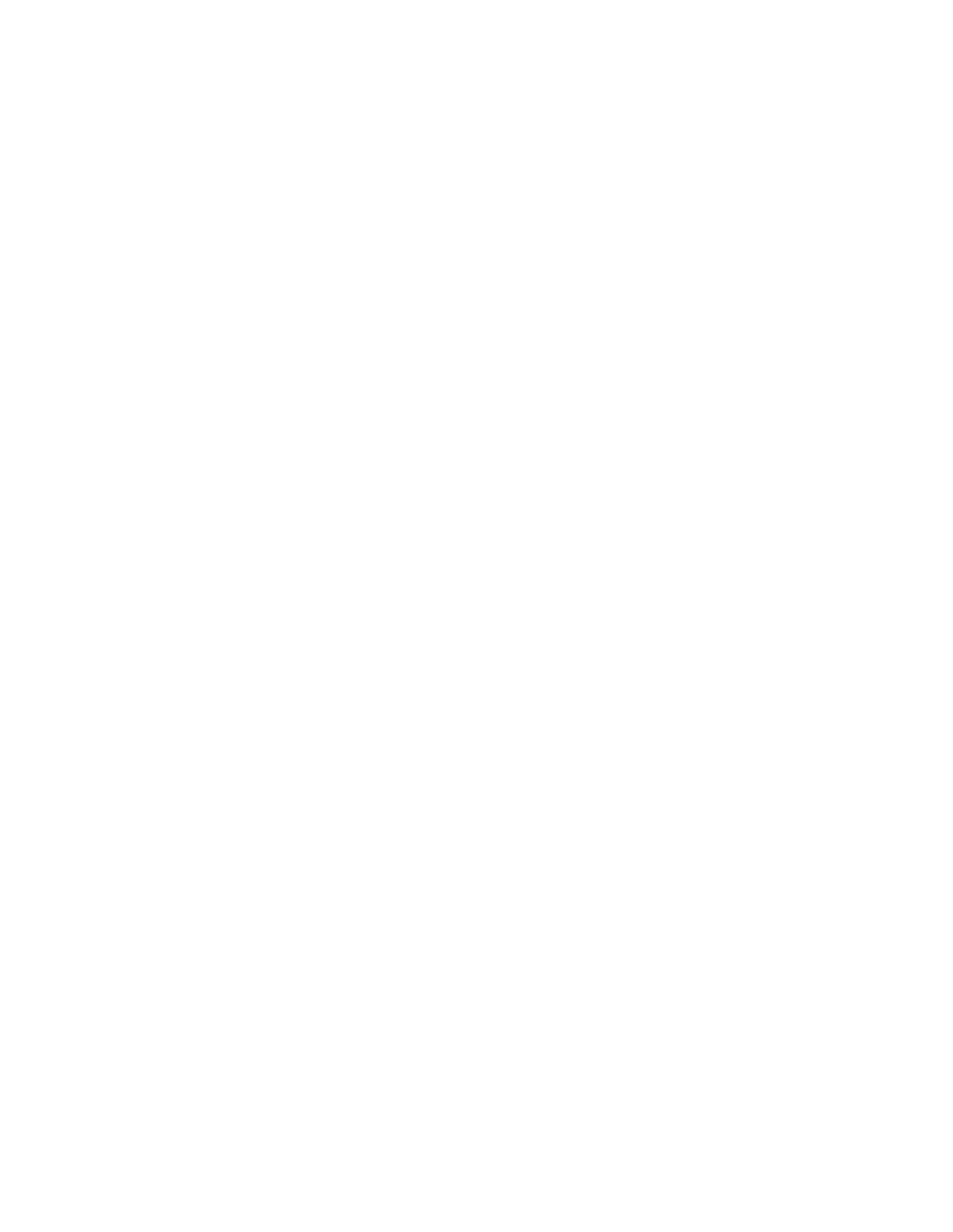**About This Guide**

This guide describes how to service the VT420 monochrome video terminal. The guide is for Digital's service personnel.

The guide has five chapters that cover the following topics:

VT420 models and features Troubleshooting and testing Removing and replacing field replaceable units (FRUs) Adjusting the video monitor Using set-up

Appendices provide information on the following topics:

Modems, cables, and related documentation VT420 models and recommended spares Physical/functional diagrams

### **Tools Required**

You need the following tools to service the VT420 video terminal:

| Tool                                                  | <b>Part Number</b> |
|-------------------------------------------------------|--------------------|
| Anode discharge tool                                  | 29-24717-00        |
| 25-pin, RS-232 EIA loopback connector                 | 12-15336-00        |
| Metric measuring tape                                 | 29-25342-00        |
| Two 6-pin, DEC-423 loopback connectors (modular jack) | 12-25083-01        |
| Phillips screwdriver, number 2                        | 29-11005-00        |
| Tuning wand                                           | 29-23189-00        |
| Video alignment tool                                  | 29-26128-00        |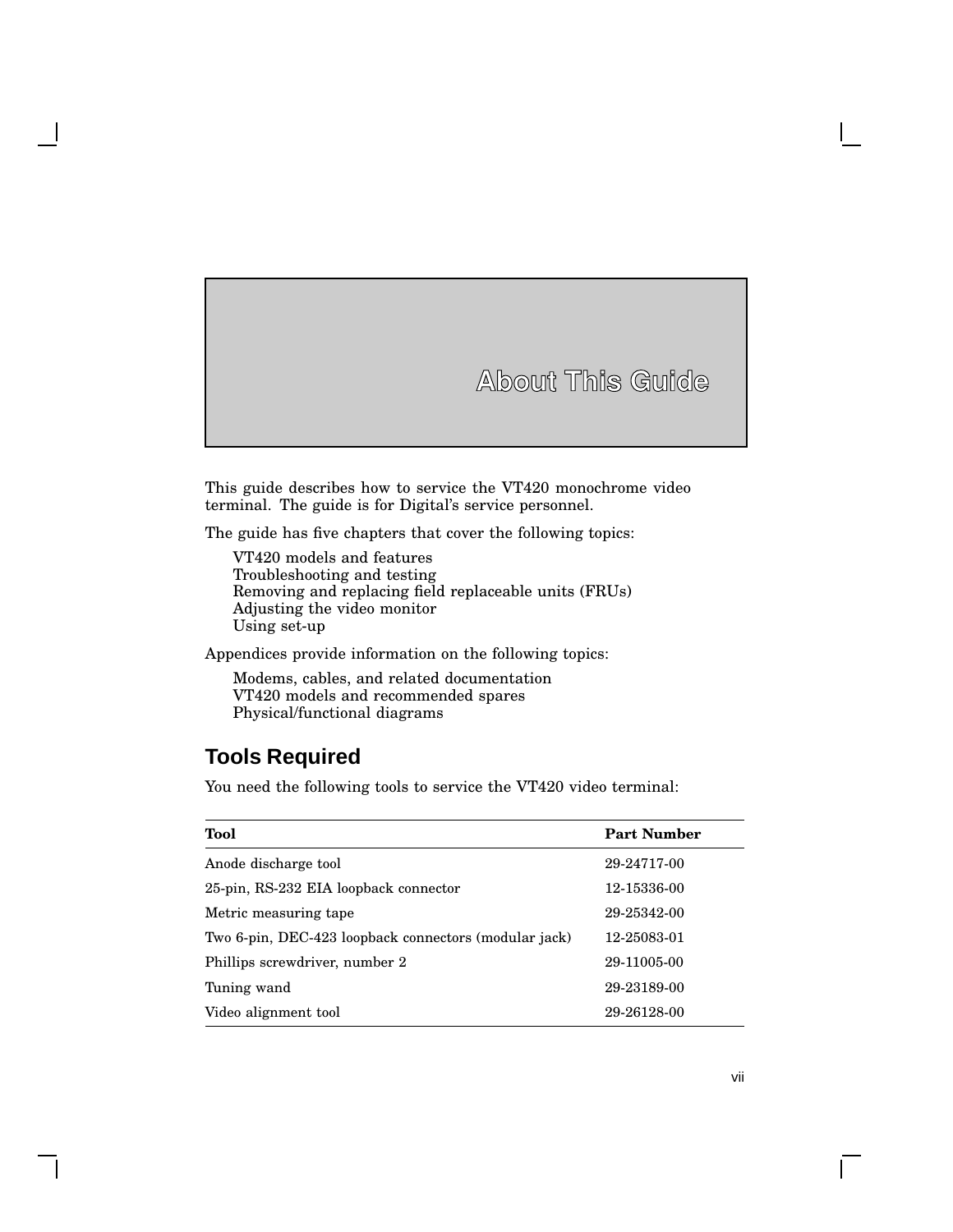viii About This Guide

 $\blacksquare$ 

## **Conventions**

The following conventions are used in this guide:

| Warnings                    | Provide information to prevent personal injury.                                                                                                                                |  |  |
|-----------------------------|--------------------------------------------------------------------------------------------------------------------------------------------------------------------------------|--|--|
| Cautions                    | Provide information to prevent damage to equipment.                                                                                                                            |  |  |
| <b>Notes</b>                | Provide general operating information.                                                                                                                                         |  |  |
| Set-up features             | The names of set-up features appear in <b>bold</b> type.                                                                                                                       |  |  |
|                             | Example: Use the <b>save</b> feature in the Set-Up Directory<br>screen.                                                                                                        |  |  |
|                             | Set-up feature settings and fields appear in this type.<br>These are the settings that appear on the screen.                                                                   |  |  |
|                             | <b>Example:</b> Select the screen Align field.                                                                                                                                 |  |  |
| ANSI keyboard keys          | Appear as normal text in a box.                                                                                                                                                |  |  |
| (LK401 or LK421)            | Example: Press the Return key.                                                                                                                                                 |  |  |
| PC keyboard keys            | Appear as <b>bold</b> text in a box.                                                                                                                                           |  |  |
| (LK443 or LK444)            | Example: Press the Return key.                                                                                                                                                 |  |  |
| ANSI keys (with PC<br>keys) | When a PC (LK443/LK444) command sequence differs<br>from an ANSI (LK401/LK421) command sequence, the<br>PC key sequence appears in parentheses after the ANSI<br>key sequence. |  |  |
|                             | Example: Press the $\sqrt{\text{Return}}$ key $(\text{Enter})$ .                                                                                                               |  |  |
| RS-232                      | Used to represent electrical standard EIA 232-D, which<br>replaces electrical standard RS-232-C.                                                                               |  |  |
| <b>PN</b>                   | This is an abbreviation for <i>part number</i> .                                                                                                                               |  |  |

Г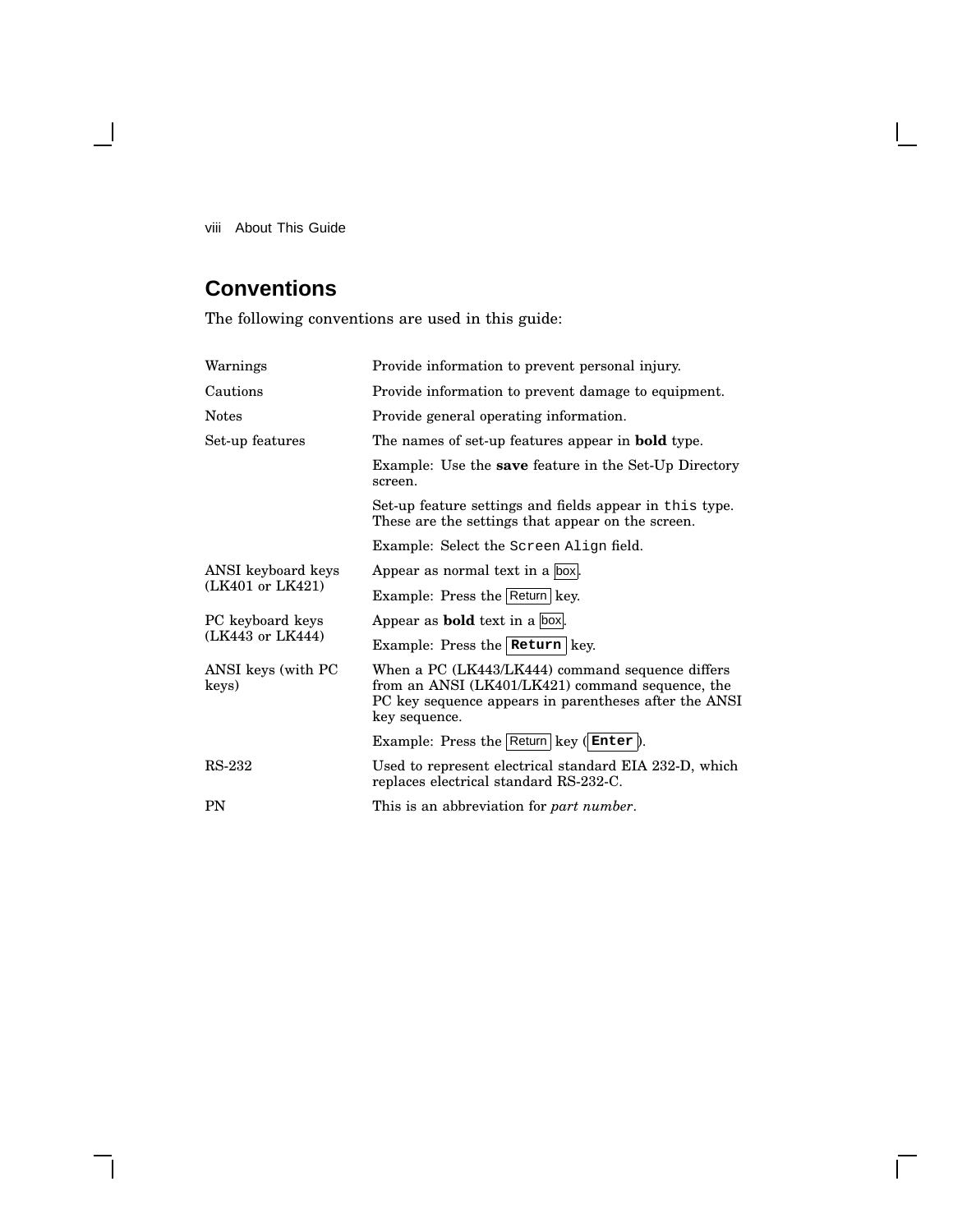**VT420 Models and Features**

**1**

### **1.1 VT420 Models**

The VT420 is a monochrome text terminal that provides all VT320 features plus enhancements. The VT420 has a 359 mm (14-inch) diagonal monitor with a flat, antiglare screen. The monitor can display 24, 25, 36, or 48 lines of text in an 80- or 132-column format. The last line of each session is reserved for a status line. An attachable tilt-swivel base lets the user adjust the viewing angle for optimum comfort.

There are three models of the VT420 video terminal:

- North American (VT mode)
- Worldwide (VT mode)
- Worldwide (VT mode and PC TERM mode)

The worldwide models come in two versions, standard and low-emission.

### **1.2 VT420 Features**

The following list includes the features that are common to the North American and model and two worldwide models. Table 1–1 lists the differences between the three models. The worldwide model with PC TERM mode can use the standard ANSI (LK401), short ANSI (LK421), or PC (LK443/LK444) keyboard. See *Installing and Using the VT420 Video Terminal with PC Terminal Mode* for details on the features of the different keyboards.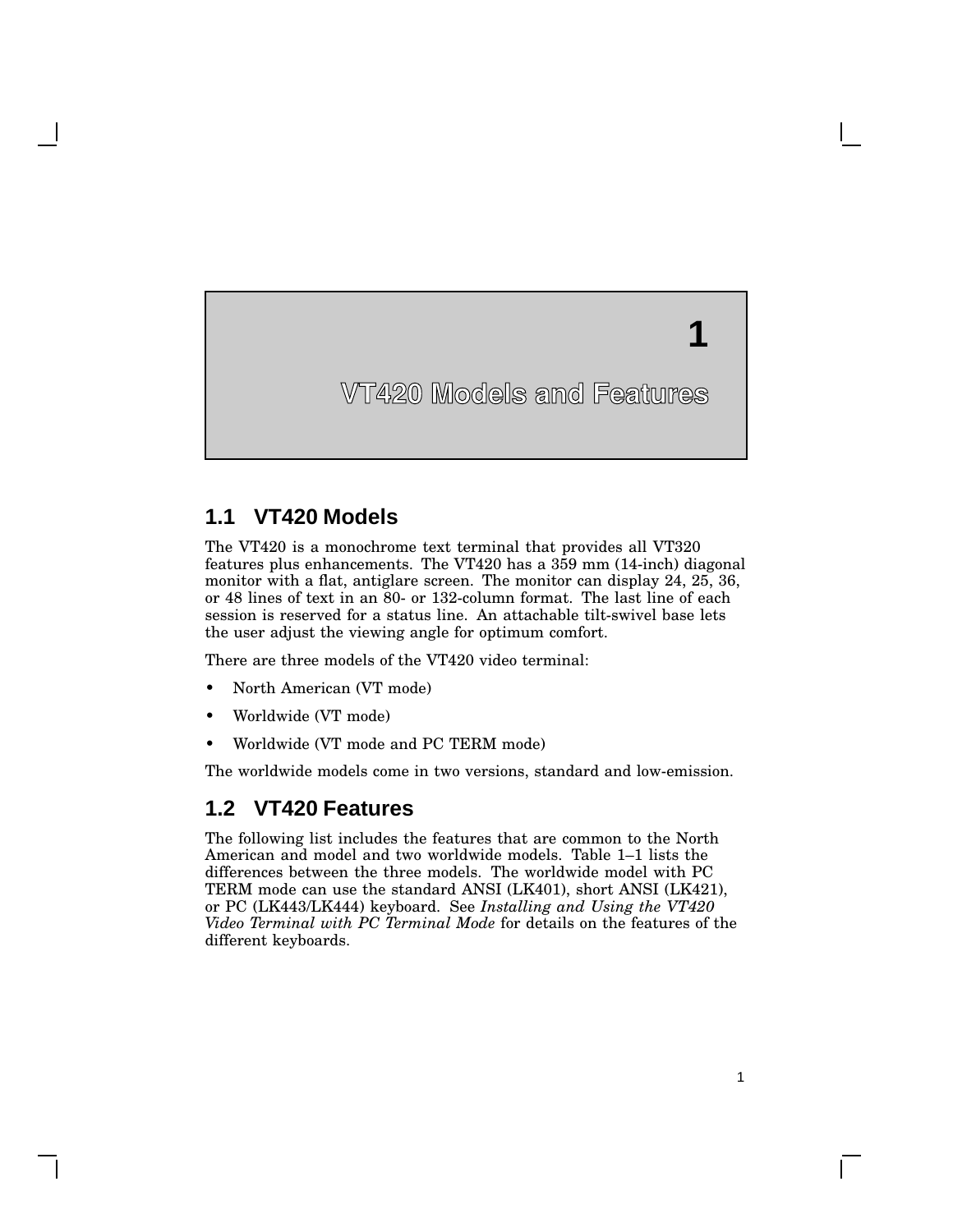2 VT420 Models and Features

#### **Common Features**

- Two-session capability
- Local copy and paste feature
- Off-screen page memory
- Ability to display 24, 25, 36, or 48 lines/screen
- Screen centering capability
- Screen overscan
- FCC Class A compliance
- Two 6-pin, DEC-423 connectors (One is for the primary host port, and one is for the secondary host or printer port. Both have DEC-423 local direct-connect capability.)
- Asynchronous communication up to 38.4K bits/second
- Four operating modes:
	- VT400 mode, 7-bit controls (default)
	- VT400 mode, 8-bit controls
	- VT100 mode
	- VT52 mode
- Ability to store macros
- One full-screen window or two horizontal split-screen windows
- Screen saver
- Character sets:
	- U.S. ASCII
	- DEC Supplemental Graphic
	- ISO Latin Alphabet No. 1
	- ISO Latin-1 Supplemental
	- DEC Special Graphic
	- DEC Technical
	- Downloadable character set
- Terminal status line
- Keyboard indicator on the last line of the screen
- Ability to disable or enable keys  $\overline{F1}$  through  $\overline{F5}$
- Extended keyboard reports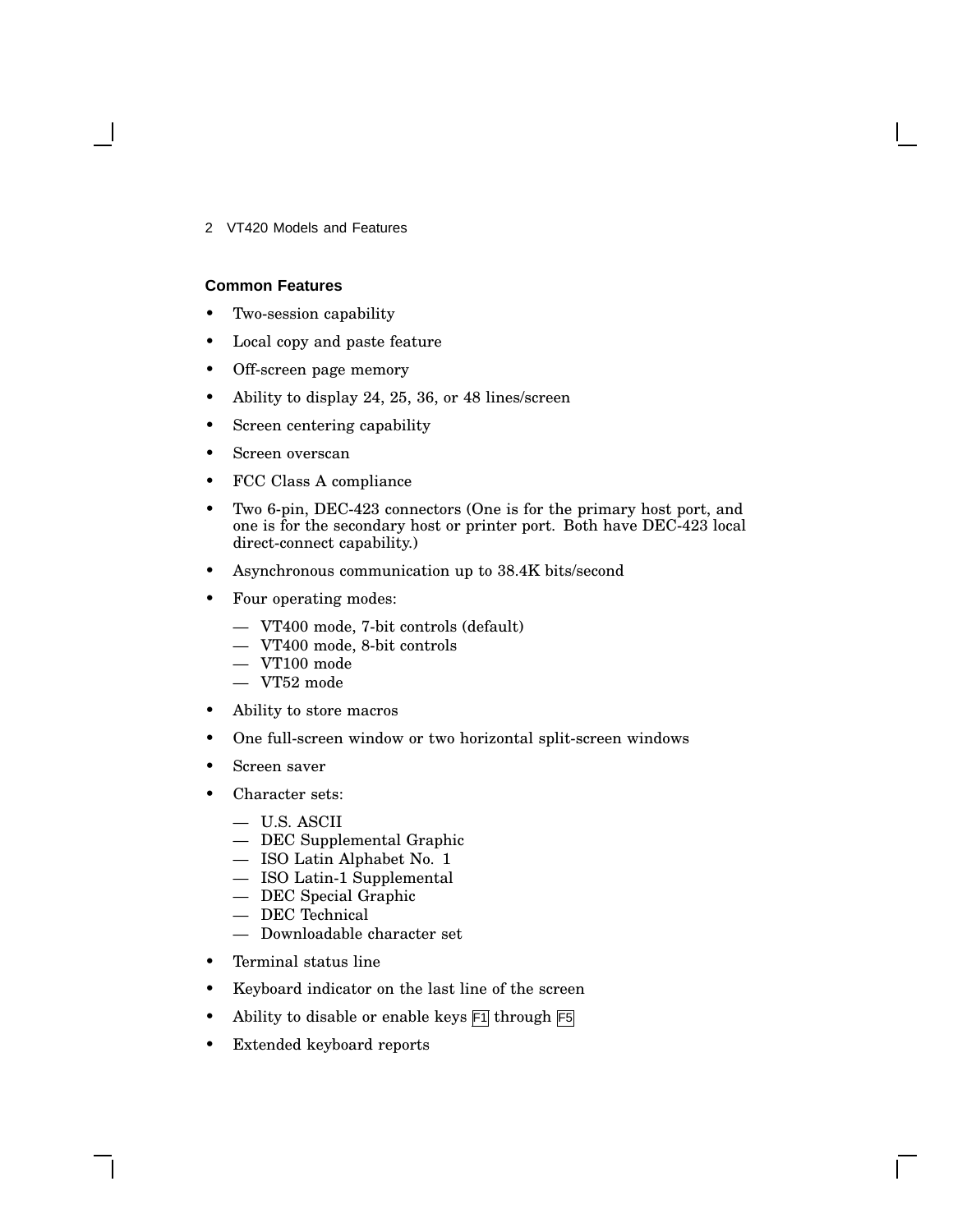#### VT420 Models and Features 3

 $\mathbf{I}$ 

#### • LK401 keyboard that includes

- Right and left Alt Function keys
- Right Compose Character key
- Lock and Hold LEDs

#### **Table 1–1 VT420 Model Differences**

| <b>Features</b>                                                                                   |     | <b>WW</b> | <b>PC</b> |
|---------------------------------------------------------------------------------------------------|-----|-----------|-----------|
| FCC Class B compliance                                                                            | No  | Yes       | Yes       |
| AC power cord:                                                                                    |     |           |           |
| Attached                                                                                          | Yes | No        | No        |
| Detachable with country-specific plug                                                             | No  | Yes       | Yes       |
| Power supply ac input and line frequency:                                                         |     |           |           |
| $120$ V at 60 Hz only                                                                             | Yes | No        | No        |
| 100 V to 240 V (autoselect) at 50 Hz or 60 Hz                                                     | No  | Yes       | Yes       |
| One 25-pin, RS-232 connector for the primary host, with<br>modem control                          |     | Yes       | Yes       |
| Screen rotation capability                                                                        |     | Yes       | Yes       |
| National replacement character sets                                                               | No  | Yes       | Yes       |
| Two Group Shift   keys on the German LK401 keyboard to<br>replace the   Compose Character<br>keys |     | Yes       | Yes       |
| PC TERM mode                                                                                      | No  | No        | Yes       |
| PC character sets                                                                                 |     | No        | Yes       |
| PC keyboard with 101 or 102 keys (LK443/LK444)                                                    |     | No        | Yes       |
| Short ANSI (UNIX style) keyboard with 74 keys (LK421)                                             |     | No        | Yes       |
| Support for XPC communications protocol <sup>*</sup>                                              |     | No        | Yes       |
| Driver support for the terminal in appropriate operating<br>systems                               |     | No        | Yes       |

 Refers to the remapping of XON and XOFF points in PC TERM mode. After remapping, XON is  $65_{16}$  and XOFF is  $67_{16}$ .

NA = North American model with VT mode.

WW = worldwide model with VT mode.

PC = worldwide model with VT mode and PC TERM mode.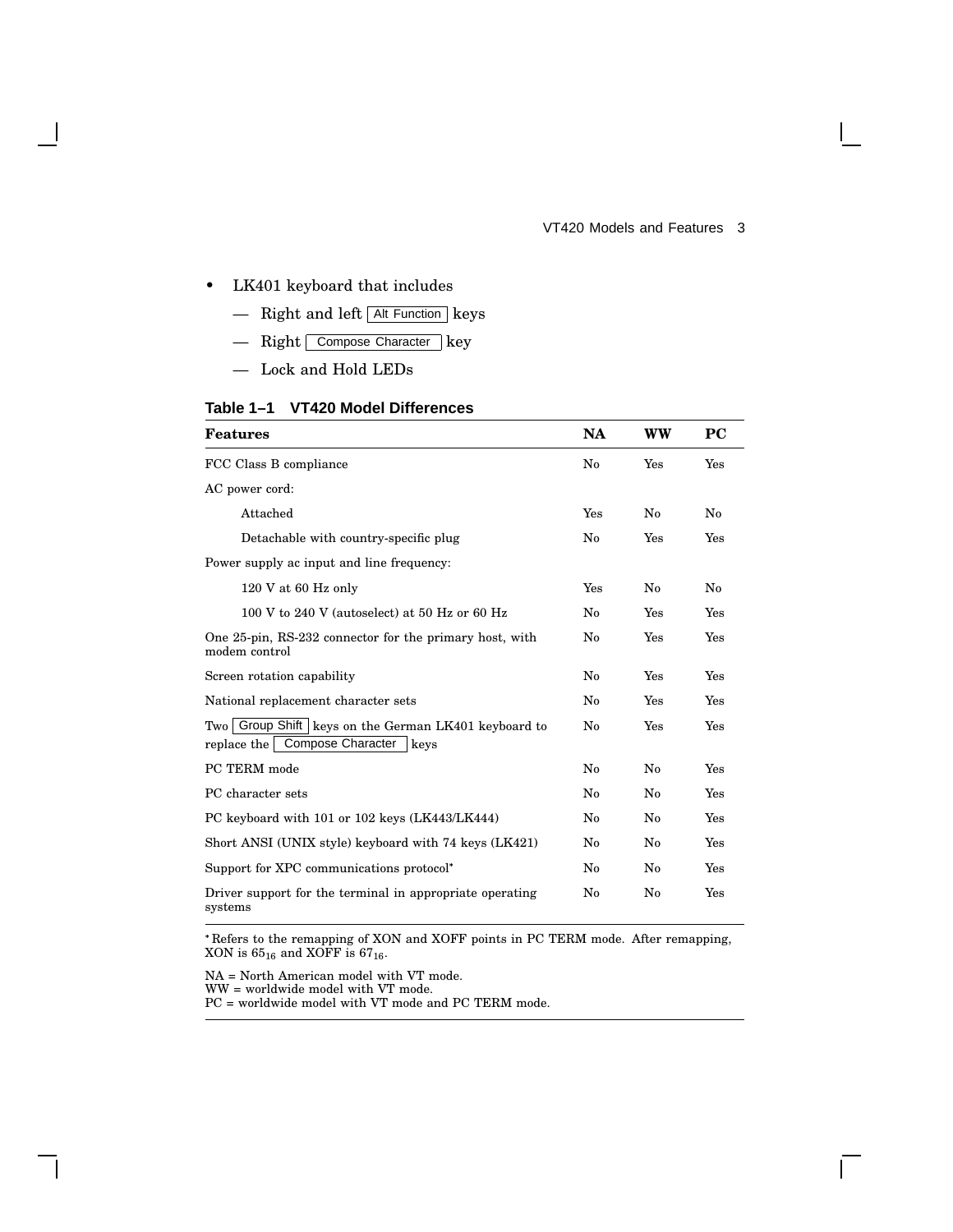# **2**

## **Troubleshooting and Testing**

This chapter explains how to troubleshoot general problems on the VT420 terminal. The chapter also describes how to run the self-tests built into the terminal and lists error codes for the tests.

### **2.1 Troubleshooting**

**2**

Table 2–1 lists probable causes and solutions for general problems with the terminal.

When you turn on the VT420 terminal, it performs a power-up self-test to check for problems. If the test finds an error, the terminal may display an error message at the upper-left corner of the screen (Section 2.4).

During the test, the LED indicators on the keyboard (Figure 2–1) flash on and off. If the test is successful:

- The keyboard makes one bell tone.
- The keyboard LEDs turn off.
- A  $VT420$  OK message appears on the screen.

For details on the power-up self-test, see Section 2.2.3.

The worldwide model with PC TERM mode can use the standard ANSI (LK401), short ANSI (LK421), or PC (LK443/LK444) keyboard. See *Installing and Using the VT420 Video Terminal with PC Terminal Mode* for details on the features of the different keyboards.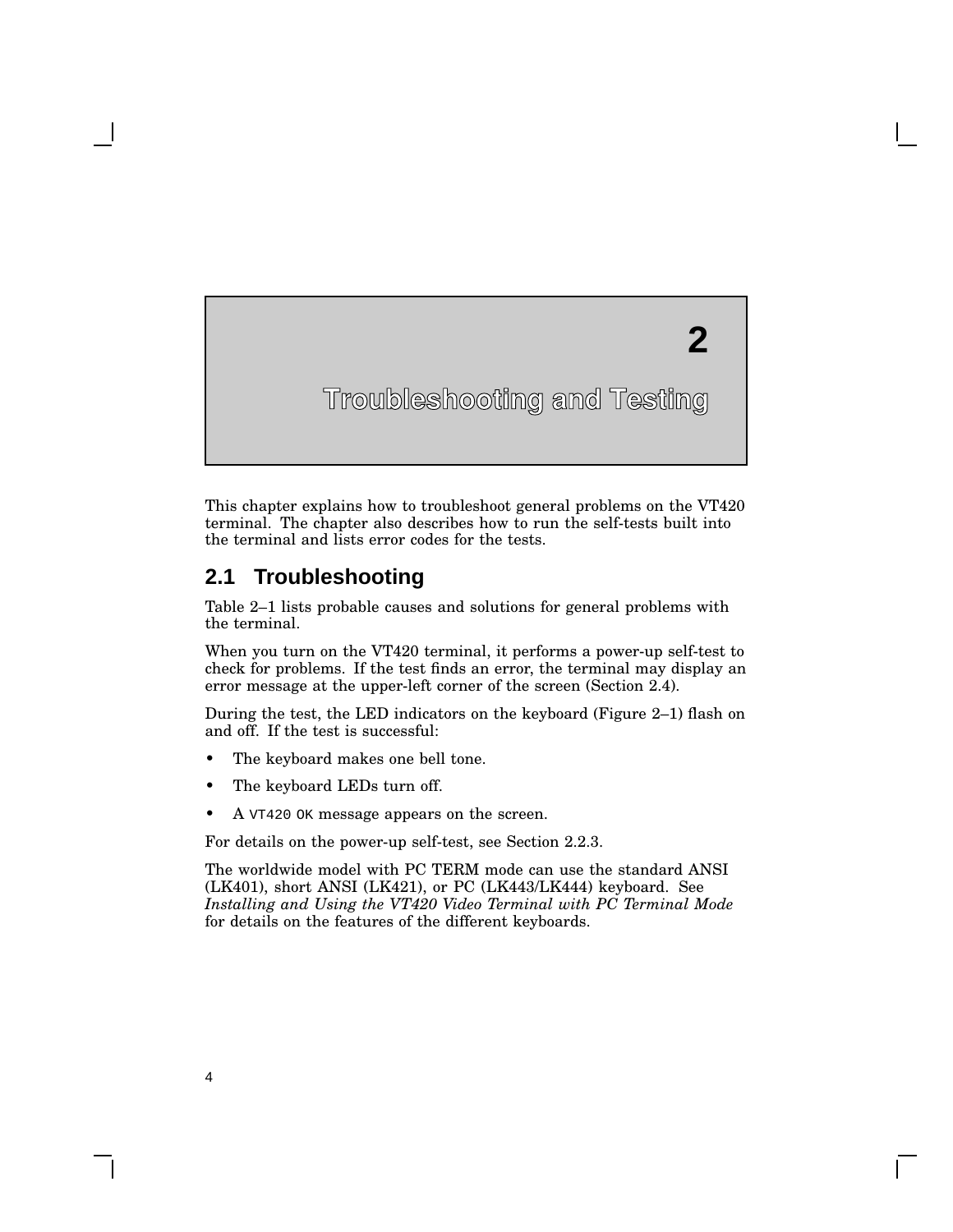Troubleshooting and Testing 5

 $\sqrt{ }$ 



**Figure 2–1 VT420 Video Terminal with Keyboards**

- $\bullet$  ANSI (LK401/LK402) keyboard
- 2 Short ANSI (LK421, UNIX style) keyboard
- <sup>3</sup> PC (LK443/LK444) keyboard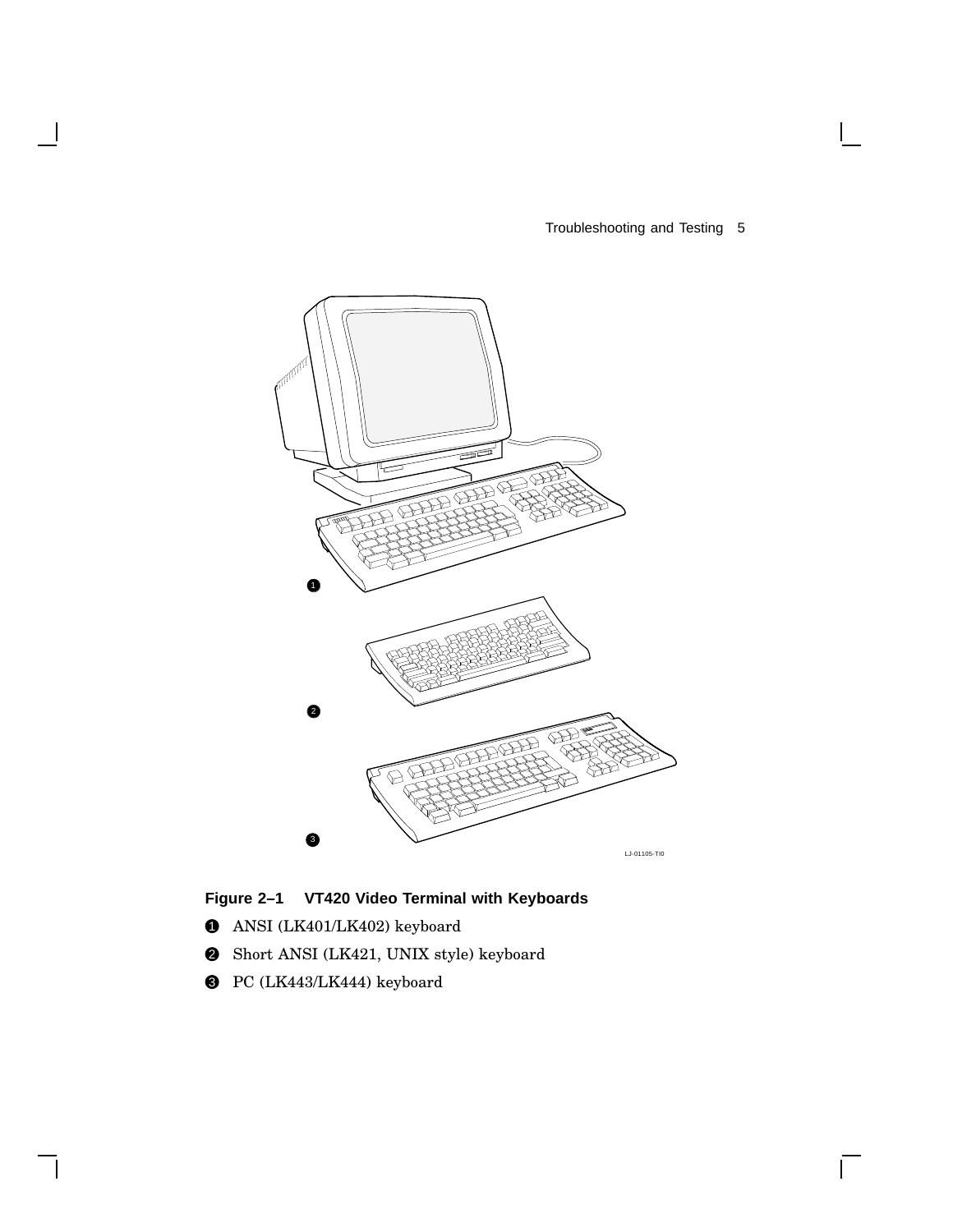### 6 Troubleshooting and Testing

| Table 2-1 Troubleshooting the VT420 |
|-------------------------------------|
|                                     |

| Symptom                                                                                                                | <b>Probable Cause</b>                                         | Solution <sup>*</sup>                                                                                    |
|------------------------------------------------------------------------------------------------------------------------|---------------------------------------------------------------|----------------------------------------------------------------------------------------------------------|
| <b>Problems at Power-Up</b>                                                                                            |                                                               |                                                                                                          |
| Nothing appears<br>on the screen.                                                                                      | Terminal board.                                               | 1. Make sure all connectors on<br>the board are seated properly.<br>2. Replace the terminal board (3.3). |
| The $VT420$ OK<br>display appears<br>and the bell tone<br>sounds, but the<br>VT420 cannot<br>communicate with<br>host. | The terminal was<br>powered down<br>with sessions<br>enabled. | When power is restored to the<br>terminal, press F4<br>Scroll Lock<br>$($ Alt                            |
|                                                                                                                        | <b>VT420</b><br>communication<br>port cable is loose.         | Check the cable connection on the<br>rear of terminal.                                                   |
|                                                                                                                        | Baud rate is<br>incorrect.                                    | Check the <b>transmit</b> and <b>receive</b><br>speeds in the Communications<br>Set-Up screen.           |
|                                                                                                                        | The <b>on-line/local</b><br>feature is set to<br>Local.       | Change the feature setting to On<br>Line in the Global Set-Up screen.                                    |
|                                                                                                                        | Communication<br>port circuits are<br>faulty.                 | Run the RS-232 or DEC-423<br>loopback tests (2.2.4, 2.2.5, 2.2.6).                                       |
|                                                                                                                        | Terminal board.                                               | Replace the terminal board (3.3).                                                                        |
| Continuous bell<br>sound at power<br>up.                                                                               | An object is<br>resting on the<br>keyboard                    | Remove all objects from the<br>keyboard.                                                                 |
|                                                                                                                        | Keyboard.                                                     | Replace the keyboard $(3.4)$ .                                                                           |
| The bell tone does<br>not sound, but<br>VT420 OK appears<br>on the screen.                                             | Keyboard speaker<br>transducer                                | Replace the keyboard $(3.4)$ .                                                                           |

 $\mathbf{I}$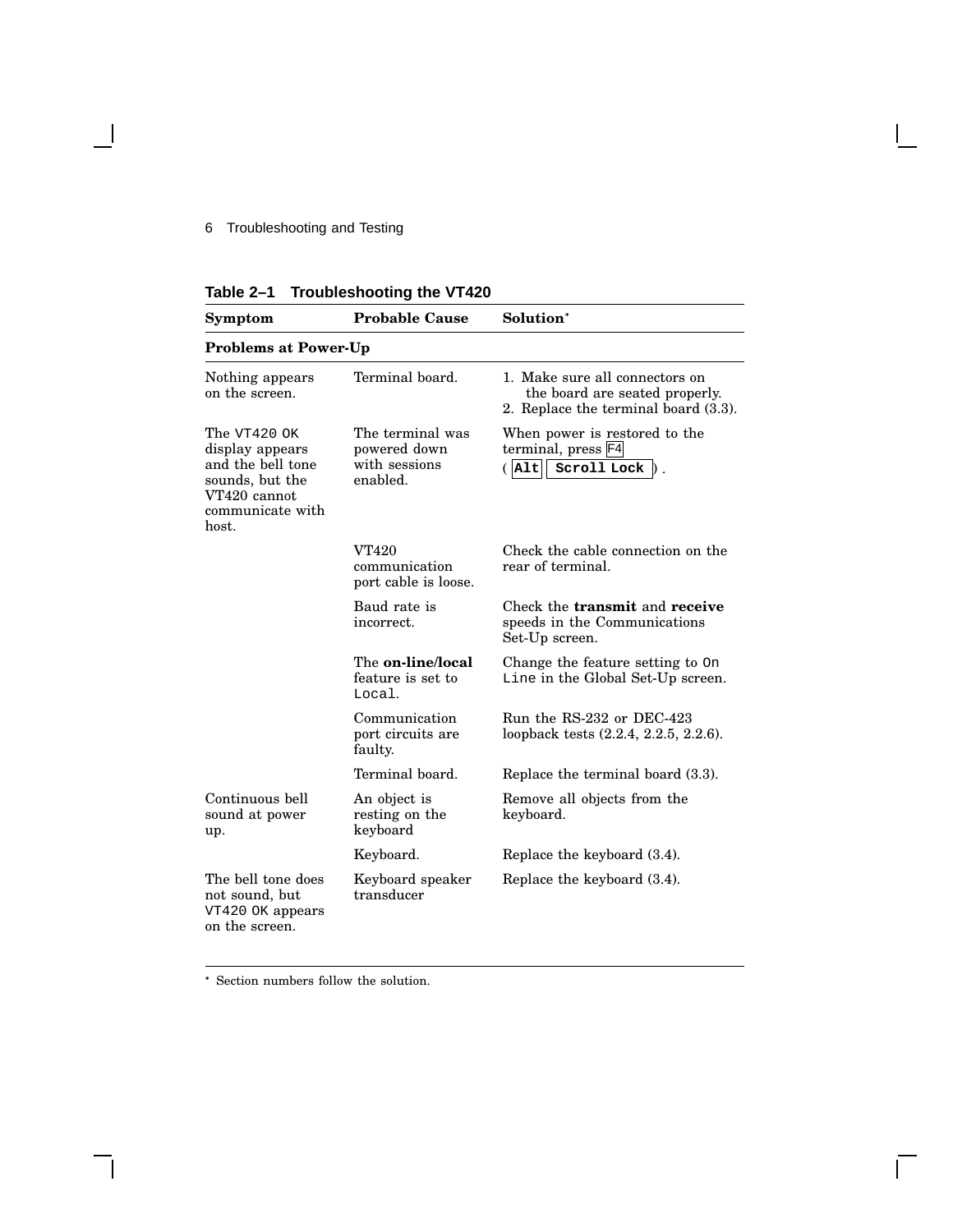$\overline{\Gamma}$ 

| $14010 E + 1001111$                                                                 | <b>IIVANIVOIIVVIII</b> I                                      |                                                                                                                                                             |
|-------------------------------------------------------------------------------------|---------------------------------------------------------------|-------------------------------------------------------------------------------------------------------------------------------------------------------------|
| Symptom                                                                             | <b>Probable Cause</b>                                         | Solution <sup>*</sup>                                                                                                                                       |
| <b>Screen Display Problems</b>                                                      |                                                               |                                                                                                                                                             |
| Screen is off<br>center or rotated.                                                 | There is<br>interference from<br>electromagnetic<br>energy.   | Adjust the screen by using the<br>Screen Align field in the Set-Up<br>Directory screen. On worldwide<br>models, you can also adjust the<br>screen rotation. |
|                                                                                     | Terminal board.                                               | Replace the terminal board (3.3).                                                                                                                           |
| A horizontal<br>or vertical line<br>appears on the<br>screen.                       | CRT yoke harness<br>connector                                 | Check and reconnect the connector<br>(3.2).                                                                                                                 |
|                                                                                     | Terminal board.                                               | Replace the terminal board (3.3).                                                                                                                           |
|                                                                                     | CRT/yoke/bezel<br>assembly.                                   | Replace the CRT/yoke/bezel<br>assembly $(3.2)$ .                                                                                                            |
| The screen<br>display is<br>distorted or<br>jittery.                                | There is electrical<br>interference from<br>nearby devices.   | Move the terminal away from nearby<br>electrical devices.                                                                                                   |
|                                                                                     | The monitor is out<br>of alignment                            | Adjust the monitor (Chapter 4).                                                                                                                             |
|                                                                                     | Terminal board.                                               | Replace the terminal board (3.3).                                                                                                                           |
|                                                                                     | Replace the<br>CRT/yoke/bezel<br>assembly                     | Replace the CRT/yoke/bezel<br>assembly $(3.2)$ .                                                                                                            |
| The screen<br>display does not<br>scroll. The hold<br>indicator is on.              | The F <sub>1</sub><br>Scroll Lock $\vert$<br>key was pressed. | Press F <sub>1</sub> (Scroll Lock<br>$\lambda$ to<br>resume scrolling.                                                                                      |
| The terminal<br>appears locked<br>and does not<br>respond to data<br>from the host. |                                                               | In the Set-Up Directory:<br>Select Clear Comm to clear the<br>1.<br>terminal.<br>2.<br>Select Reset to reset the<br>terminal.                               |

**Table 2–1 (Cont.) Troubleshooting the VT420**

 $\overline{\phantom{a}}$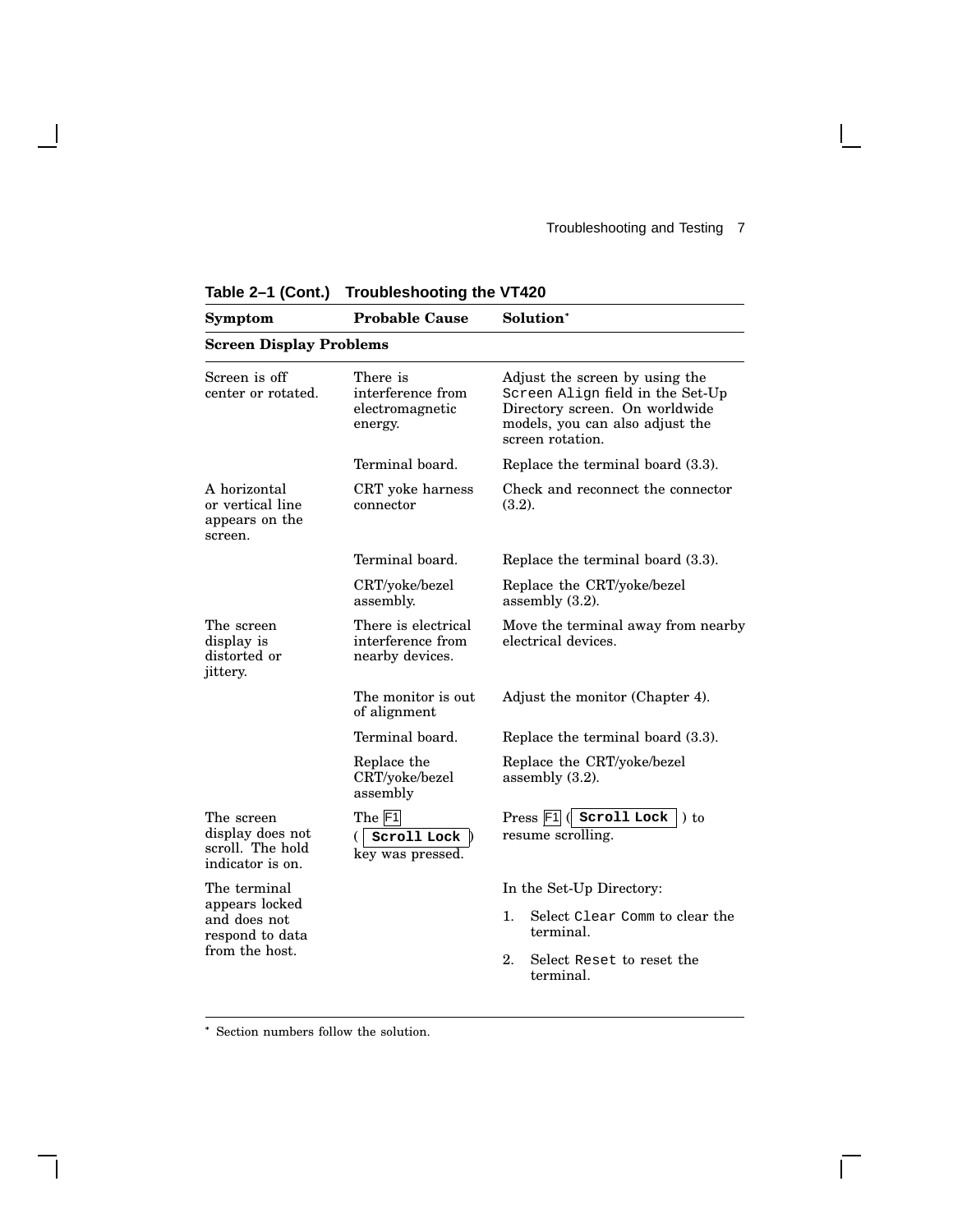8 Troubleshooting and Testing

- 1

|  |  |  | Table 2-1 (Cont.) Troubleshooting the VT420 |  |  |
|--|--|--|---------------------------------------------|--|--|
|--|--|--|---------------------------------------------|--|--|

| Symptom                                                                                                                                                   | <b>Probable Cause</b>                                   | Solution <sup>*</sup>                                           |
|-----------------------------------------------------------------------------------------------------------------------------------------------------------|---------------------------------------------------------|-----------------------------------------------------------------|
| <b>Screen Display Problems</b>                                                                                                                            |                                                         |                                                                 |
| The screen is<br>blank, except for<br>the blinking block<br>cursor in the<br>lower-right corner.<br>The screen has<br>been inactive for<br>one-half hour. | CRT saver feature<br>is activated.                      | Press any key to restore the screen<br>display.                 |
| Phosphor retains<br>an imprint of<br>characters on the<br>screen when the<br>monitor is turned<br>off.                                                    | CRT/yoke/bezel<br>assembly.                             | Replace the CRT/yoke/bezel<br>assembly $(3.2)$ .                |
| <b>Character Display Problems</b>                                                                                                                         |                                                         |                                                                 |
| In local mode,<br>the screen<br>displays different<br>characters than<br>those typed.                                                                     | Alternate<br>character set<br>selected.                 | Clear by selecting the Reset field in<br>the Set-Up Directory.  |
|                                                                                                                                                           | Worldwide only:<br>Wrong keyboard<br>language selected. | Check the keyboard language<br>feature in the Set-Up Directory. |
|                                                                                                                                                           | Keyboard.                                               | Replace the keyboard (3.4).                                     |
|                                                                                                                                                           | Terminal board.                                         | Replace the terminal board (3.3).                               |

 $\mathbf{I}$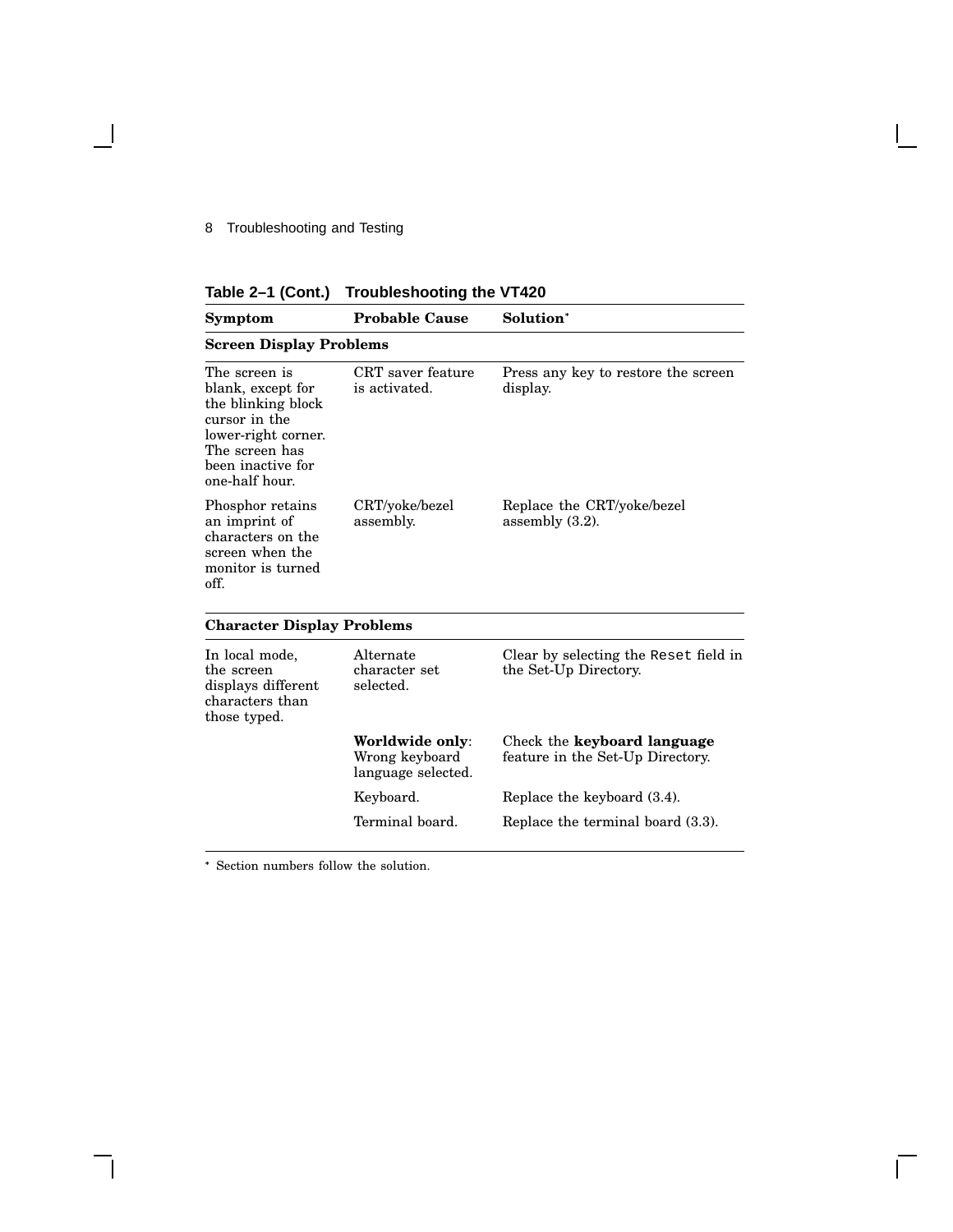| IUNIV L                                                                                                                                          |                                                                                                                                                   |                                                                                                          |
|--------------------------------------------------------------------------------------------------------------------------------------------------|---------------------------------------------------------------------------------------------------------------------------------------------------|----------------------------------------------------------------------------------------------------------|
| Symptom                                                                                                                                          | <b>Probable Cause</b>                                                                                                                             | Solution <sup>*</sup>                                                                                    |
| <b>Character Display Problems</b>                                                                                                                |                                                                                                                                                   |                                                                                                          |
| While on-line<br>with the host,<br>the screen<br>displays different<br>characters than<br>those typed. (The<br>terminal works in<br>local mode.) | Incorrect transmit<br>and receive<br>speeds.<br>Incorrect bits<br>per character or<br>parity setting.<br>Stop bits setting<br>is incorrect.       | Set the speeds to match the host, in<br>the Communications Set-Up screen.                                |
|                                                                                                                                                  |                                                                                                                                                   | Set the <b>data bits/parity</b> feature<br>to match the host, in the<br>Communications Set-Up screen.    |
|                                                                                                                                                  |                                                                                                                                                   | Set the <b>stop bits</b> feature to match<br>the host, in the Communications<br>Set-Up screen.           |
|                                                                                                                                                  | Terminal board.                                                                                                                                   | Replace the terminal board (3.3).                                                                        |
| When using the<br>copy and paste<br>feature, the<br>pasted characters<br>do not match<br>the characters<br>selected. (VMS<br>environment)        | Transmit speed<br>is set to 19200<br>baud, causing<br>the terminal to<br>send characters<br>faster than the<br>host computer can<br>receive them. | Using the VMS operating system,<br>type the following command at the \$<br>prompt: SET TERMINAL/HOSTSYNC |
| Messages are<br>garbled and<br>reverse question<br>marks appear on<br>the screen.                                                                | Baud rate is<br>incorrect.                                                                                                                        | Check the <b>transmit</b> and <b>receive</b><br>speeds in the Communications<br>Set-Up screen.           |
|                                                                                                                                                  | XON/XOFF flow<br>control is not<br>enabled.                                                                                                       | Enable XON/XOFF flow control<br>with the <b>XOFF</b> feature in the<br>Communications Set-Up screen.     |
|                                                                                                                                                  | Terminal board.                                                                                                                                   | Replace the terminal board (3.3).                                                                        |
| <b>Other Problems</b>                                                                                                                            |                                                                                                                                                   |                                                                                                          |
| F11<br>$($ Esc $)$ does<br>not work when                                                                                                         | Incorrect mode<br>settings                                                                                                                        | Select Local in the Global Set-Up<br>screen. Select VT100 Mode in the                                    |

General Set-Up screen.

Г

**Table 2–1 (Cont.) Troubleshooting the VT420**

 $\overline{\phantom{a}}$ 

Section numbers follow the solution.

running self-tests.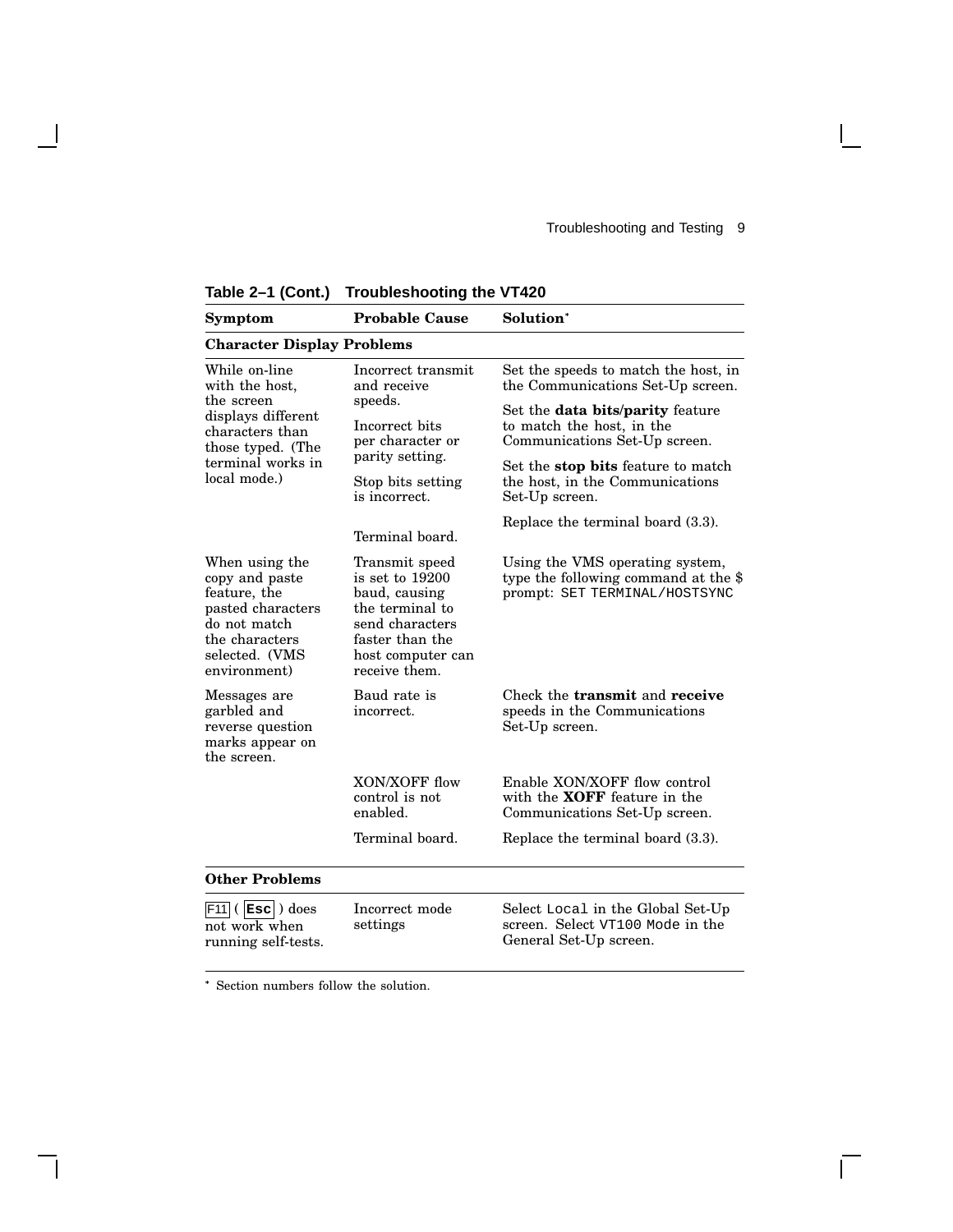#### 10 Troubleshooting and Testing

**Table 2–1 (Cont.) Troubleshooting the VT420**

| <b>Symptom</b>                                                                                                   | <b>Probable Cause</b>                                                             | Solution*                                                                                                                                                                 |
|------------------------------------------------------------------------------------------------------------------|-----------------------------------------------------------------------------------|---------------------------------------------------------------------------------------------------------------------------------------------------------------------------|
| <b>Other Problems</b>                                                                                            |                                                                                   |                                                                                                                                                                           |
| After power-                                                                                                     | Keyboard.                                                                         | Replace the keyboard (3.4).                                                                                                                                               |
| up, one or more<br>keyboard LEDs<br>stay on. Or,<br>the LEDs do<br>not go through<br>their power-up<br>sequence. | Terminal board.                                                                   | Replace the terminal board (3.3).                                                                                                                                         |
| The set-up cursor<br>does not appear.                                                                            | Terminal board.                                                                   | Replace the terminal board (3.3).                                                                                                                                         |
| When using a                                                                                                     | Cables.                                                                           | Check all cables and cable                                                                                                                                                |
| modem, the<br>modem speed<br>select signals do<br>not work.                                                      | Terminal board.                                                                   | connections. Replace the terminal<br>board $(3.3)$ .                                                                                                                      |
| Worldwide<br>model: In PC<br>TERM mode, a<br>modem does not<br>work with the<br>terminal.                        | The modem's XON<br><b>XOFF</b> settings<br>are incompatible<br>with the terminal. | Use a modem with compatible XON<br>XOFF settings. In PC TERM mode,<br>the terminal's XON point is $65_{16}$<br>characters, and the XOFF point is<br>$67_{16}$ characters. |

Section numbers follow the solution.

### **2.2 VT420 Self-Tests**

The VT420 has a series of self-tests to determine if the terminal board is the faulty field replaceable unit (FRU). You can run each test from the keyboard by entering the escape sequence for the test. Table 2–2 lists the tests and their escape sequences.

If a test indicates the terminal board is faulty, refer to

- Chapter 4, to adjust the components on the board, or
- Chapter 3, to replace the board

After making adjustments or replacing the terminal board, repeat the tests in this chapter to ensure the terminal operates correctly.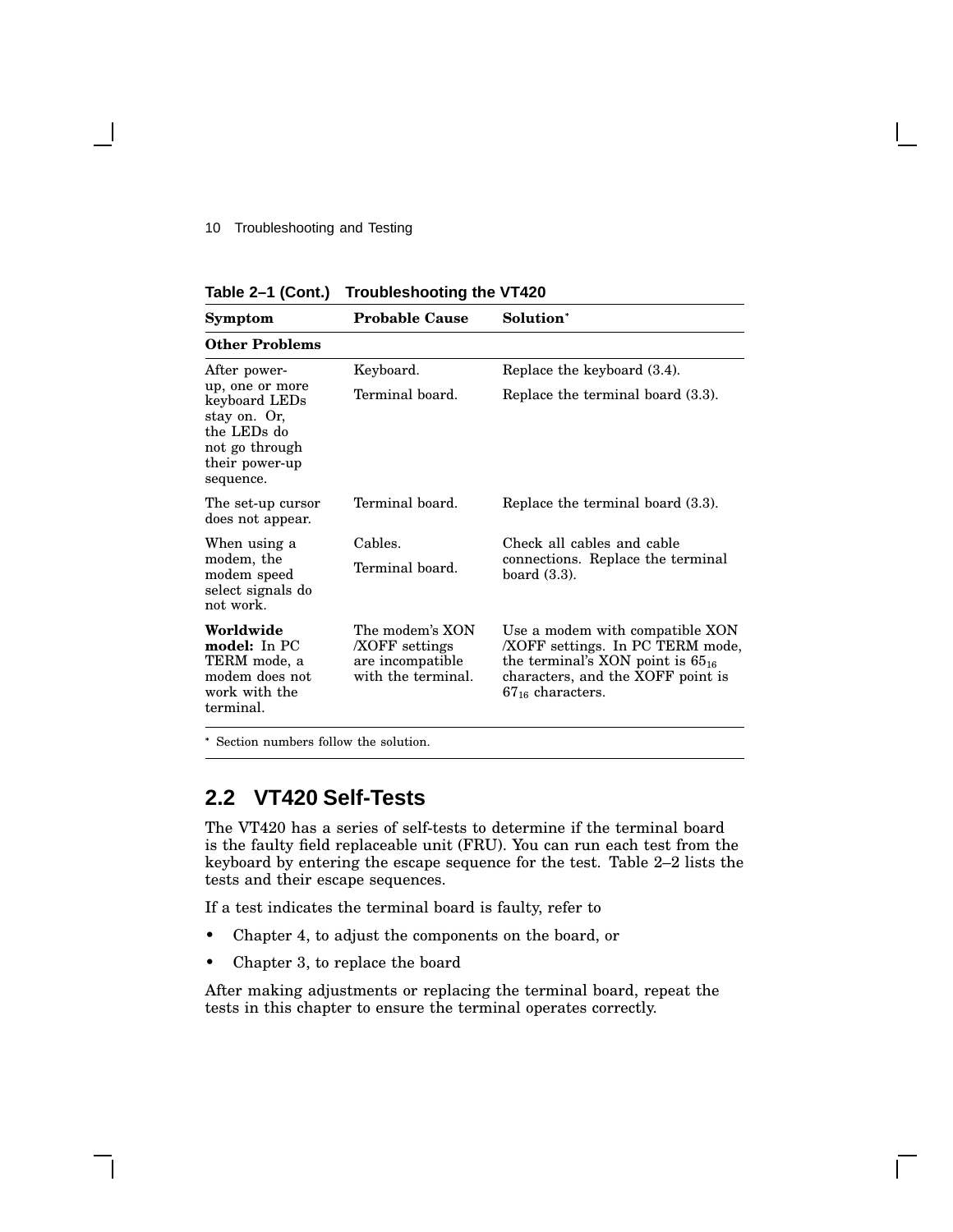### **2.2.1 Before You Start**

Before you run any self-test, you must either

- Install the appropriate loopback connector on the communication port, or
- Set the terminal to **local** mode

You should save the current settings in set-up before you run tests. If you are unfamiliar with set-up, see 5, ''Using Set-Up''.

- Use the arrow keys to move the cursor in all set-up screens.
- The Enter and Return keys perform the same function in all set-up screens.

To set the terminal to local mode:

- 1. Press F3 ( **Alt SetUp** ) to enter set-up. The Set-Up Directory screen appears.
- 2. Move the cursor to the  $G$ lobal field. Press  $\overline{\text{Enter}}$ . The Global Set-Up screen appears.
- 3. Move the cursor to the  $On$  Line field. Press the  $[Enter]$  key to change the setting to Local.
- 4. Press F3 ( **Alt SetUp** ) to leave set-up. You do not need to save the settings because they take effect when you exit set-up.

Remember to return the set-up features to their original settings after testing.

### **2.2.2 How to Type an Escape Character**

#### **PC (LK443/LK444) Keyboard Only**

Use the **Esc** key.

#### **All Keyboard Models**

There are three ways to type an escape (ESC) character:

- $Press$  Ctrl  $\boxed{ \boxed{ } }$
- Press Ctrl 3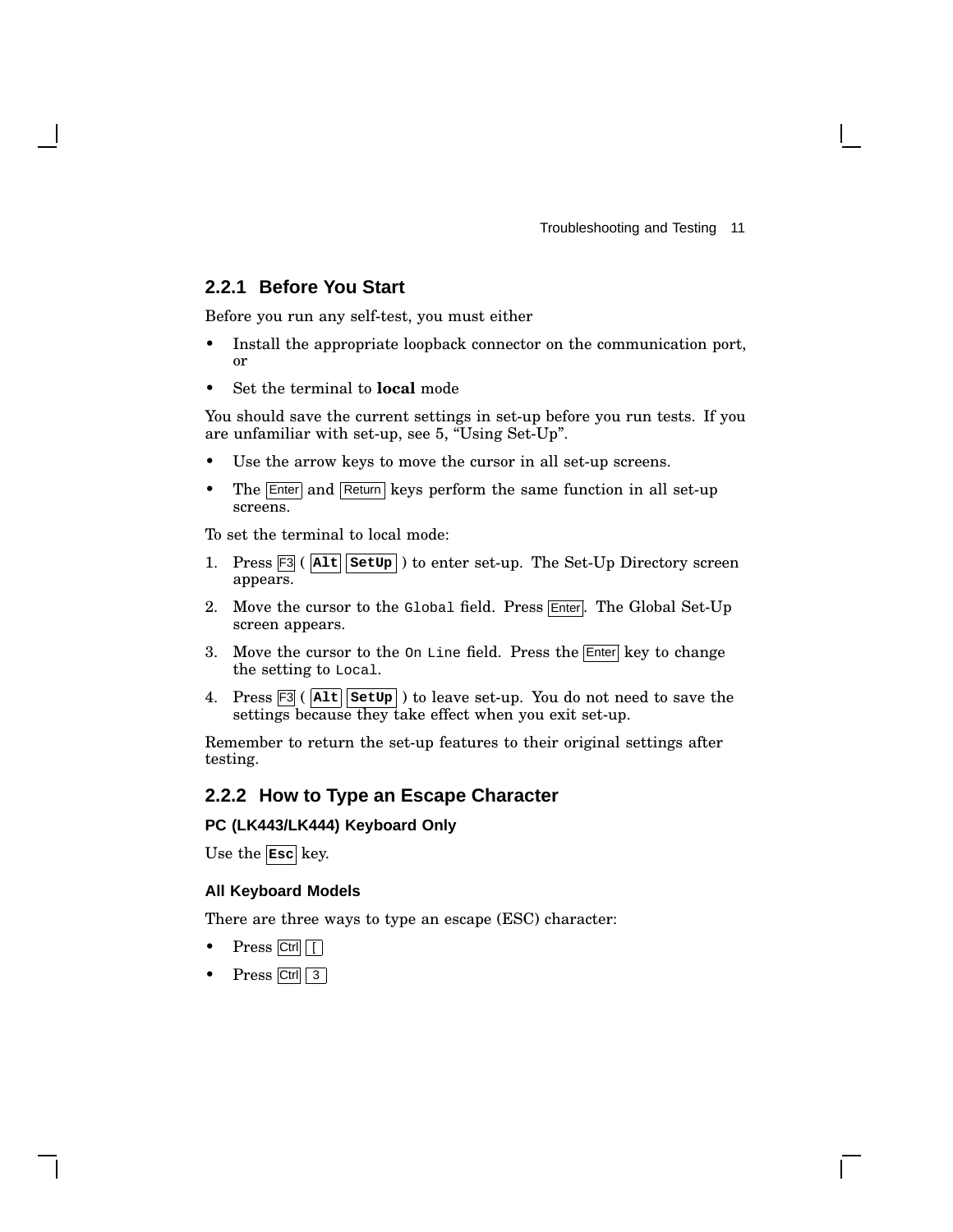- 12 Troubleshooting and Testing
- Set the terminal to  $v$ T100 Mode in the General Set-Up screen. In VT100 mode, you can press F11 to generate an ESC character. See Chapter 5 for a description on using set-up.

| <b>Self-Test</b>                                         | Prerequisites                                                          | Sequence*                                                |
|----------------------------------------------------------|------------------------------------------------------------------------|----------------------------------------------------------|
| Power-up                                                 | None                                                                   | Turn the<br>terminal on.                                 |
| Selected while the<br>VT420 is operating.                | Set-up<br>- Local mode                                                 | Once:<br>ESC $[4;1y]$<br>Continuously:<br>ESC $[4;1;9y]$ |
| RS-232 port data lines<br>loopback†                      | RS-232 loopback connector                                              | Once:<br>ESC $[4;2y]$<br>Continuously:<br>ESC $[4;2;9y]$ |
| RS-232 port control lines<br>loopback†                   | RS-232 loopback connector                                              | Once:<br>ESC $[4;6y]$<br>Continuously:<br>ESC $[4;6;9y]$ |
| Printer port loopback                                    | DEC-423 port loopback<br>connector                                     | Once:<br>ESC $[4;3y]$<br>Continuously:<br>ESC $[4;3;9y]$ |
| DEC-423 port loopback                                    | DEC-423 port loopback<br>connector                                     | Once:<br>ESC [4; 7 y<br>Continuously:<br>ESC [4;7;9 y    |
| Screen alignment pattern                                 | Set-up<br>- Local mode                                                 | <b>ESC</b><br>8                                          |
| Run all above tests, except<br>screen alignment pattern. | See individual tests. All<br>loopback connectors must be<br>connected. | Once:<br>ESC $[4;0y]$<br>Continuously:<br>ESC $[4;0;9y]$ |

**Table 2–2 VT420 Self-Test Chart**

 Do not type spaces between the characters in any escape (ESC) sequence. The sequences are shown with spaces for clarity only.

† Worldwide models only.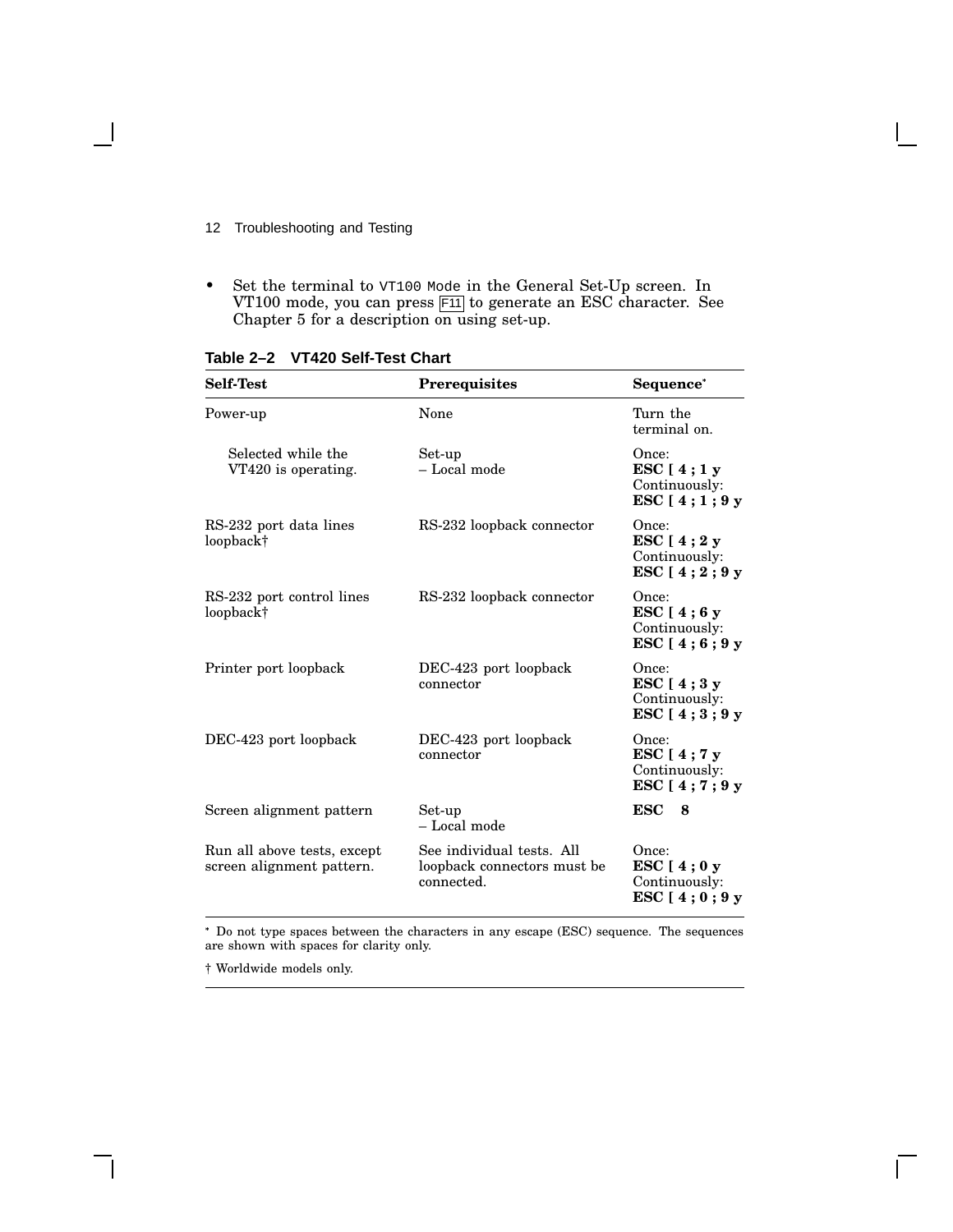### **2.2.3 Power-Up Self-Test**

This test runs automatically each time you turn on the terminal. The test checks the terminal's internal memory, keyboard, and video circuitry. The test also checks the communication and printer ports to see if they are operating correctly. The individual loopback tests perform a more complete test of each port.

You can also run the power-up self-test manually while the terminal is operating, as follows:

#### **NOTE**

#### **After you run the power-up self-test, all the set-up features are automatically set to their saved values.**

- 1. Set up the terminal (Sections 2.2.1 and 2.2.2).
- 2. Type one of the following DECTST sequences:

**ESC [ 4 ; 1 y ESC [ 4 ; 1 ; 9 y** Runs the test once. Runs the test continuously.

#### **While the test is running:**

A Wait message appears in the upper-left corner of the screen. The Wait message may disappear at times, but it reappears until the test detects an error or the terminal's power is turned off.

#### **NOTE**

#### **The DECTST control function causes a disconnect. Do not use DECTST when the connection is made through a modem.**

#### **If the test is successful:**

- 1. The keyboard's LED indicators turn off.
- 2. The keyboard makes a bell tone.
- 3. A VT420 OK message appears on the screen. This message disappears when any of the following events occur:
	- The terminal receives any character except **XON, XOFF,** or **NUL**.
	- You press any key.
	- You leave the terminal on and inactive for 30 minutes.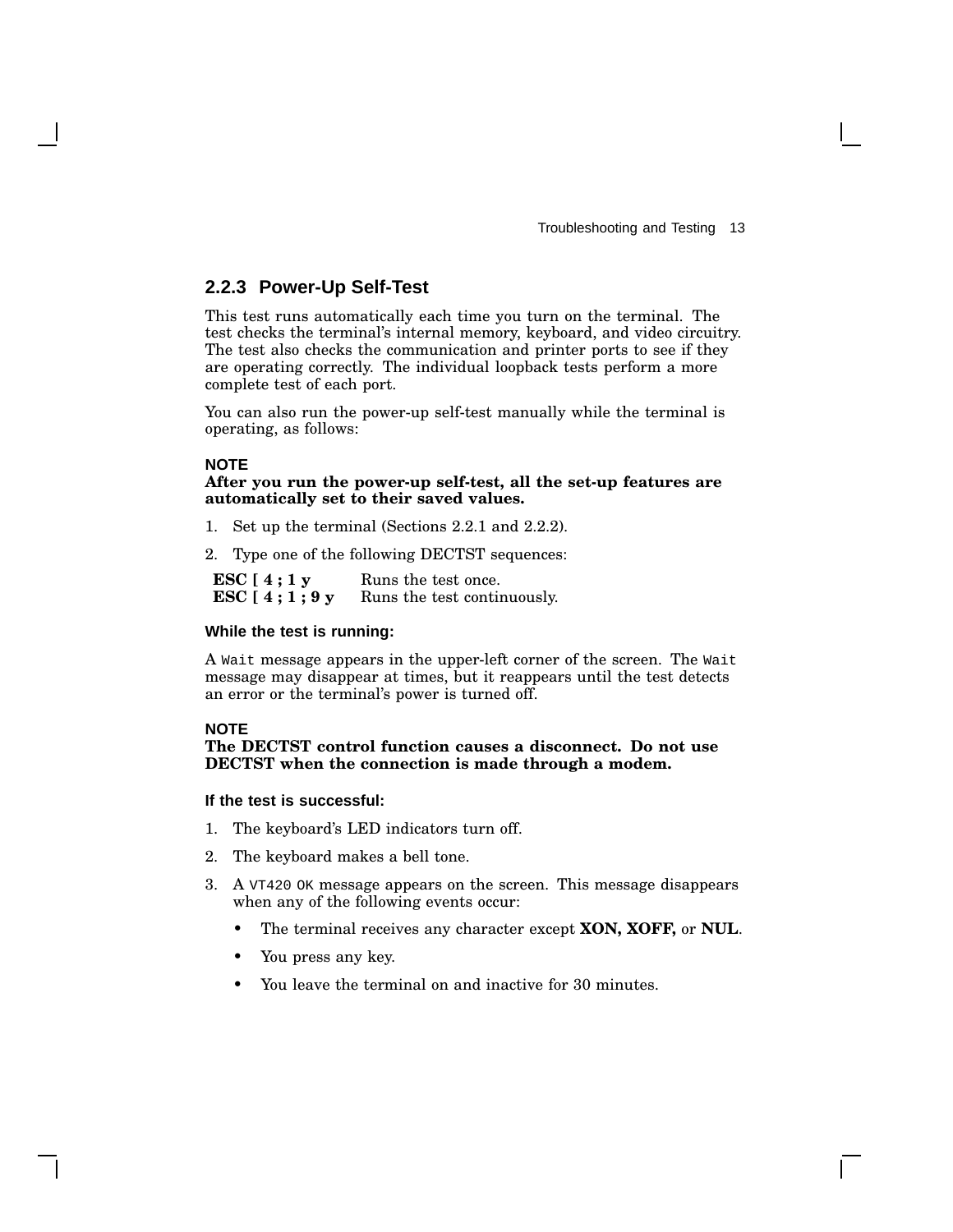14 Troubleshooting and Testing

#### **If the test finds an error:**

If possible, the terminal displays an error message at the upper-left corner of the screen. Each error message starts on a new line at the left margin of the display. Table 2–3 describes these error messages.

The error messages disappear when the terminal receives any character (except XON) or when you type any key. In local mode, the terminal ignores characters from the host, so error messages are not affected.

### **2.2.4 DEC-423 Port Loopback Test (6-Pin)**

For this test, connect the DEC-423 port transmit and receive data lines together with a loopback connector (Figure 2–2). The terminal sends a predefined set of characters on its transmit line and receives them on its receive line. Then the terminal compares the output characters to the input characters. If the characters do no match, an error message appears on the screen.

#### **To run the test:**

Use a DEC-423 loopback connector, PN 12-25083-01.

- 1. Set up the terminal (Sections 2.2.1 and 2.2.2).
- 2. Connect the loopback connector to the 6-pin DEC-423 port.
- 3. Type one of the following sequences:

**ESC [ 4 ; 7 y ESC [ 4 ; 7 ; 9 y** Runs the test once. Runs the test continuously.

#### **NOTE**

**The continuously running test ends only if an error occurs or you turn off the terminal. The keyboard does not make a bell tone during this test.**

#### **If the test is successful:**

- 1. The keyboard makes a bell tone.
- 2. The keyboard's LED indicators are off.
- 3. A VT420 OK message appears on the screen.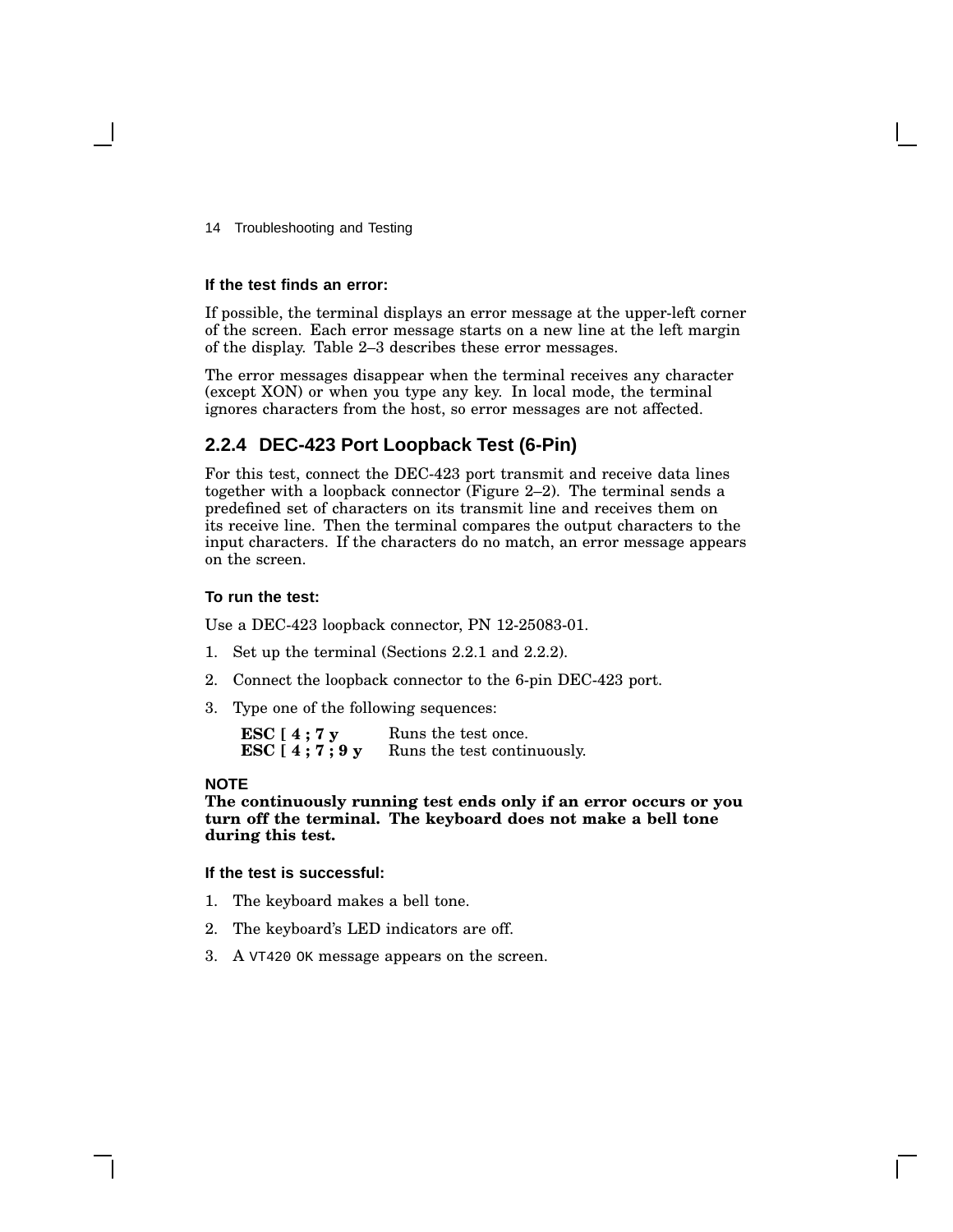#### **If the test finds an error:**

The screen displays the following message. See Table 2–3.



**Figure 2–2 VT420 Rear Connector Panel and Loopback Connectors**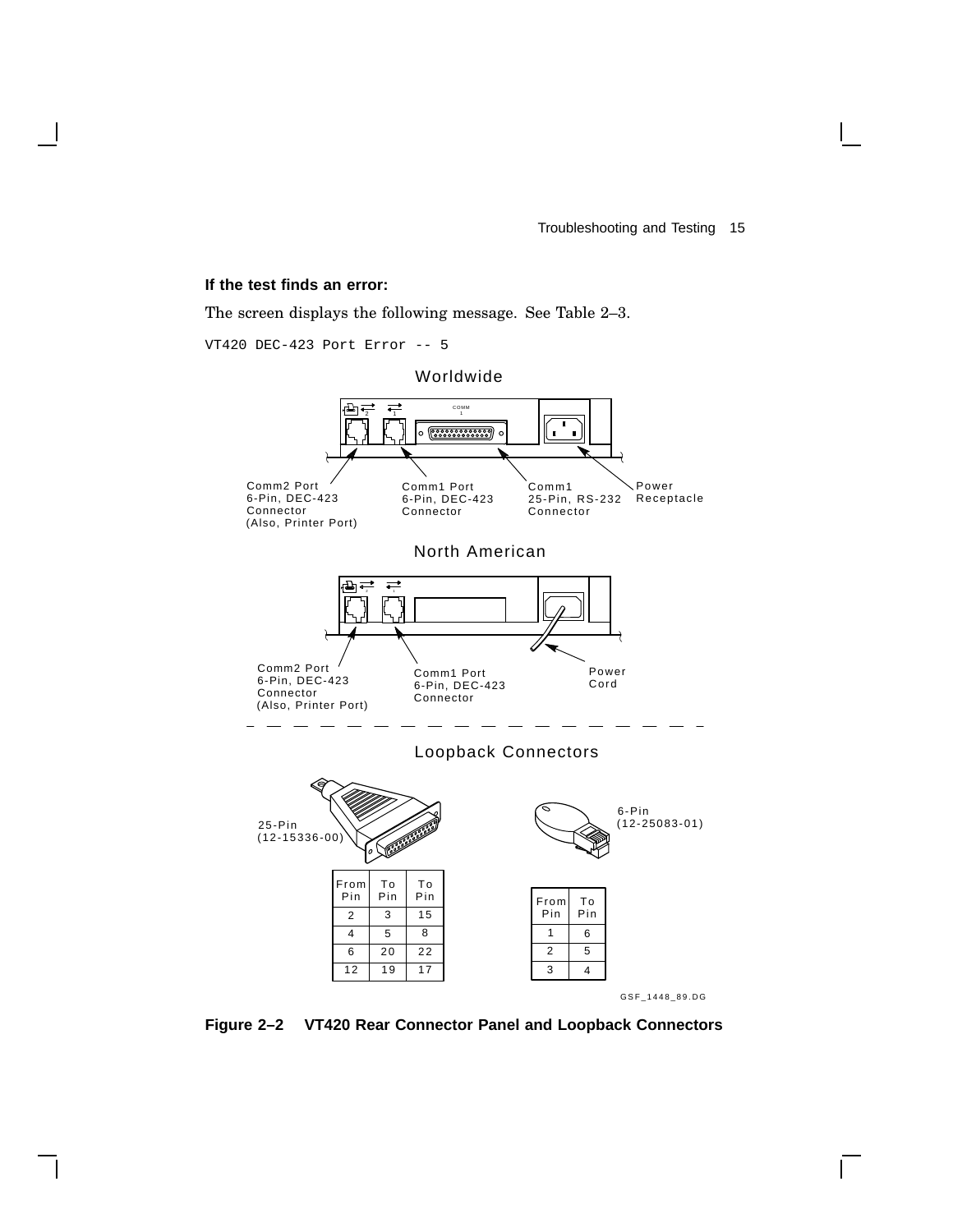16 Troubleshooting and Testing

### **2.2.5 RS-232 Port Data Lines Loopback Test (25-Pin, Worldwide Model Only)**

For this test, you connect the RS-232 port transmit and receive data lines together with a loopback connector (Figure 2–2). The terminal sends a predefined set of characters on its transmit line and receives them on its receive line. Then the terminal compares the output characters to the input characters. If the characters do no match, an error message appears on the screen.

#### **To run the test:**

Use an RS-232 loopback connector, PN 12-15336-00.

- 1. Set up the terminal (Sections 2.2.1 and 2.2.2).
- 2. Connect the loopback connector to the 25-pin RS-232 port (Figure 2–2).
- 3. Type one of the following sequences:

| ESC [ 4 ; 2 y     | Runs the test once.         |
|-------------------|-----------------------------|
| ESC [ 4 ; 2 ; 9 y | Runs the test continuously. |

#### **NOTE**

**The continuously running test ends only if an error occurs or you turn off the terminal. The keyboard does not make a bell tone during this test.**

#### **If the test is successful:**

- 1. The keyboard makes a bell tone.
- 2. The keyboard's LED indicators turn off.
- 3. A VT420 OK message appears on the screen.

#### **If the test finds an error:**

The screen displays the following message. See Table 2–3.

VT420 RS-232 Port Error -- 2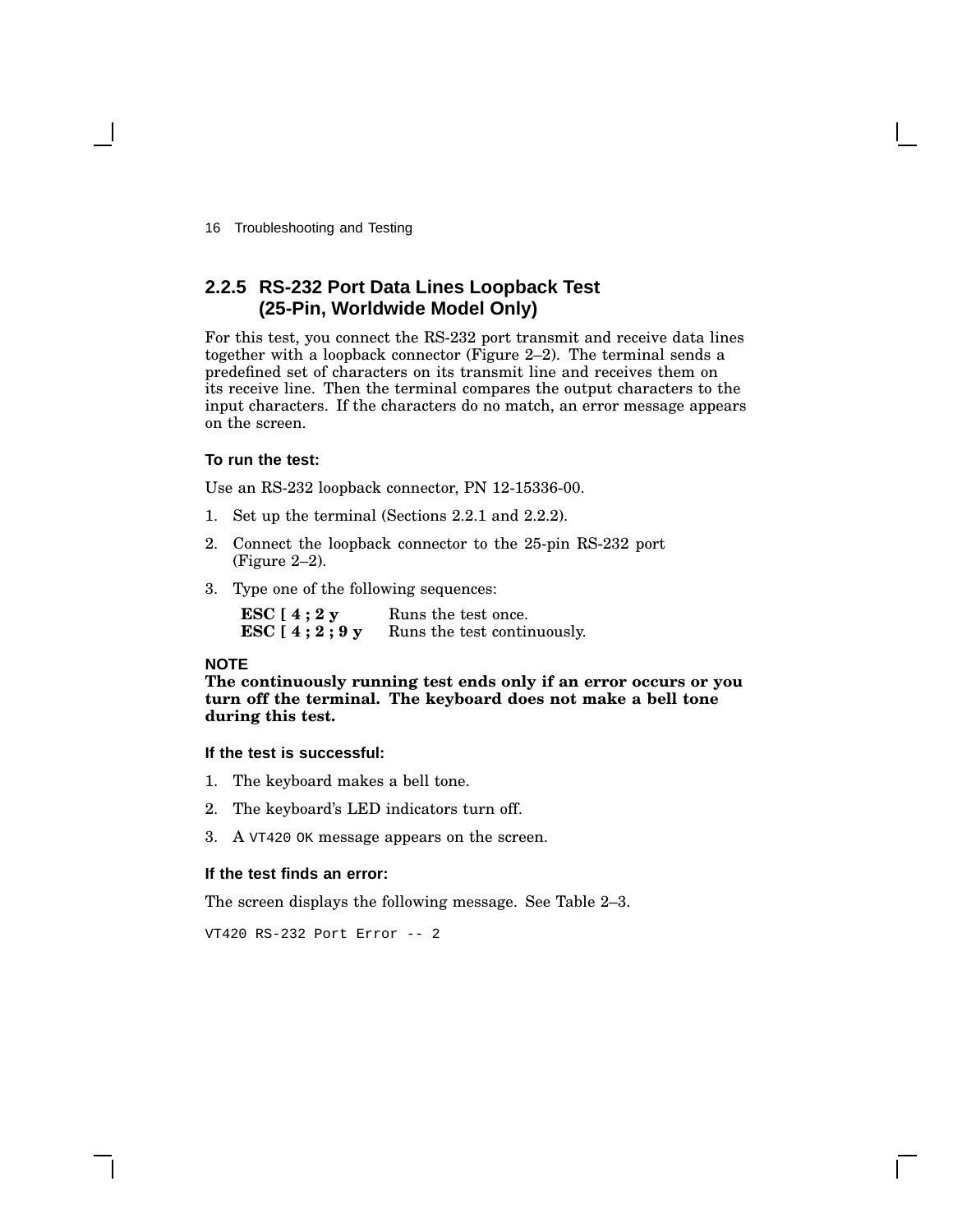### **2.2.6 RS-232 Port Control Lines Loopback Test (25-Pin, Worldwide Model Only)**

This test checks the following control signals:

Data terminal ready (DTR) Request to send (RTS) Carrier detect (CD) Data set ready (DSR) Clear to send (CTS)

#### **To run the test:**

Use an RS-232 loopback connector, PN 12-15336-00.

- 1. Set up the terminal (Sections 2.2.1 and 2.2.2).
- 2. Connect the loopback connector to the 25-pin RS-232 port (Figure 2–2).
- 3. Type one of the following sequences:

| ESC $[4;6y]$   | Runs the test once.         |
|----------------|-----------------------------|
| ESC $[4;6;9y]$ | Runs the test continuously. |

#### **NOTE**

**The continuously running test ends only if an error occurs or you turn off the terminal. The keyboard does not make a bell tone during this test.**

#### **If the test is successful:**

- 1. The keyboard makes a bell tone.
- 2. The keyboard's LED indicators turn off.
- 3. A VT420 OK message appears on the screen.

#### **If the test finds an error:**

The screen displays the following message. See Table 2–3.

VT420 RS-232 Port Controls Error -- 3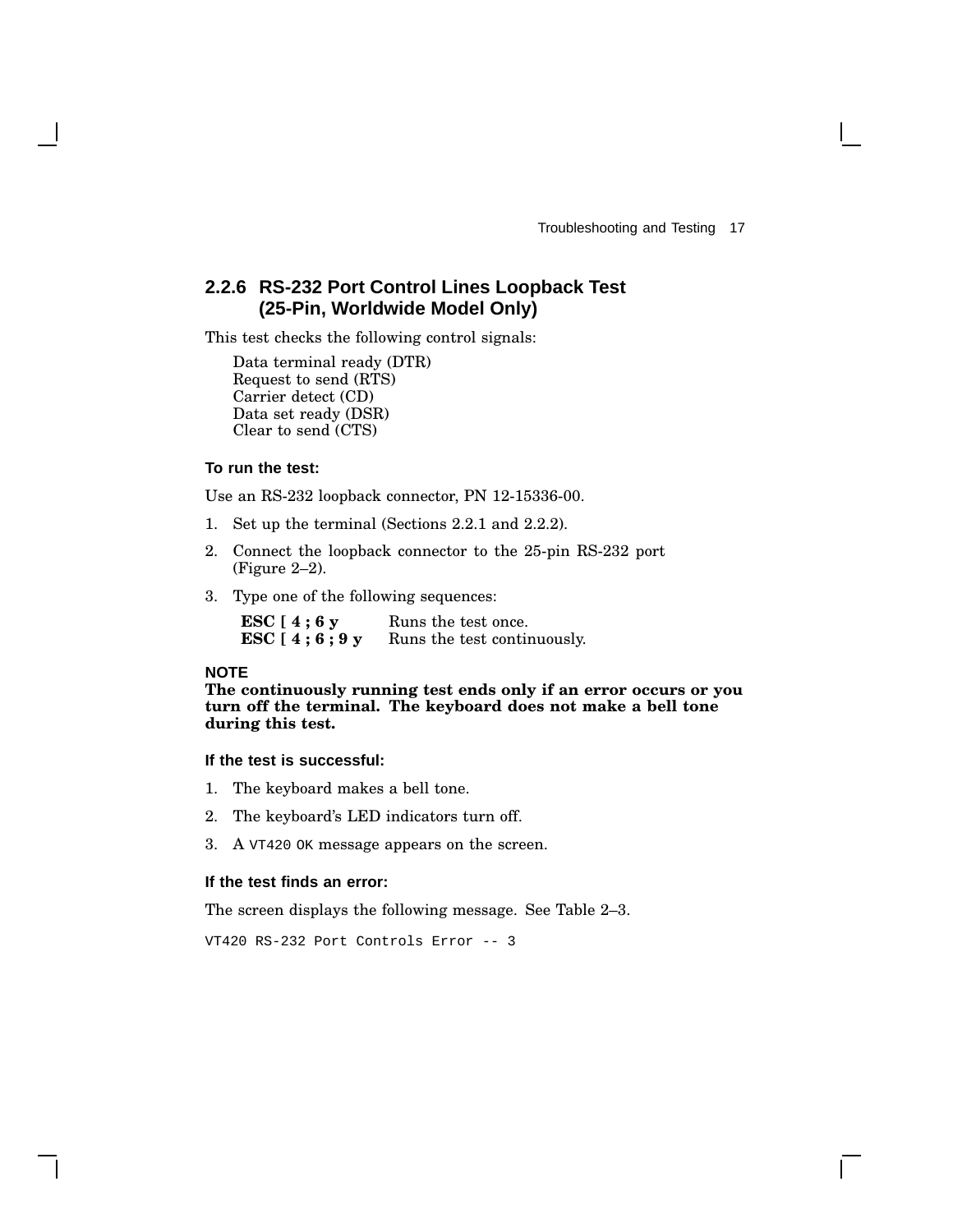18 Troubleshooting and Testing

### **2.2.7 Printer Port Loopback Test (6-Pin)**

For this test, you connect the printer transmit and receive data lines together with a loopback connector (Figure 2–2). The terminal sends a predefined set of characters on its transmit line and receives them on its receive line. Then the terminal compares the output characters to the input characters. If the characters do no match, an error message appears on the screen.

#### **To run the test:**

Use a DEC-423 loopback connector, PN 12-25083-01.

- 1. Set up the terminal (Sections 2.2.1 and 2.2.2).
- 2. Connect the loopback connector to the 6-pin DEC-423 port.
- 3. Type the following sequences:

**ESC [ 4 ; 3 y ESC [ 4 ; 3 ; 9 y** Runs the test once. Runs the test continuously.

#### **NOTE**

**The continuously running test ends only if an error occurs or you turn off the terminal. The keyboard does not make a bell tone during this test.**

#### **If the test is successful:**

- 1. The keyboard makes a bell tone.
- 2. The keyboard's LED indicators are off.
- 3. A VT420 OK message appears on the screen.

#### **If the test finds an error:**

The screen displays the following message. See Table 2–3.

VT420 DEC-423 Port Error -- 6

#### **2.2.8 Screen Alignment Test**

This test fills the screen with uppercase E's. Use this display to adjust the display height, width, and linearity. See Chapter 4 for the adjustment procedures.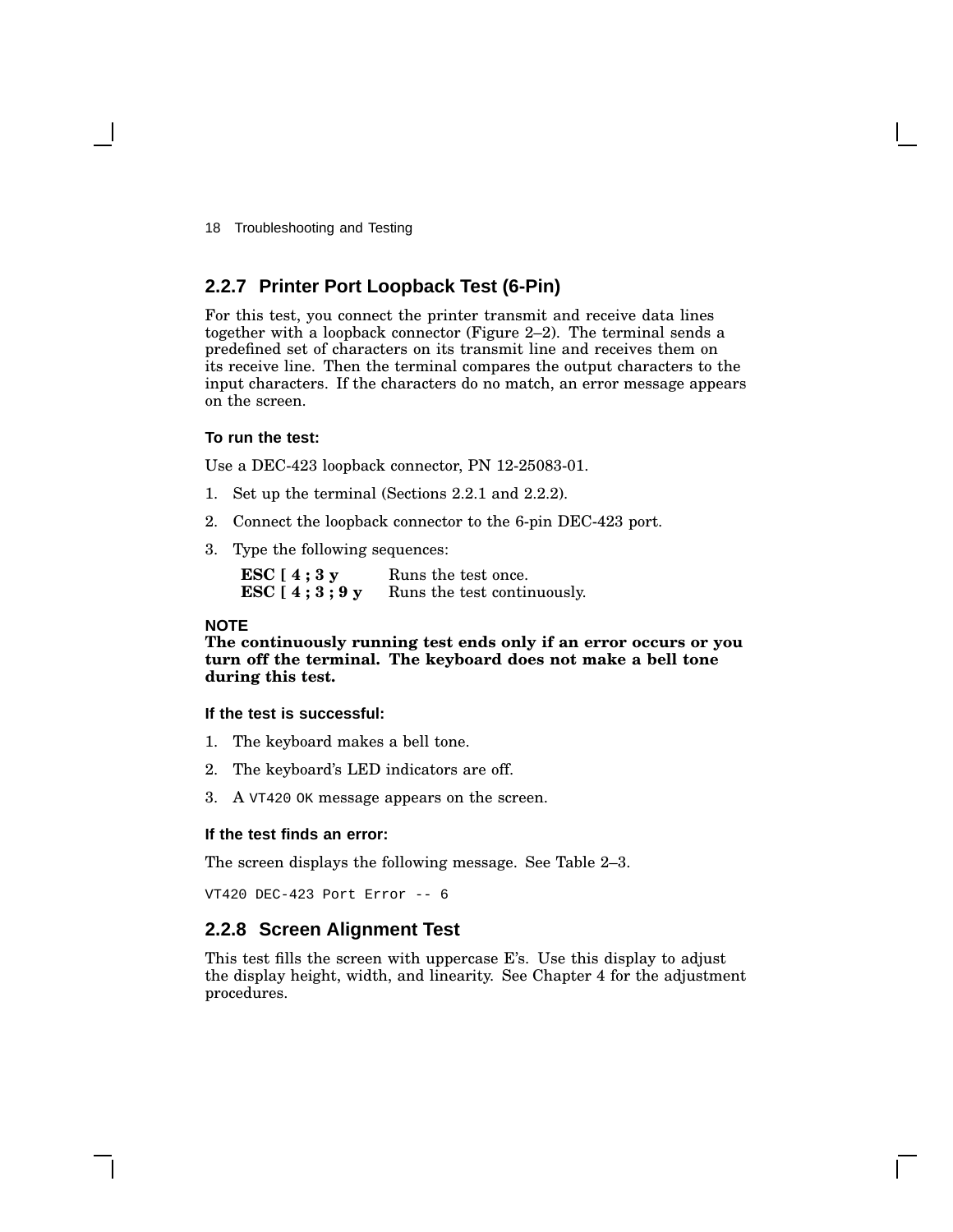#### **To run the test:**

- 1. Set up the terminal (Sections 2.2.1 and 2.2.2).
- 2. Check the following settings in the Display Set-Up screen:
	- Make sure the **columns** feature is set to 80 Columns.
	- Set the **number of lines/screen** feature to 24 Lines/Screen.
- 3. Type **ESC # 8**. The screen fills with a pattern of uppercase E's.
- 4. Perform the adjustment procedures in Chapter 4.

### **2.3 Printer Problems**

If the VT420 is connected to a local printer, you may have to troubleshoot some printer problems. The following procedure helps you isolate the problem to the printer or the terminal.

#### **To troubleshoot printer problems:**

1. Run the power-up self-test (Section 2.2.3).

If the terminal passes the test, go to step 2.

2. Run the printer port loopback self-test (Section 2.2.7).

If the terminal passes this test, go to step 3.

#### **NOTE**

#### **If your terminal passes the above tests, it is running correctly. The problem is probably not in the terminal.**

- 3. Test the printer. See your printer's service guide for the correct procedures. If your printer is operating correctly, go to step 4.
- 4. Go to the Printer Set-Up screen.
	- Check the following settings. They must match the printer's settings. See your printer's service guide for the correct settings.

Baud rate Data bits/character Parity

- Make sure Printer: Ready appears on the VT420 status line.
- 5. Make sure you are using the correct cable between the terminal and printer (Appendix A). Make sure the connections are secure at both ends of the cable.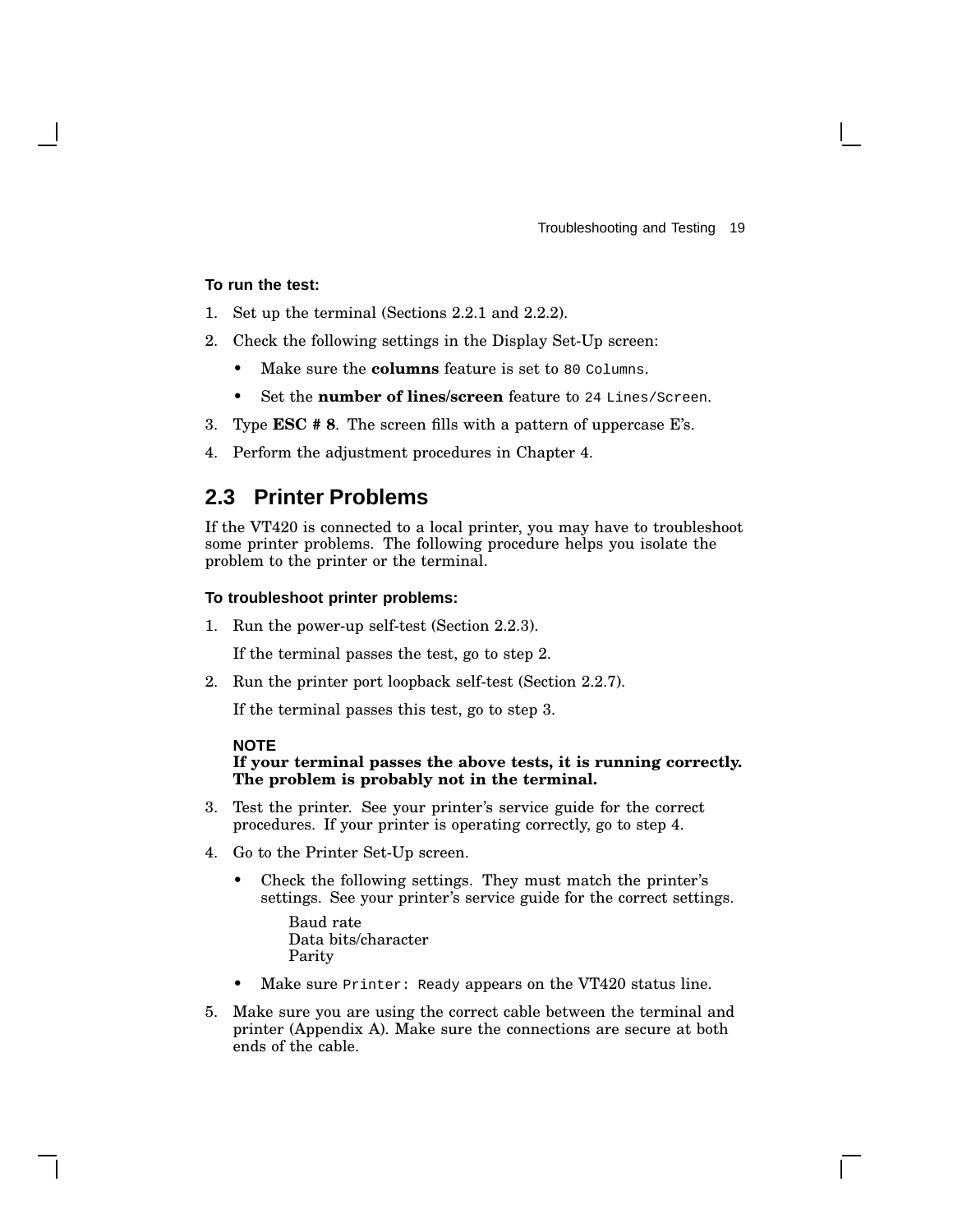- 20 Troubleshooting and Testing
- 6. Set up the terminal (Sections 2.2.1 and 2.2.2).
- 7. Type the following sequence: **ESC # 8**.

The screen displays a test pattern of uppercase E's.

8. Press the  $\boxed{F2}$  (Print) key. If the printer is operating correctly, the test pattern displayed on the screen should print out.

### **2.4 Error Codes**

If the self-test finds an error, the terminal

- Stops operating
- Makes the keyboard bell tone sound
- Displays an error message in the upper-left corner of the screen

Table 2–3 lists the error messages and solutions.

| <b>Error Message</b>    |     | Solution <sup>*</sup>                                                                                                               |
|-------------------------|-----|-------------------------------------------------------------------------------------------------------------------------------------|
| $VT420$ NVR $Error - 1$ | 1.  | $Press$ $F3$ ( $ Alt $ setup) to enter<br>the Set-Up Directory.                                                                     |
|                         | 2.  | Move the cursor to the Default<br>field and press Enter.                                                                            |
|                         | 3.  | Move the cursor to the Save field<br>and press Enter.                                                                               |
|                         | 4.  | Move the cursor to the Global field<br>and press Enter.                                                                             |
|                         | 5.  | Move the cursor to the second<br>field on the second line. Press<br>Enter until the setting changes to<br>$S1 = Comm1, S2 = Comm2.$ |
|                         | 6.  | $Press$ $F3$ ( $ Alt $<br>$setUp$ ) to leave<br>set-up.                                                                             |
|                         | 7.  | Press F4 to switch sessions.                                                                                                        |
|                         | 8.  | Repeat steps 1 to 3 for the second<br>session.                                                                                      |
|                         | 9.  | $Press$ $F3$ ( $ A1t $<br>SetUp<br>to leave<br>set-up.                                                                              |
|                         | 10. | Turn the VT420 off, then on.                                                                                                        |

#### **Table 2–3 VT420 Display Error Codes**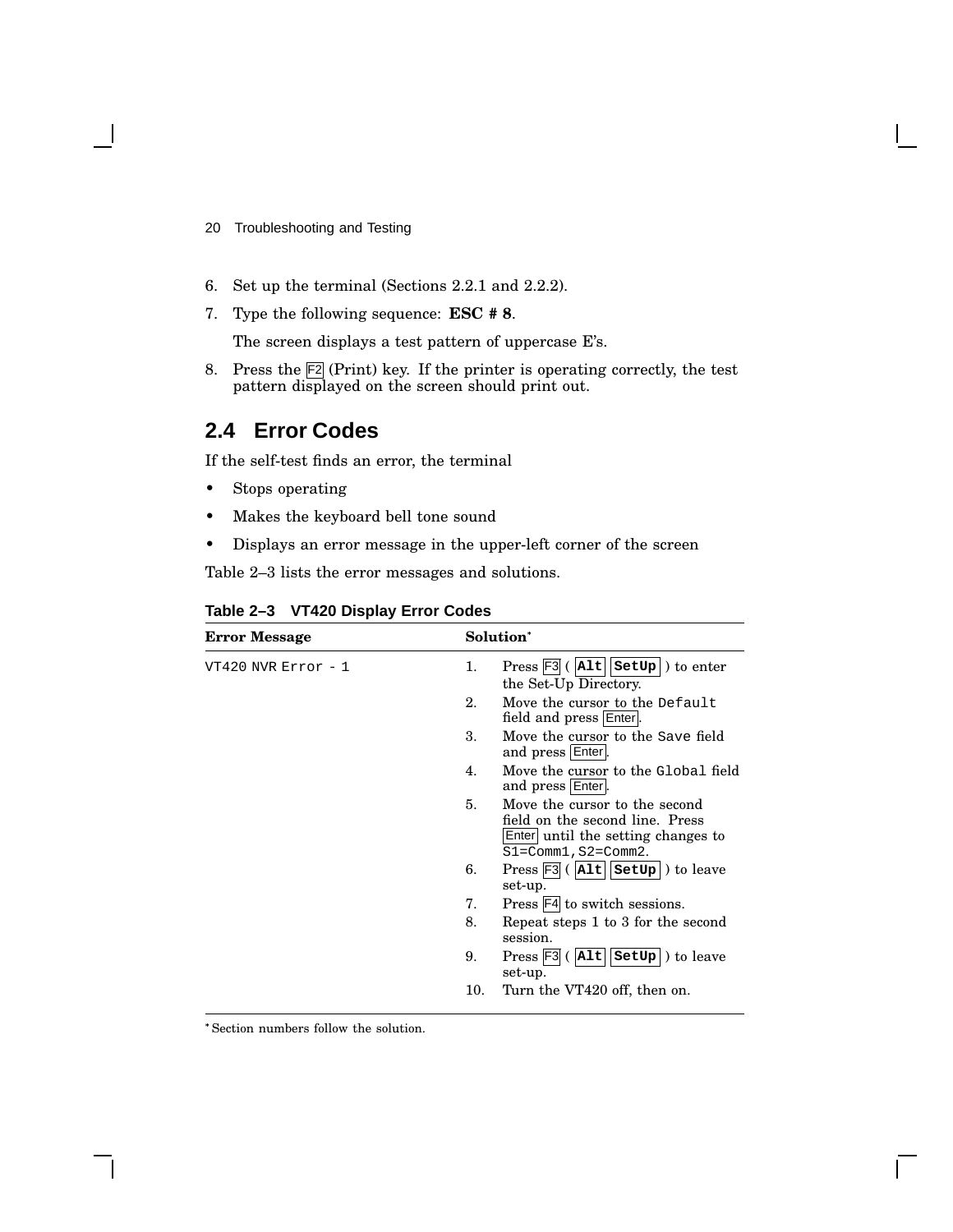$\mathsf{I}$ 

 $\overline{\Gamma}$ 

| <b>Error Message</b>                                     | Solution <sup>*</sup>                                               |  |
|----------------------------------------------------------|---------------------------------------------------------------------|--|
|                                                          | If the error continues, replace the<br>11.<br>terminal board (3.3). |  |
| RS-232 Port Data Error - 2<br>(worldwide model only)     | Replace the terminal board (3.3).                                   |  |
| RS-232 Port Controls Error - 3<br>(worldwide model only) | Replace the terminal board (3.3).                                   |  |
| Keyboard Error $-4$                                      | Make sure the keyboard is plugged<br>1.<br>in.                      |  |
|                                                          | 2.<br>Replace the keyboard $(3.4)$ .                                |  |
|                                                          | 3.<br>If the error continues, replace the<br>terminal board (3.3).  |  |
| DEC-423 Port Error - $5$                                 | Replace the terminal board (3.3).                                   |  |
| Printer Port Error - 6                                   | Replace the terminal board (3.3).                                   |  |

**Table 2–3 (Cont.) VT420 Display Error Codes**

 $\overline{\phantom{a}}$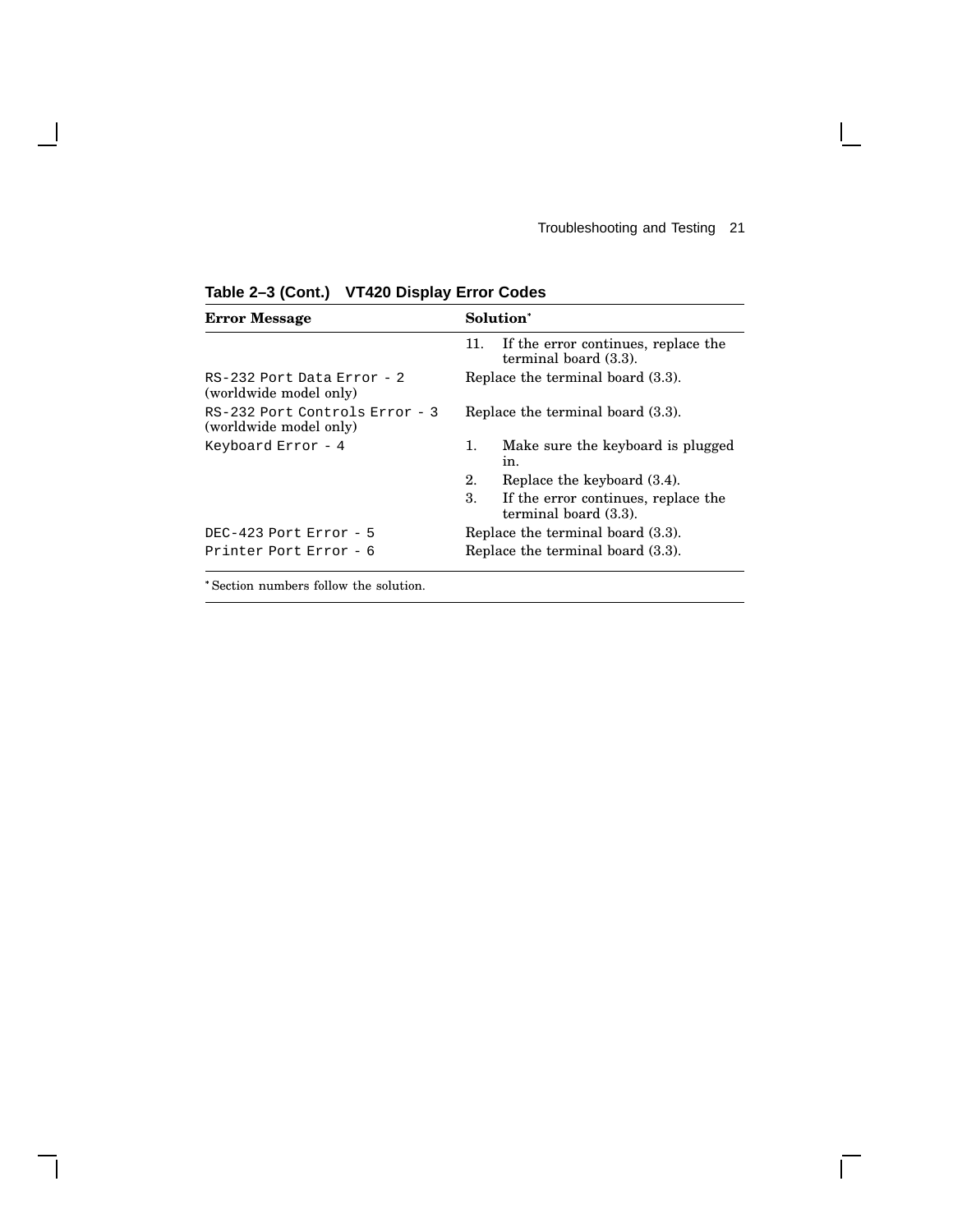**3**

This chapter shows you how to remove and replace the field replaceable units (FRUs) for the VT420. See Appendix B for the recommended spares list.

#### **CAUTION**

**3**

#### **Always use a static protection kit (PN 29-26246-00) when handling static-sensitive material.**

This chapter covers all three models of the VT420, the North American model and the two worldwide models. Where differences occur, the worldwide procedure appears first, then the North American procedure.

### **3.1 Top Cover**

Remove the top cover as follows. You can leave the tilt-swivel base in place.

1. Turn off the terminal and unplug the power cord from the wall outlet.

If you have a worldwide model, you can disconnect the power cord from the back of the terminal, as well.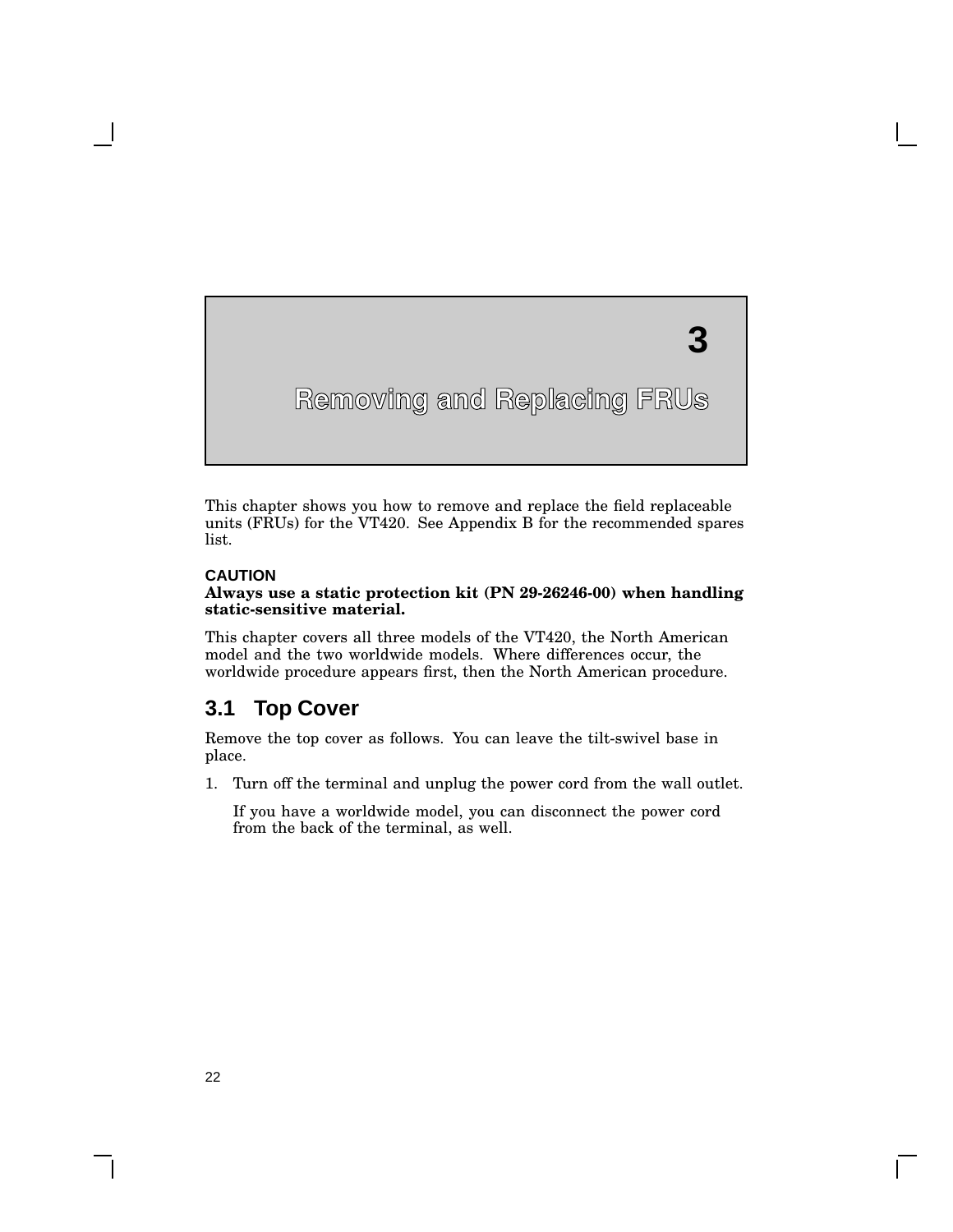$\overline{\Gamma}$ 

2. Place the terminal facedown on a clean piece of paper, to avoid scratching the bezel.

 $\overline{\phantom{a}}$ 

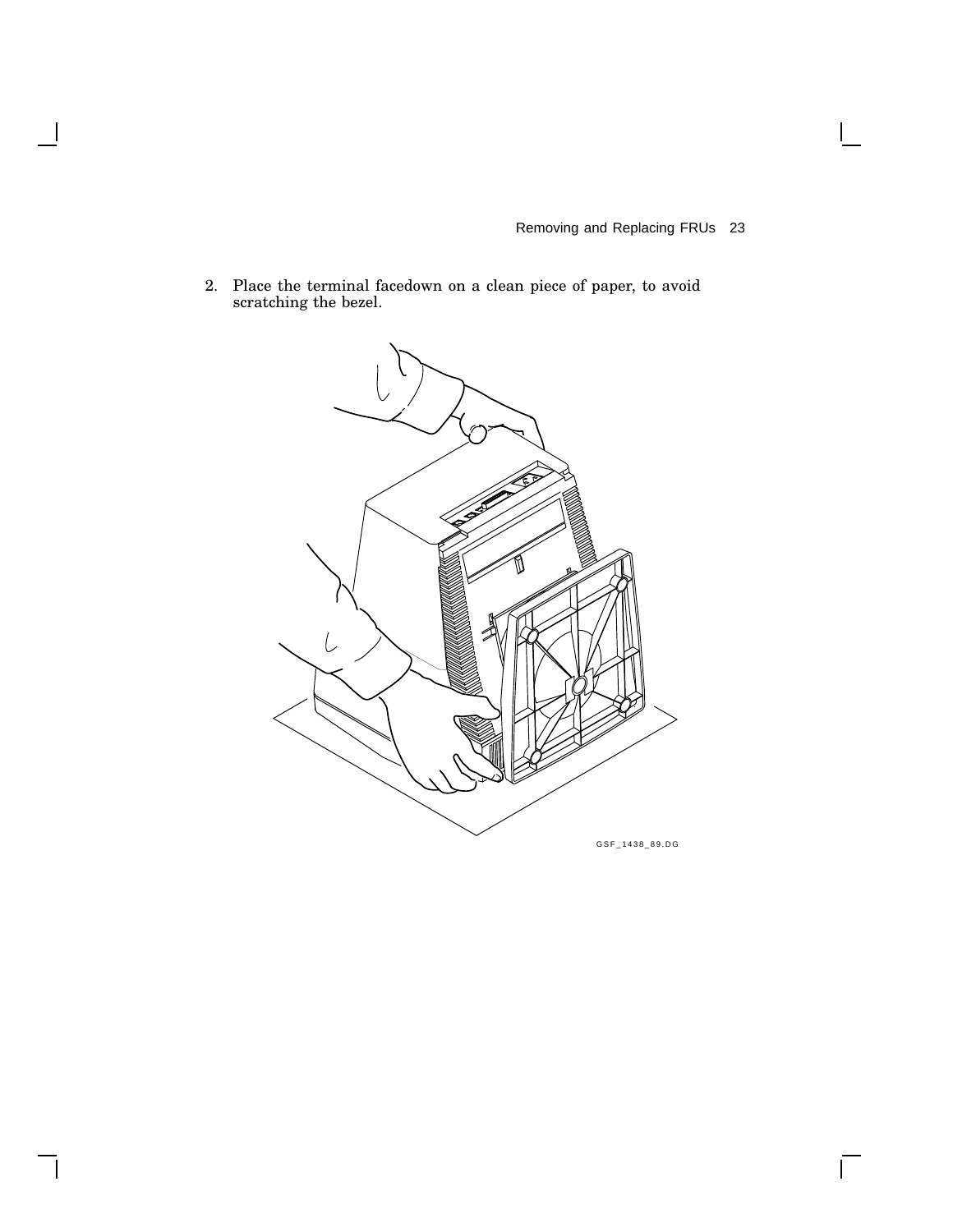- 24 Removing and Replacing FRUs
- 3. Loosen the two captive screws at the base of the bezel so the screws extend out from the top cover.



GSF\_1439\_89.DG

 $\mathsf{I}$ 

- 4. Grasp the rear of the top cover firmly with one hand. Place your other hand securely on the base assembly.
- 5. With your hands in position, push down on the base assembly and pull the top cover away from the base. Place the cover aside.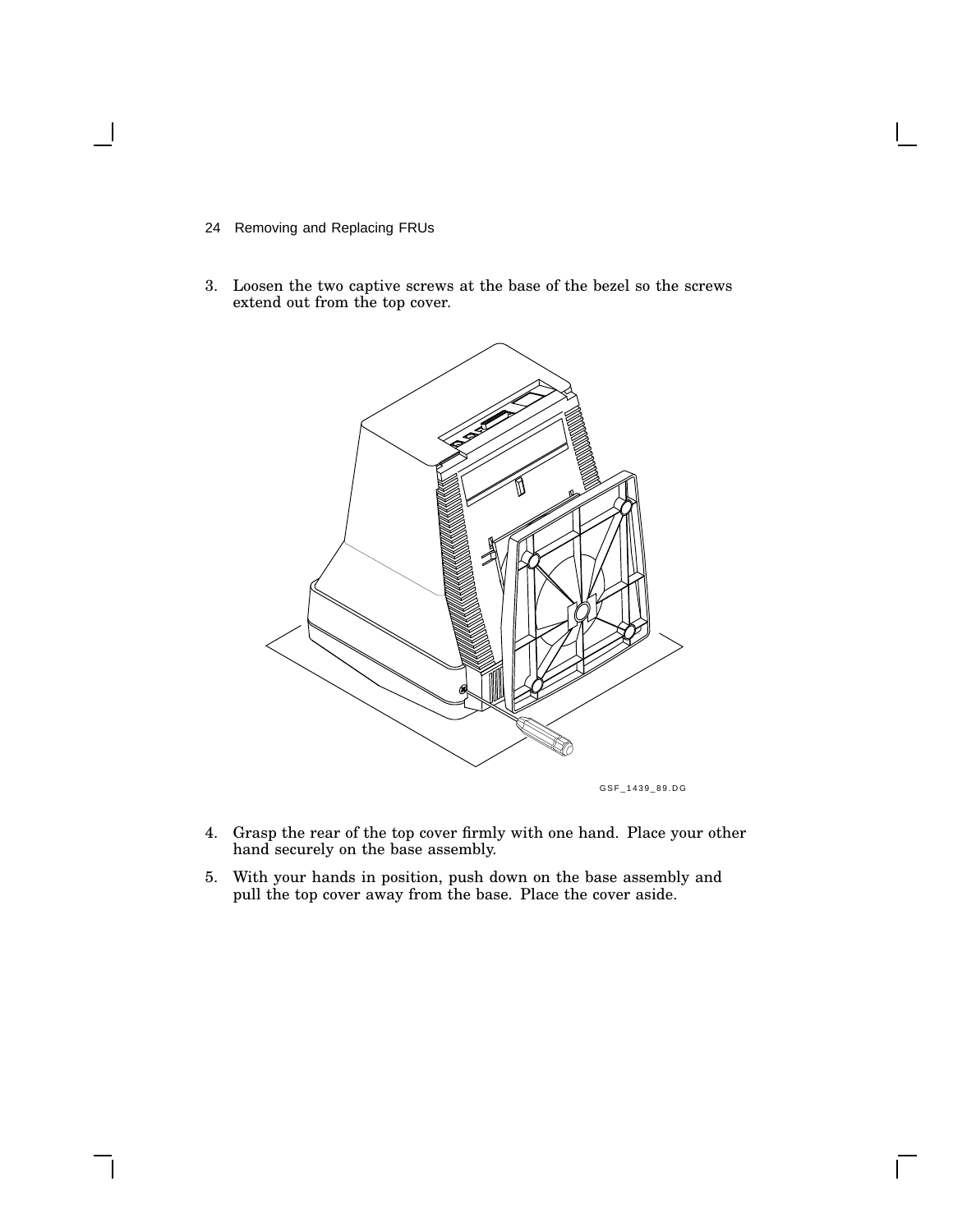

To install the top cover:

- 1. Extend the captive screws out from the top cover.
- 2. Slide the top cover into the front bezel so the two tabs on the top of the bezel align with the cover. Align the rest of the cover with the base assembly.
- 3. Align and tighten the captive screws.

On the North American model, make sure the small connector cover is installed on the rear panel.

 $\mathbf{L}$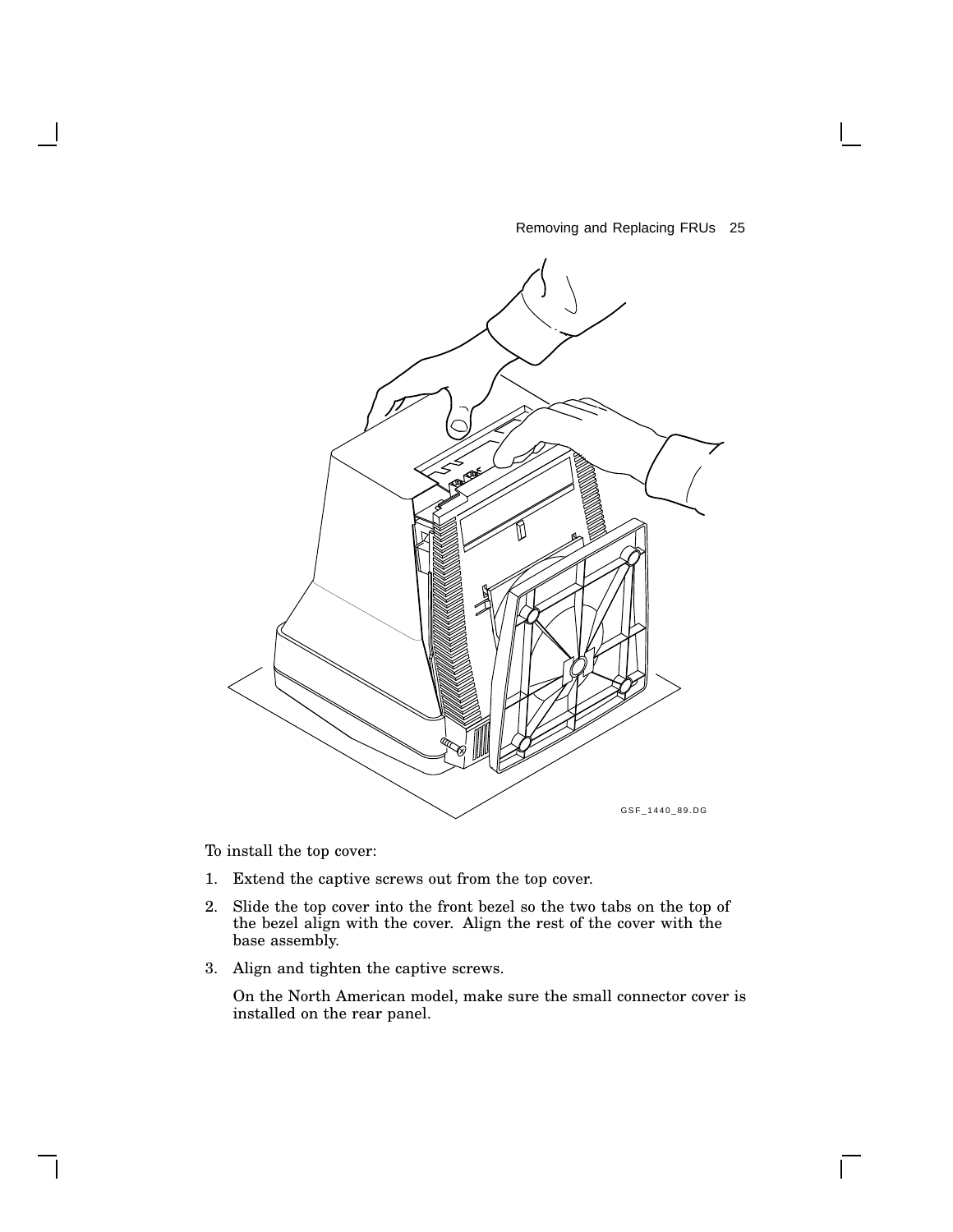## **3.2 CRT/Yoke/Bezel Assembly**

To remove the CRT/yoke/bezel assembly:

- 1. Turn off the terminal and unplug the power cord from the wall outlet.
- 2. Remove the top cover (Section 3.1).

### **WARNING**

#### **The following steps may expose you to high voltages. To protect yourself, discharge the anode with anode discharge tool (PN 29-24717-00).**

- 3. Discharge the anode as follows.
	- a. Attach the alligator clip of the anode discharge tool to the grounding braid on the rear of the CRT.

#### **WARNING**

#### **The support bracket assembly is** *not* **a ground point.**

b. Insert the tool under the rubber anode cap until you make contact with the anode connector. Discharge the anode for at least three seconds.

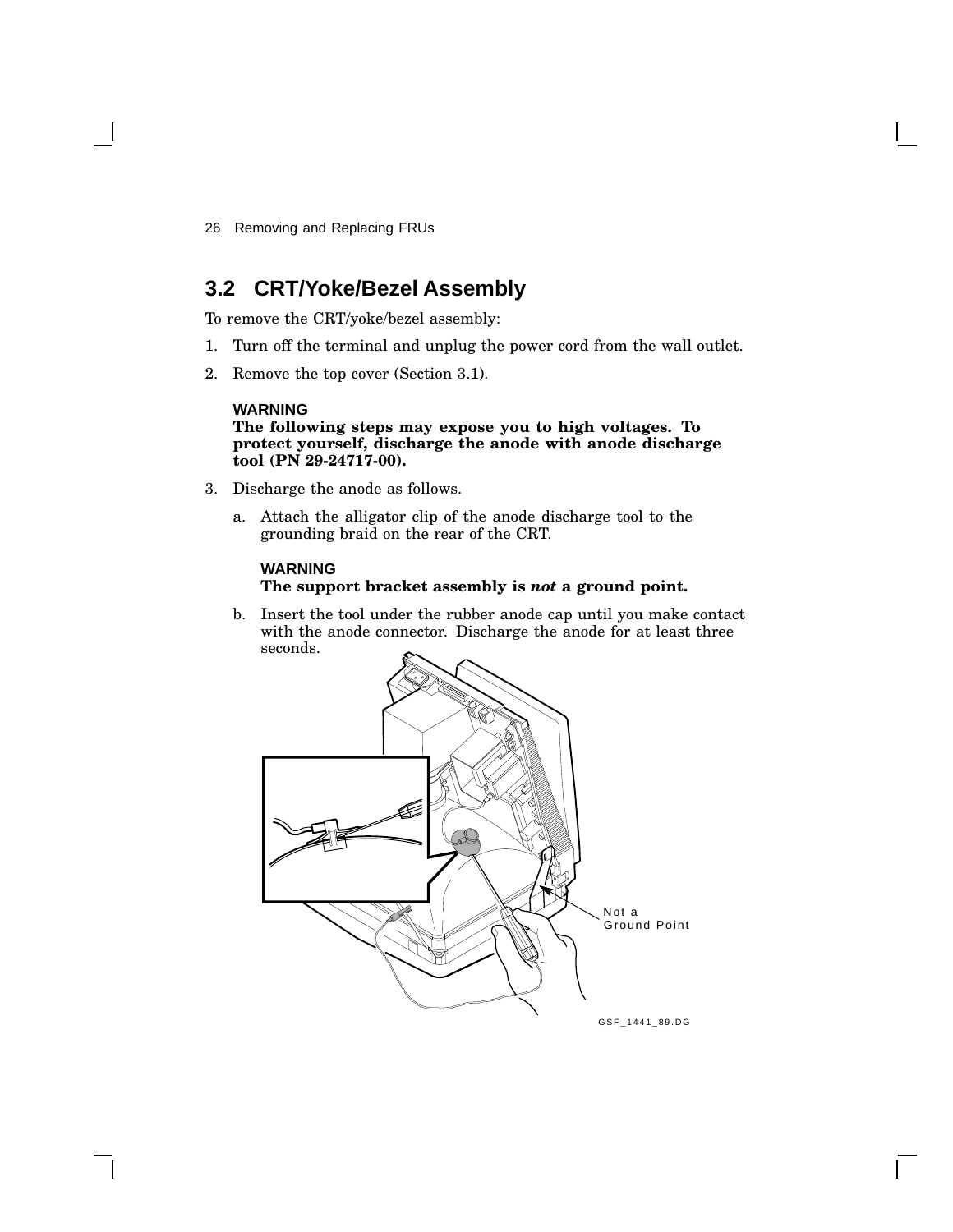- c. Remove the anode discharge tool.
- 4. Remove the CRT anode connector from the CRT.
	- a. Grasp the rubber anode cap and push the cap away from you.
	- b. Press the front of the cap with you thumb and lift the front up to get one of the wire prongs out of the anode hole. Lift the cap to ensure the wire prong is out of the hole.
	- c. If both of the wire prongs are still in the anode hole, repeat the previous steps until one is out.
	- d. Pull the back of the rubber anode cap forward and lift up to get the other wire prong (the anode connector) out of the anode hole.



GSF\_1442\_89.DG

 $\mathbf{I}$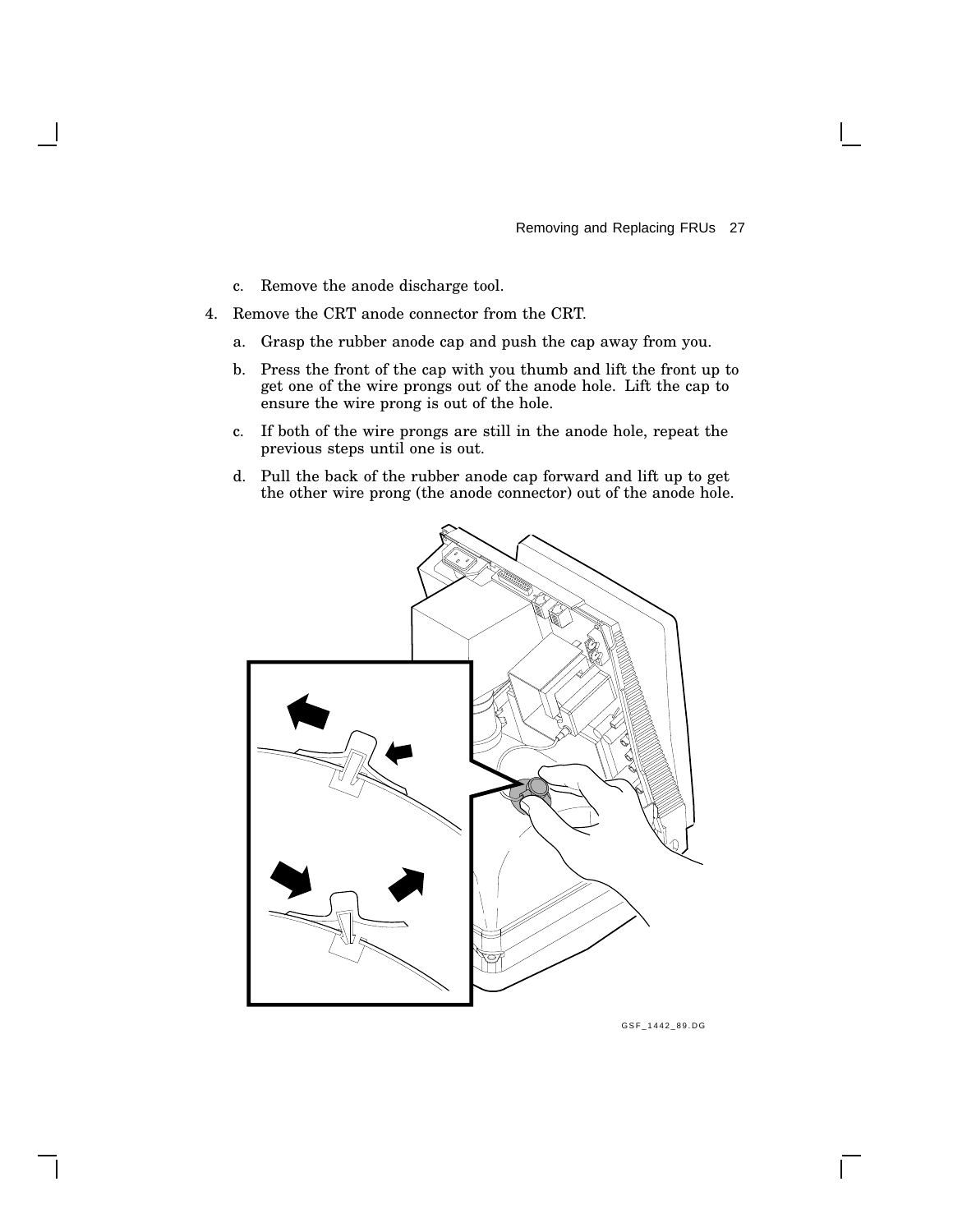### **NOTE If you have a North American model, skip the next two steps.**

5. If you have a worldwide model, disconnect the ground clip from the hood.



GSF\_1443\_89.DG

 $\mathsf{L}$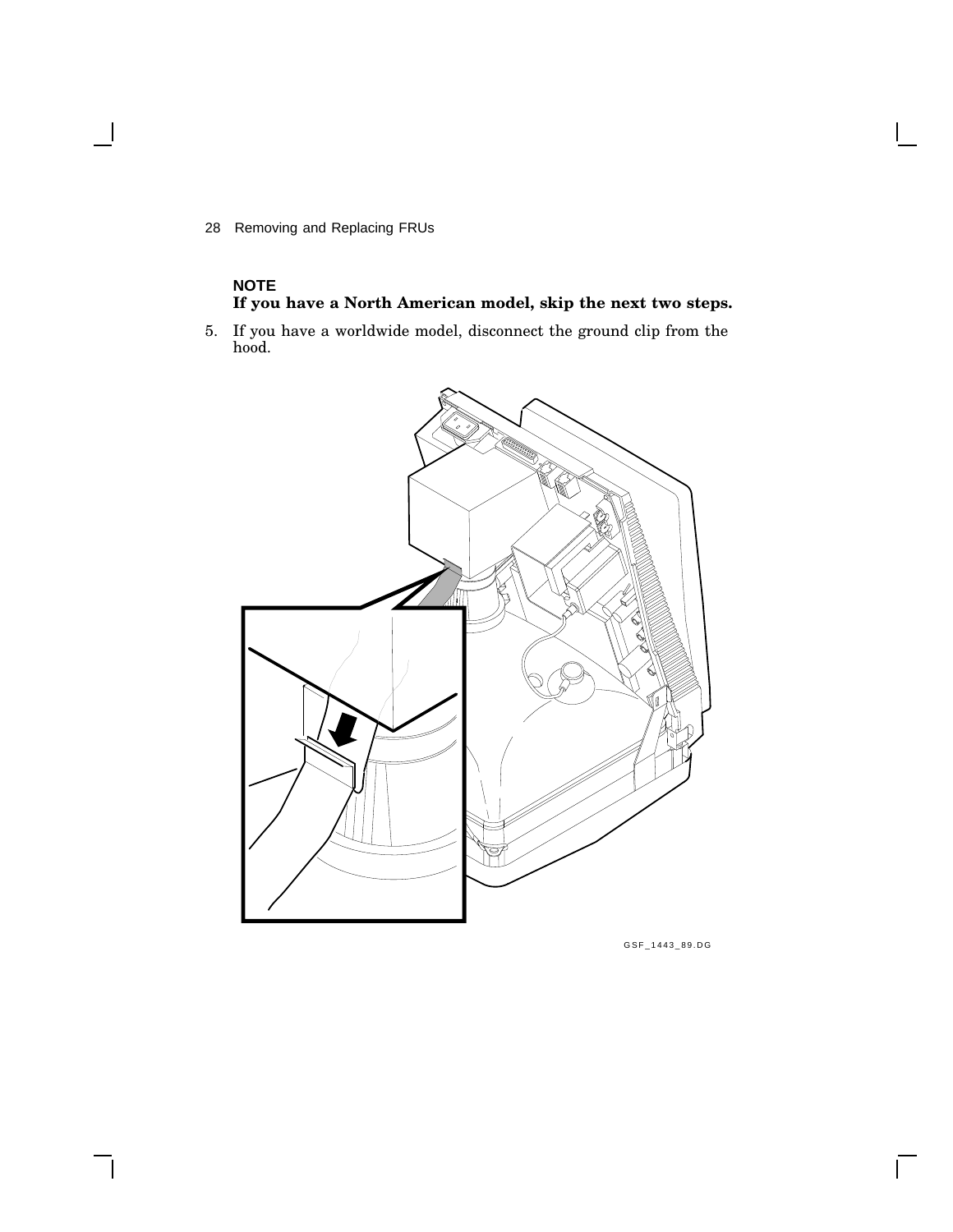6. If you have a worldwide model, loosen the two screws securing the hood and remove the hood.

 $\overline{\phantom{a}}$ 



GSF\_1444\_89.DG

 $\Gamma$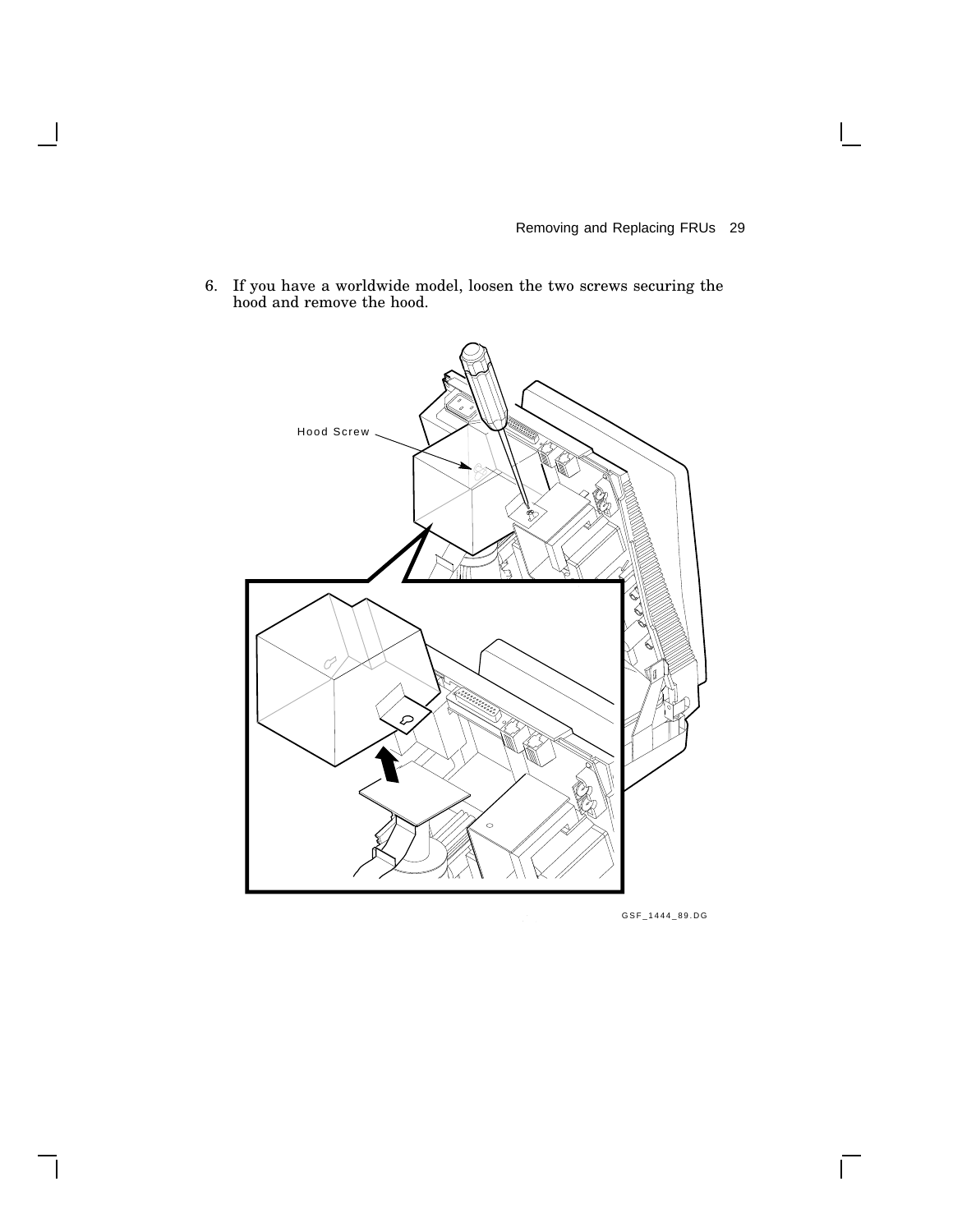$\overline{\phantom{a}}$ 

7. Disconnect the ground clip from the arc protection board.



GSF\_1445\_89.DG

 $\overline{\Gamma}$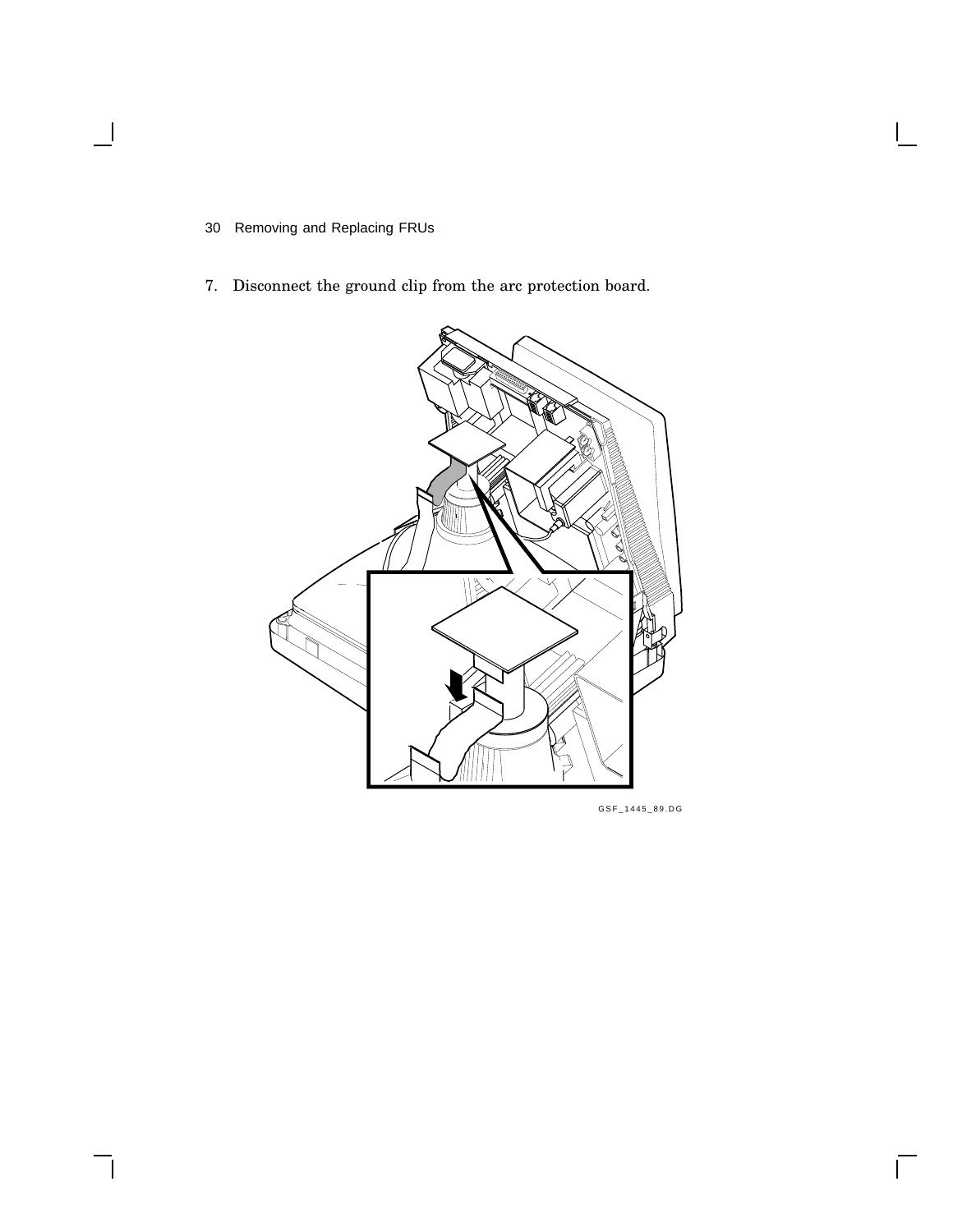8. Remove the arc protection board from the back of the CRT.



GSF\_1447\_89.DG

 $\mathbf{L}$ 

#### **CAUTION**

**To prevent damage to terminal board components, be careful when you unlock and remove the yoke wiring harness connector in the next step.**

**To prevent damage to the connector wires, only pull on the connector.**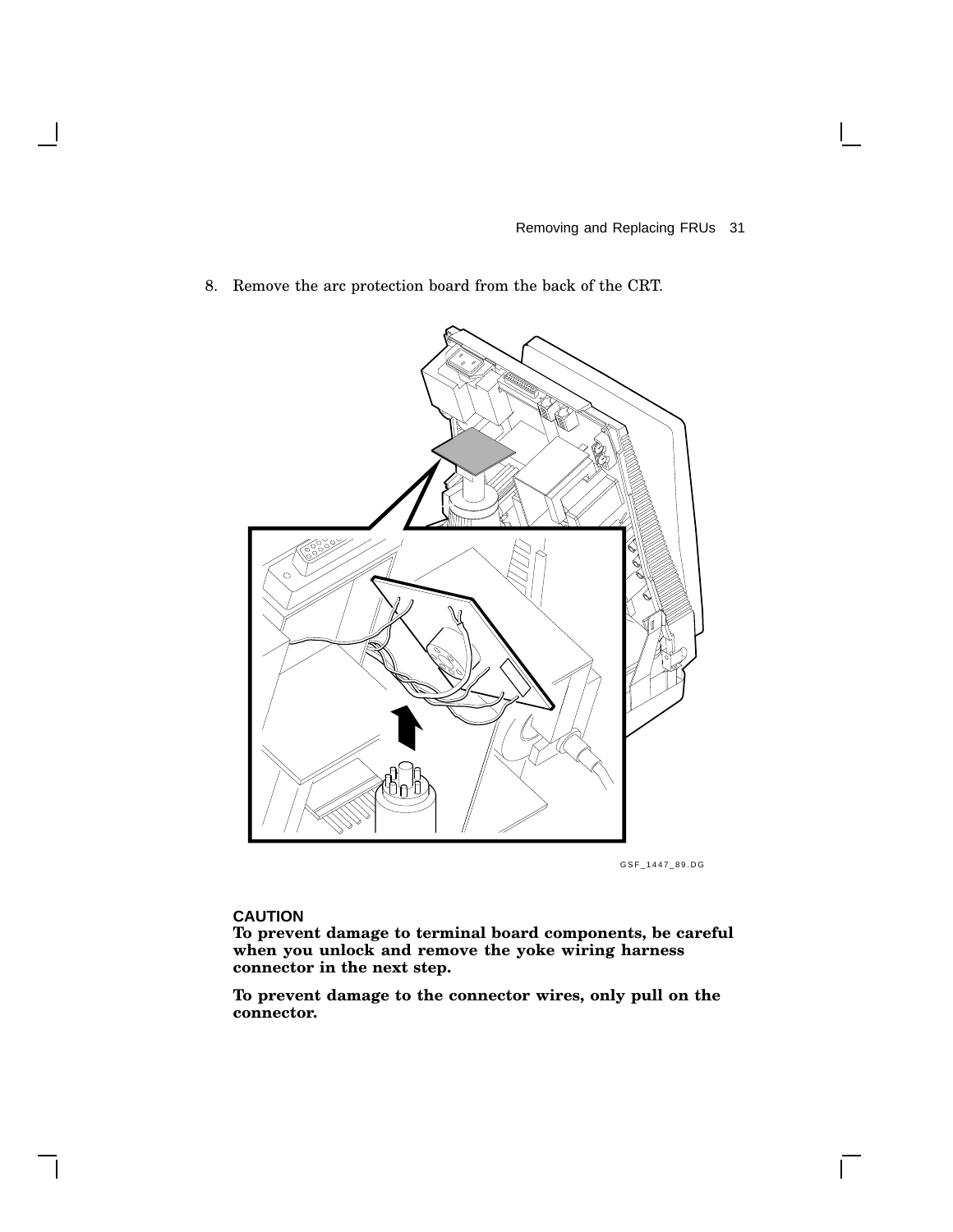- 32 Removing and Replacing FRUs
- 9. Disconnect the locking connector on the yoke wiring harness from the terminal board by pushing the locking tab and pulling the connector.



10. Separate the base from the CRT/yoke/bezel assembly, as follows:

 $\overline{\Gamma}$ 

a. Release the two base support brackets.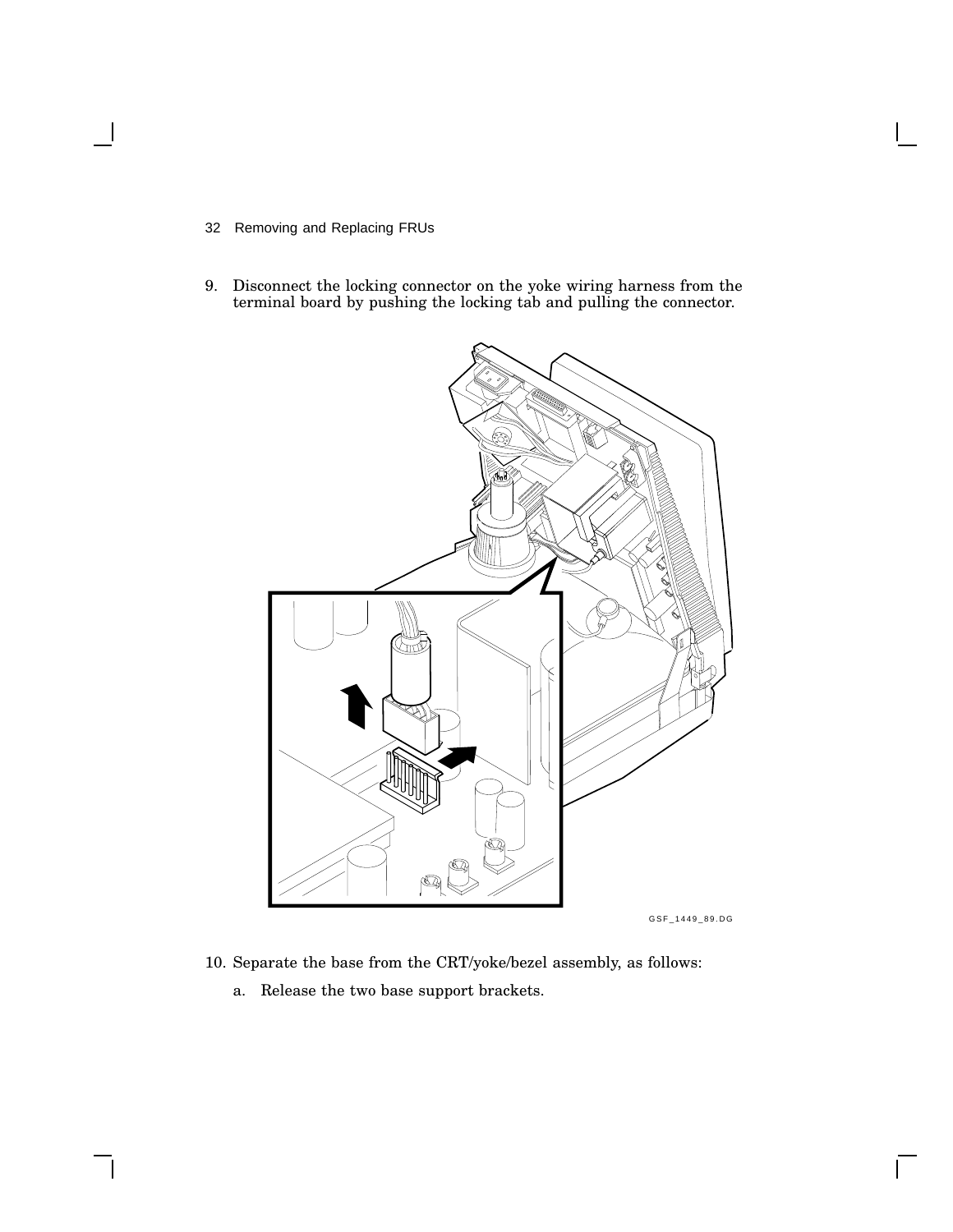b. Lift or pull the base away from the CRT/yoke/bezel assembly.



GSF\_1450\_89.DG

 $\overline{\Gamma}$ 

To install the CRT/yoke/bezel assembly, reverse the installation steps.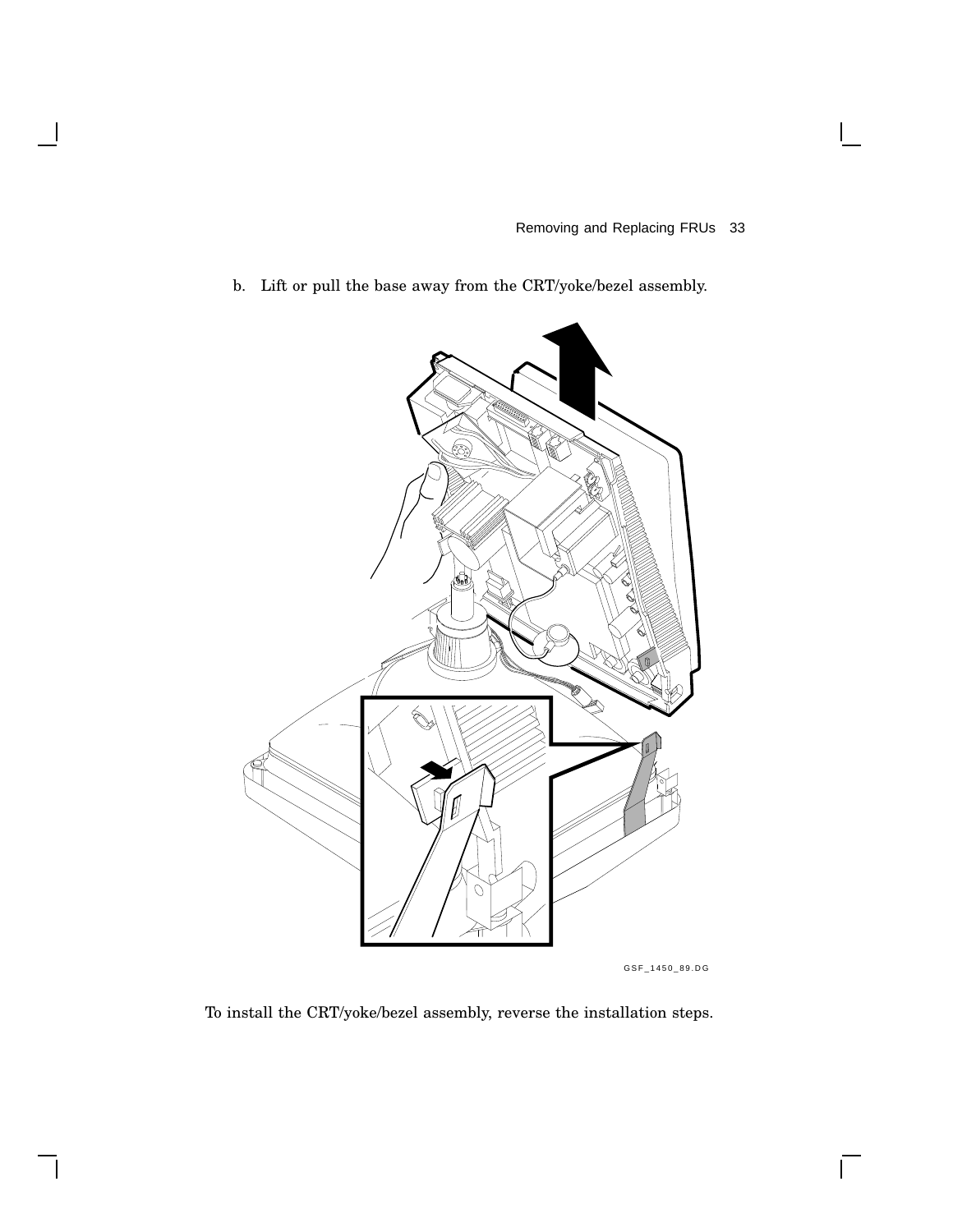# **3.3 Terminal Board Assembly**

To remove the terminal board assembly:

#### **CAUTION**

**To prevent damage to internal components, do not replace the fuse if it burns out. A burnt fuse is a symptom of a problem inside the terminal.**

1. Turn off the terminal and unplug the power cord from the wall outlet.

If you have a worldwide model, you should also disconnect the power cord from the back of the terminal.

- 2. Disconnect all cables from the terminal.
- 3. Remove the top cover (Section 3.1).
- 4. Remove the CRT/yoke/bezel assembly (Section 3.2).
- 5. Loosen the captive screw in the center of the terminal board.



GSF\_1452\_89.DG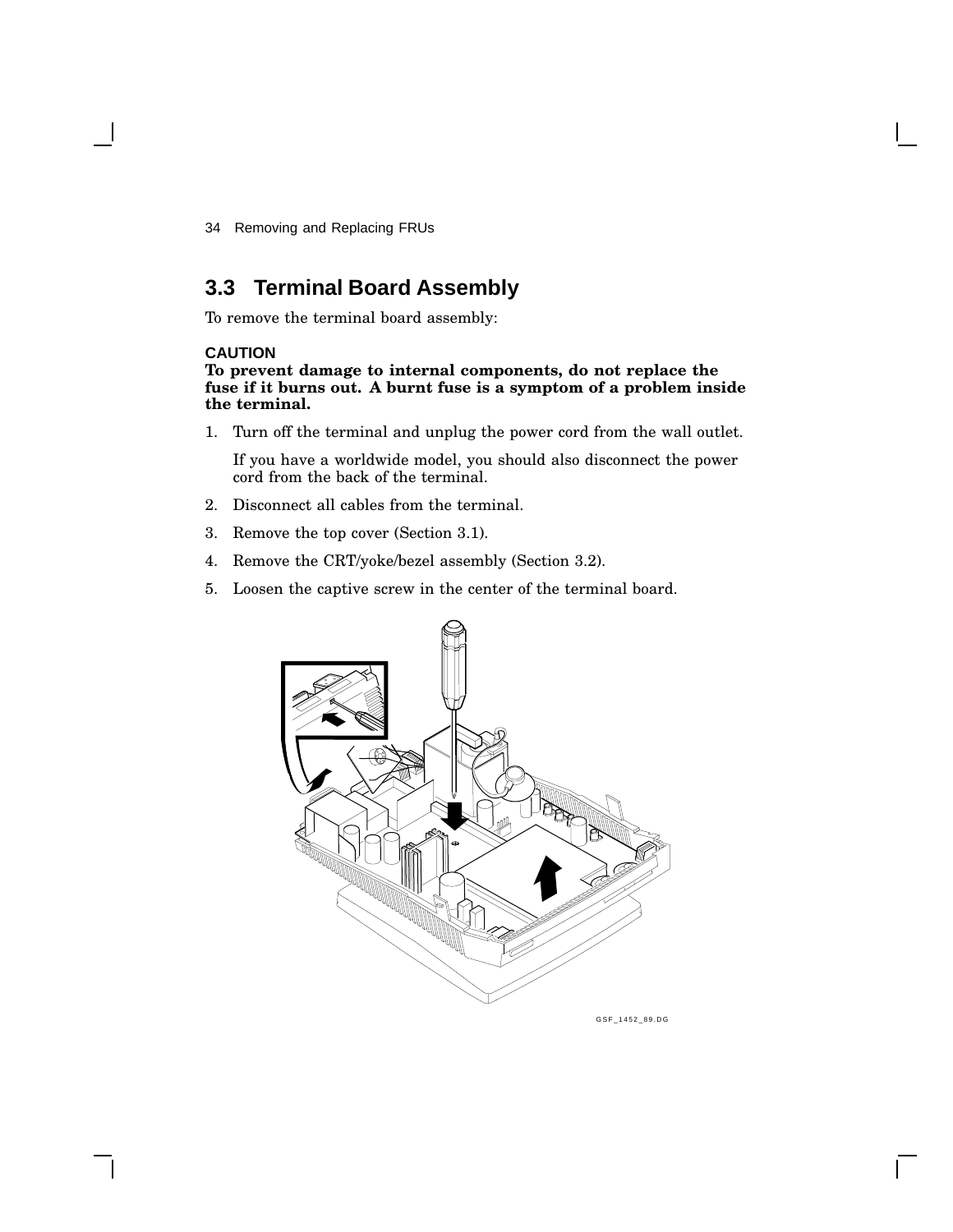$\Gamma$ 

- 6. Pull the board away from the plastic tab on the connector side of the terminal board. You can release the tab by inserting a screwdriver through the hole below the tab.
- 7. Lift the terminal board out of the base.



To install the terminal board assembly, reverse the installation steps. If you need to adjust the video display, refer to Chapter 4.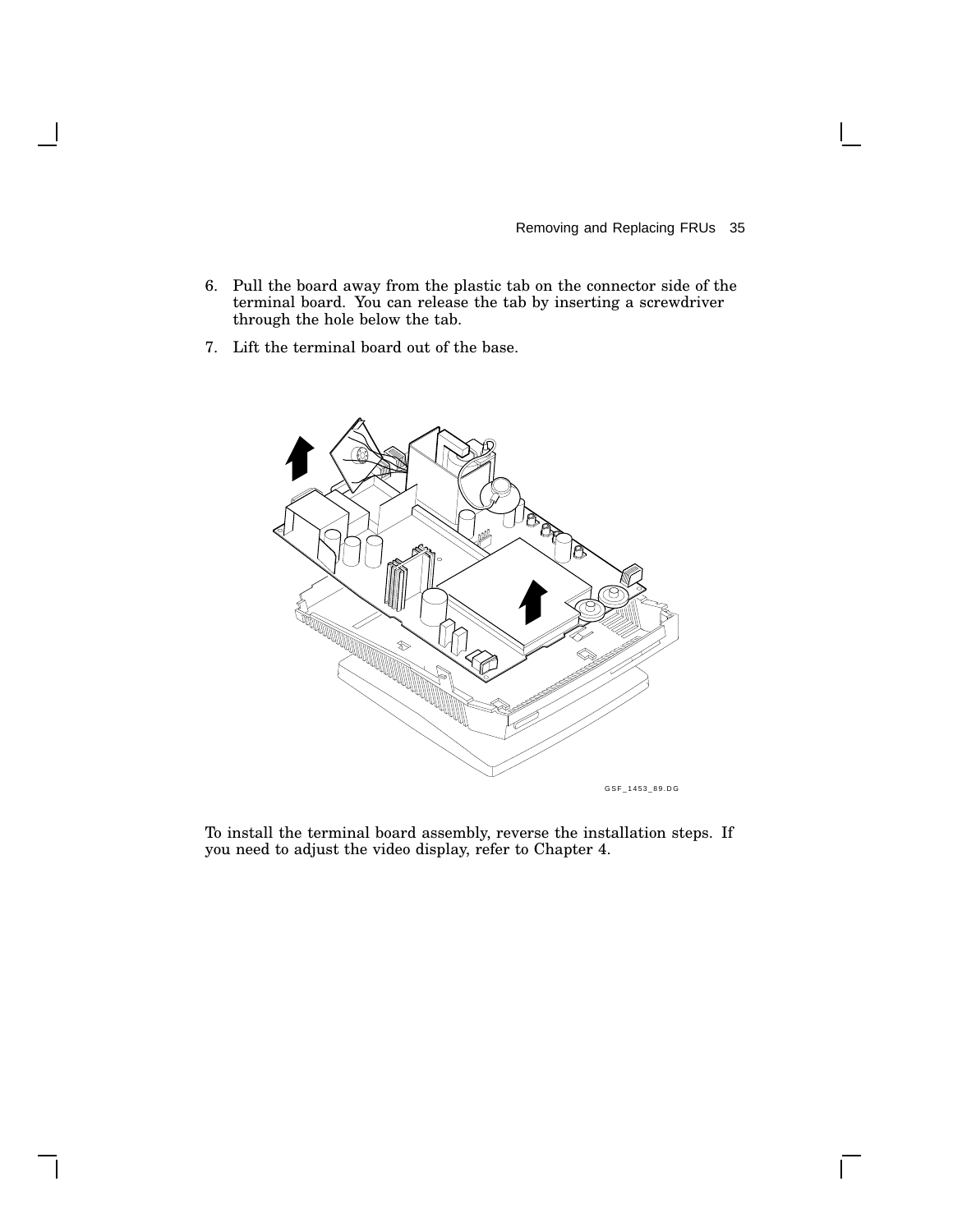# **3.4 Keyboard**

If the keyboard is faulty, replace the keyboard. Turn the terminal off and disconnect the keyboard cable from the keyboard cable connector on the right side of the terminal. Remove and save the legend strip. The PC (LK443/LK444) keyboard does not have a legend strip.

To install a new keyboard:

- 1. Turn the terminal off.
- 2. The keyboard cable is already connected to the back of the keyboard. If you want the keyboard cable routed to the right or left, press it into one of the grooves on the bottom of the keyboard.
- 3. Insert the other end of the cable into the keyboard connector on the right side of the terminal.
- 4. Turn the terminal on.

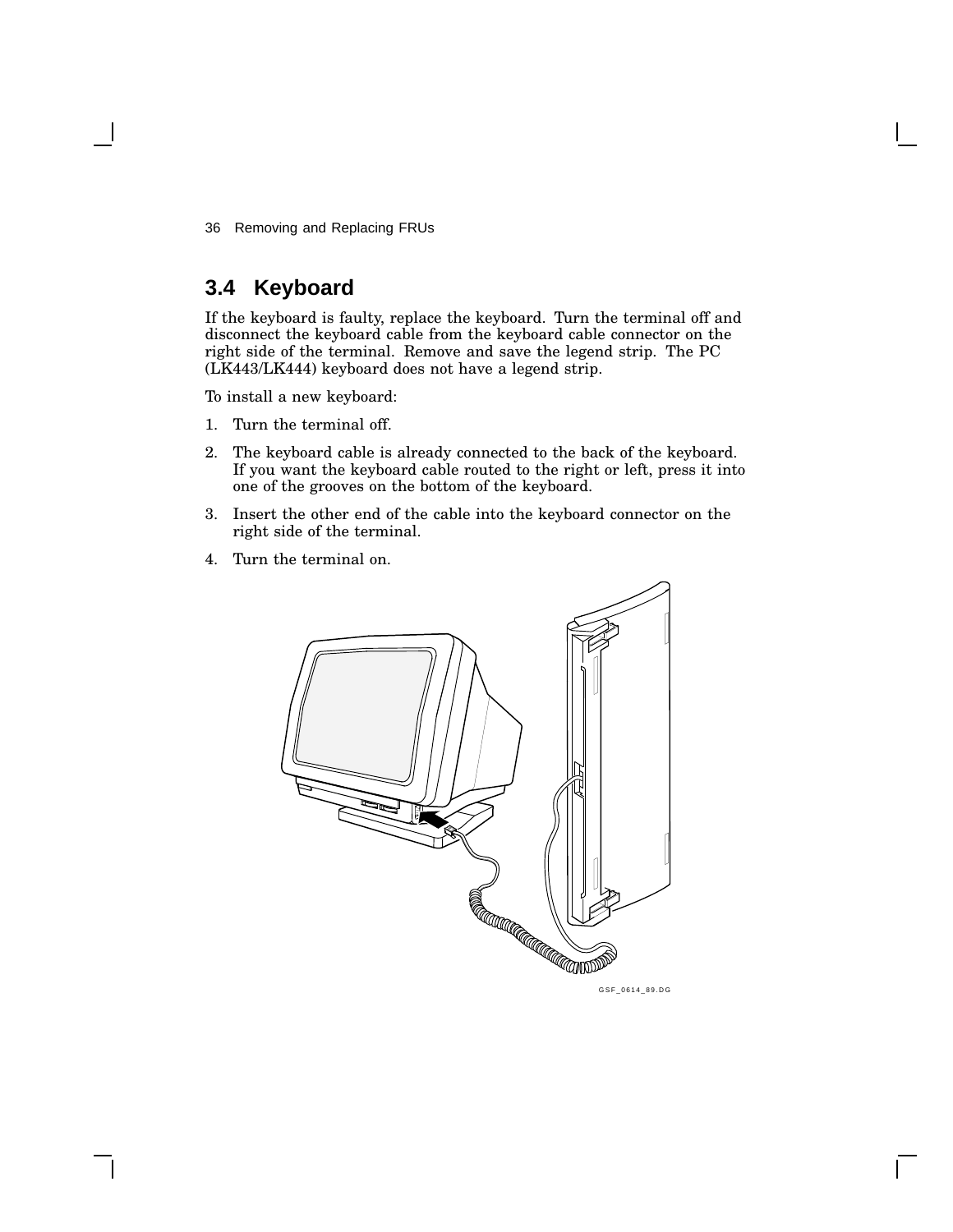$\mathsf{L}$ 

- 5. If you want the keyboard raised up, lower the two legs on the bottom.
- 6. Turn the keyboard over. Install the legend strip, aligning the strip with the tabs. **ANSI (LK401) keyboard:** Place the strip below the top-row function keys as shown. **Short ANSI (LK421) keyboard:** Place the strip above the top-row function keys.

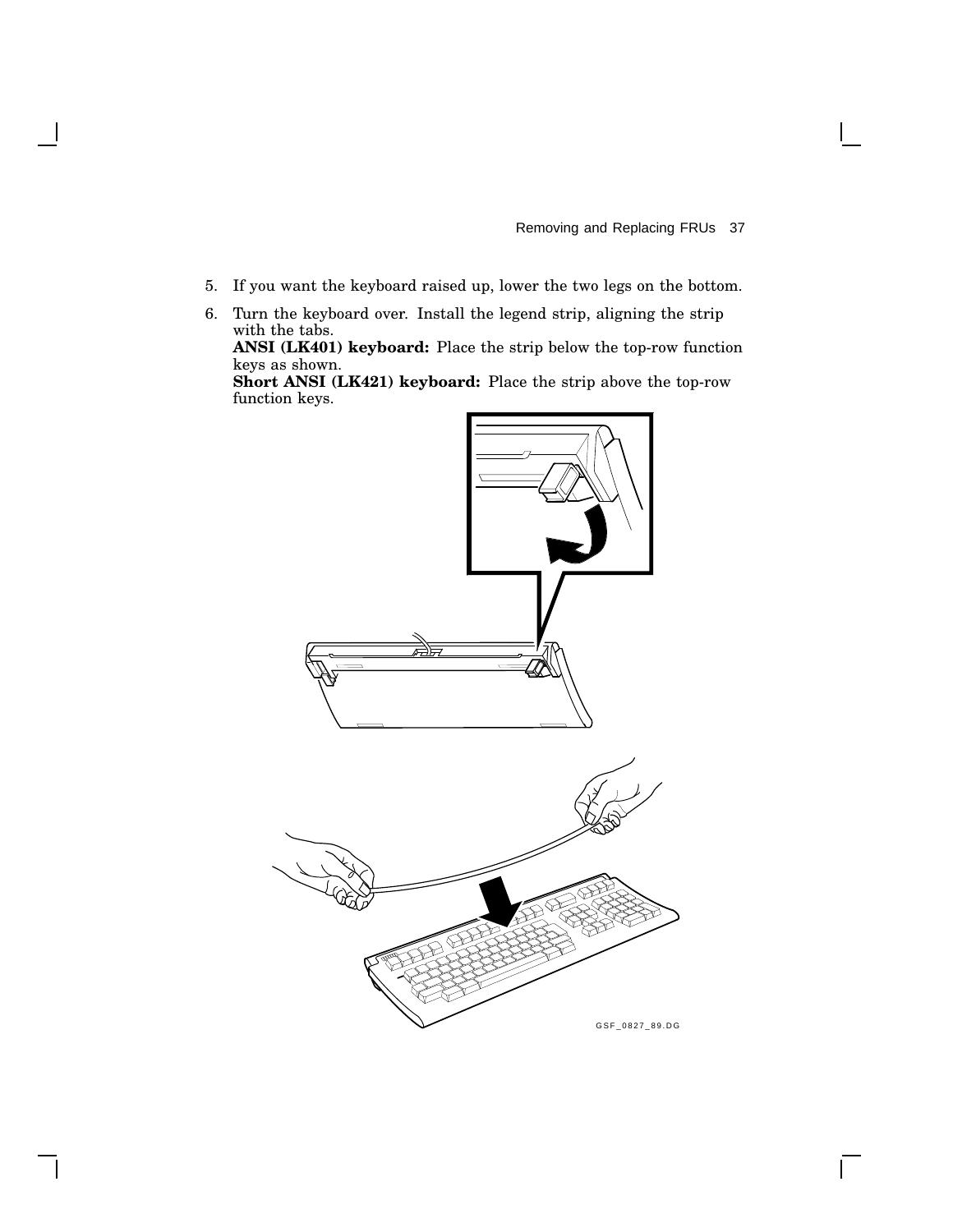# **3.5 CRT Disposal (Digital Service Representatives Only)**

This section describes how to safely dispose of the monitor's cathode-ray tube (CRT).

#### **NOTE**

**This procedure replaces any other tech tips on replacing and disposing of CRTs. This procedure is for Digital personnel only, and is not intended for use by OEM and self-maintenance customers.**

CRTs are glass vacuum tubes. Because air pressure outside the tube is greater than air pressure inside, there is always the possibility of accidental implosion.

#### **WARNING**

#### **You must handle CRTs very carefully to avoid accidental implosion and shattering glass.**

To prevent personal injury from CRT implosion, use the following guidelines and disposal procedure to remove and dispose of a CRT. These guidelines and procedure are Digital service policy for all CRTs more than three inches in diameter.

#### **Location**

Work in areas where risks and exposure are limited to trained Digital service personnel. Only Digital service personnel should be in the area during CRT removal and replacement.

#### **Protective Gear**

Any service person replacing a CRT must wear at least safety goggles and the approved gloves.

Safety goggles Gloves PN 29-16141 PN 29-16146

#### **WARNING**

**To avoid injury to the eyes or hands, always wear goggles and gloves when you work with a CRT.**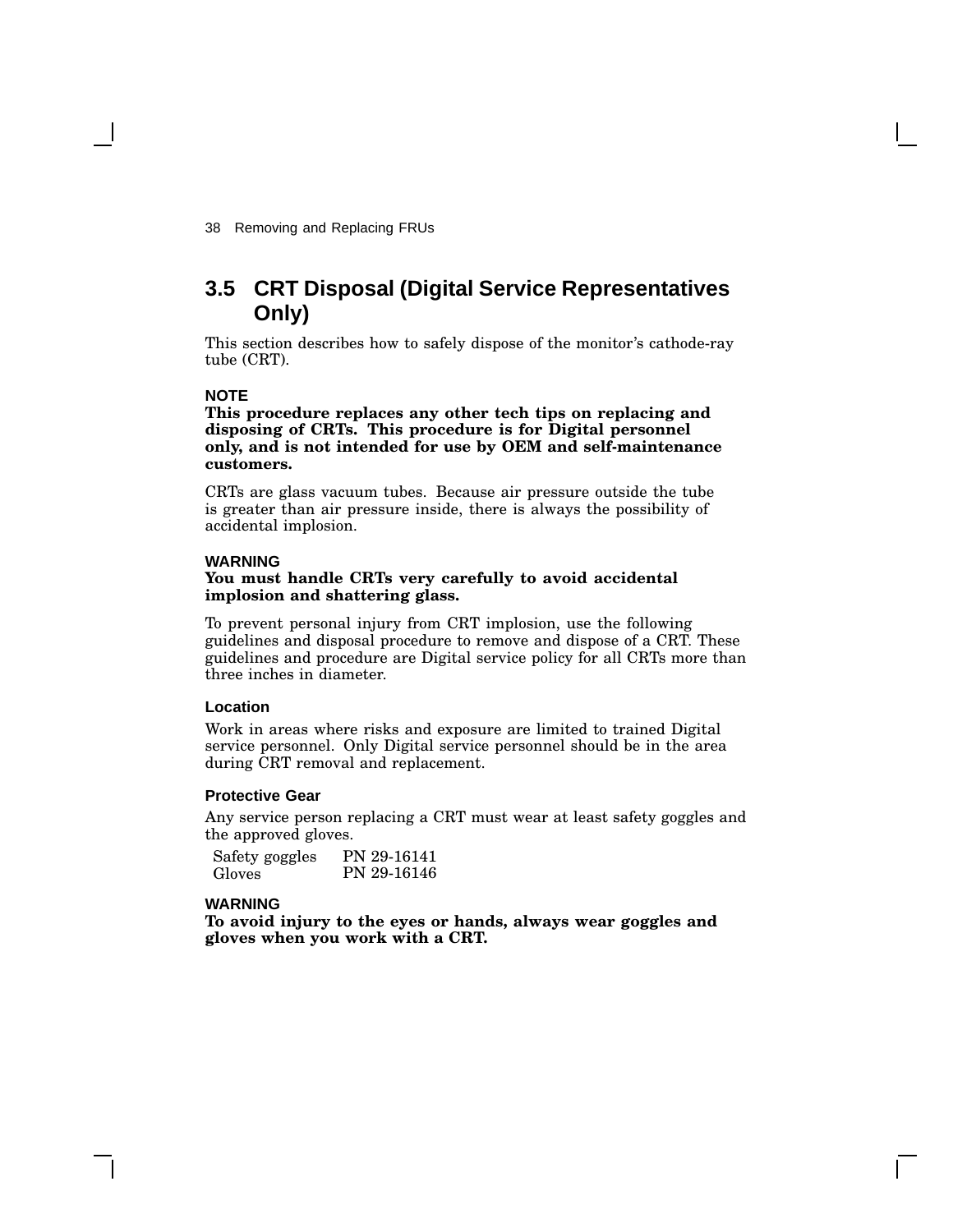#### **Handling a CRT**

- Never handle the CRT by the neck. Always use two hands and hold the CRT by the sides near its face.
- Keep the CRT away from your body during handling.
- Do not let the neck strike anything.
- Do not rest the CRT on its neck.
- Do not let the CRT touch any tools, such as screwdrivers and soldering irons.

#### **Stocking and Storage**

All CRTs must be kept in a closed container or mounted on the device cabinetry.

#### **CRT Disposal**

Use the following procedure to safely dispose of CRTs. Always perform this procedure at a Digital facility.

#### **WARNING**

**Do not dispose of any CRT until it is rendered inoperative and safe to dispose.**

**Never perform the following disposal procedure at the customer site. Return the defective CRT to the local Digital facility for disposal.**

At the Digital facility you will need

- An area clear of nonessential personnel
- A second person in the area in case of an emergency
- Safety goggles (PN 29-16141)
- Gloves (PN 29-16146)
- Pliers (PN 19-10008)

#### **WARNING**

**Be careful when performing this procedure. For your safety, you must use the specified gloves and goggles.**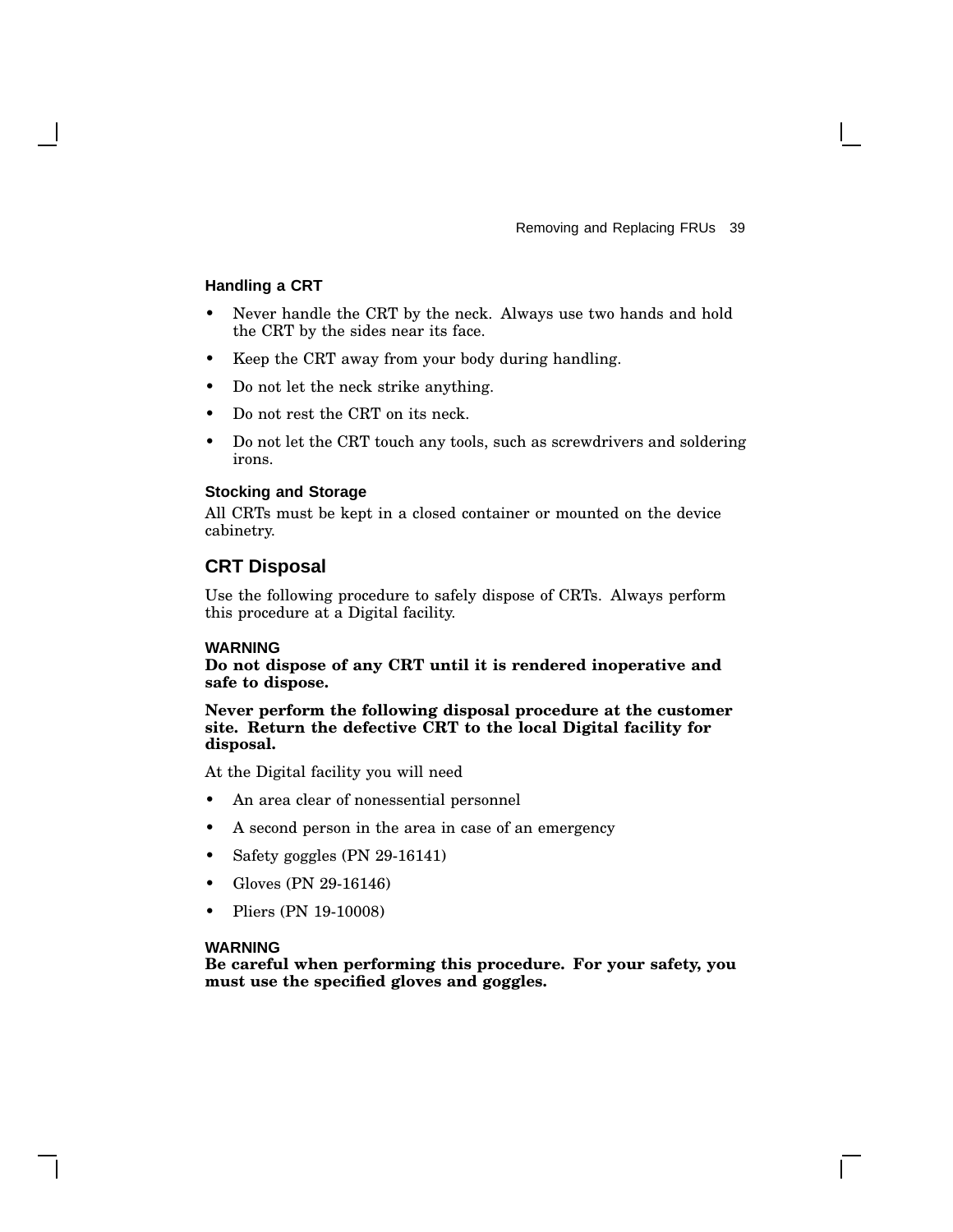#### **Never handle pieces of phosphor coated glass without wearing protective gloves.**

1. Place the old CRT and the original packing material in the container from which you removed the new CRT.



GSF\_1451\_89.DG

 $\mathsf{L}$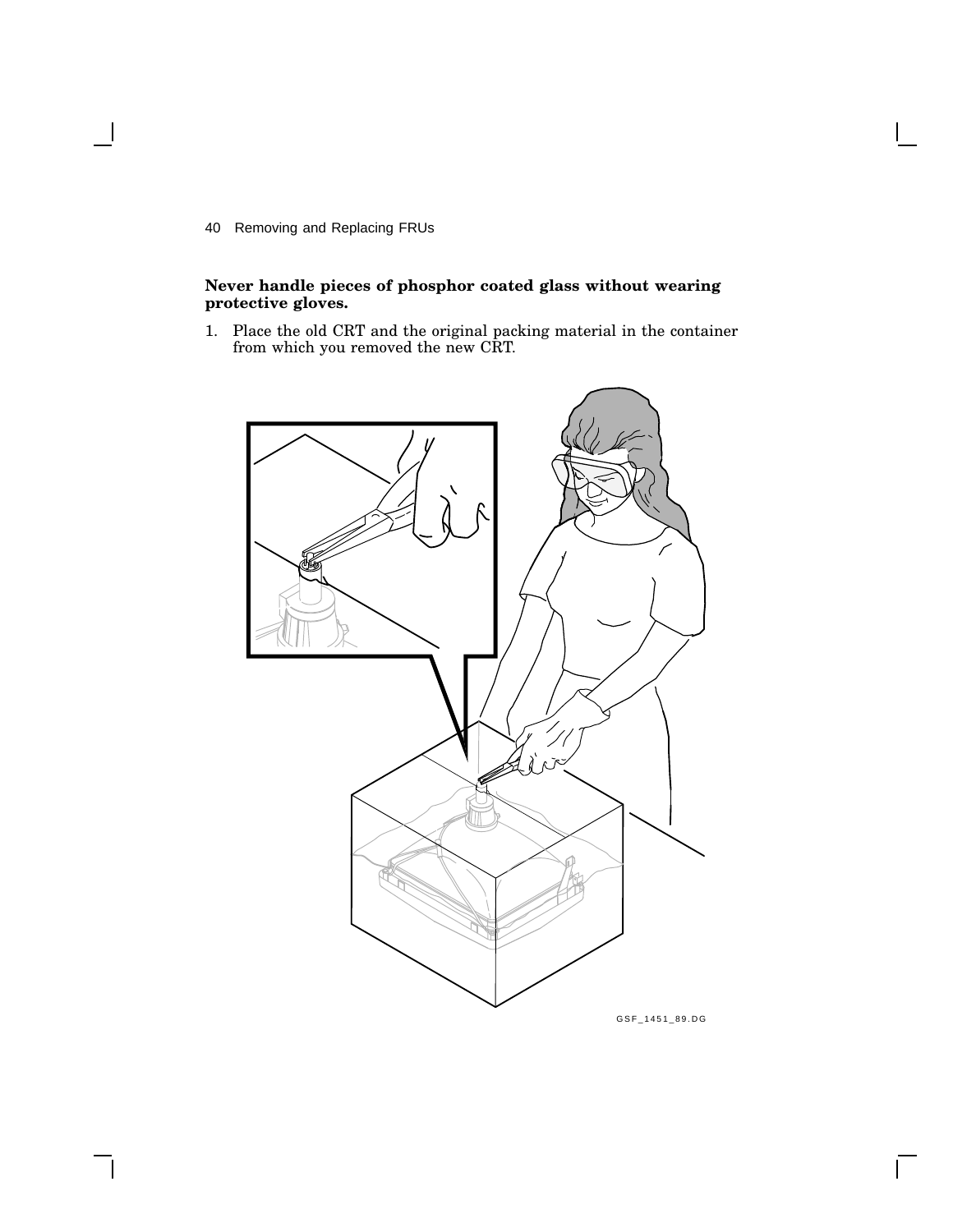- 2. Seal up the container so that only the very tip of the CRT neck is exposed.
- 3. Using the specified pliers, slowly crush, **but do not snap**, the evacuation point. Do not move or disturb the CRT until the hissing sound of inrushing air has stopped.

#### **NOTE**

**The evacuation point is a protrusion that extends from the circular area defined by the CRT neck pins. The glass protrusion is sometimes encased in a protective plastic cap, and more force is required to crush it.**

4. Seal the carton with packing tape and dispose of it in the Digital site's trash compactor or receptacle.

#### **NOTE**

**This safe gassing of the CRT is necessary to prevent liability and safety problems that may arise from accidental CRT implosion.**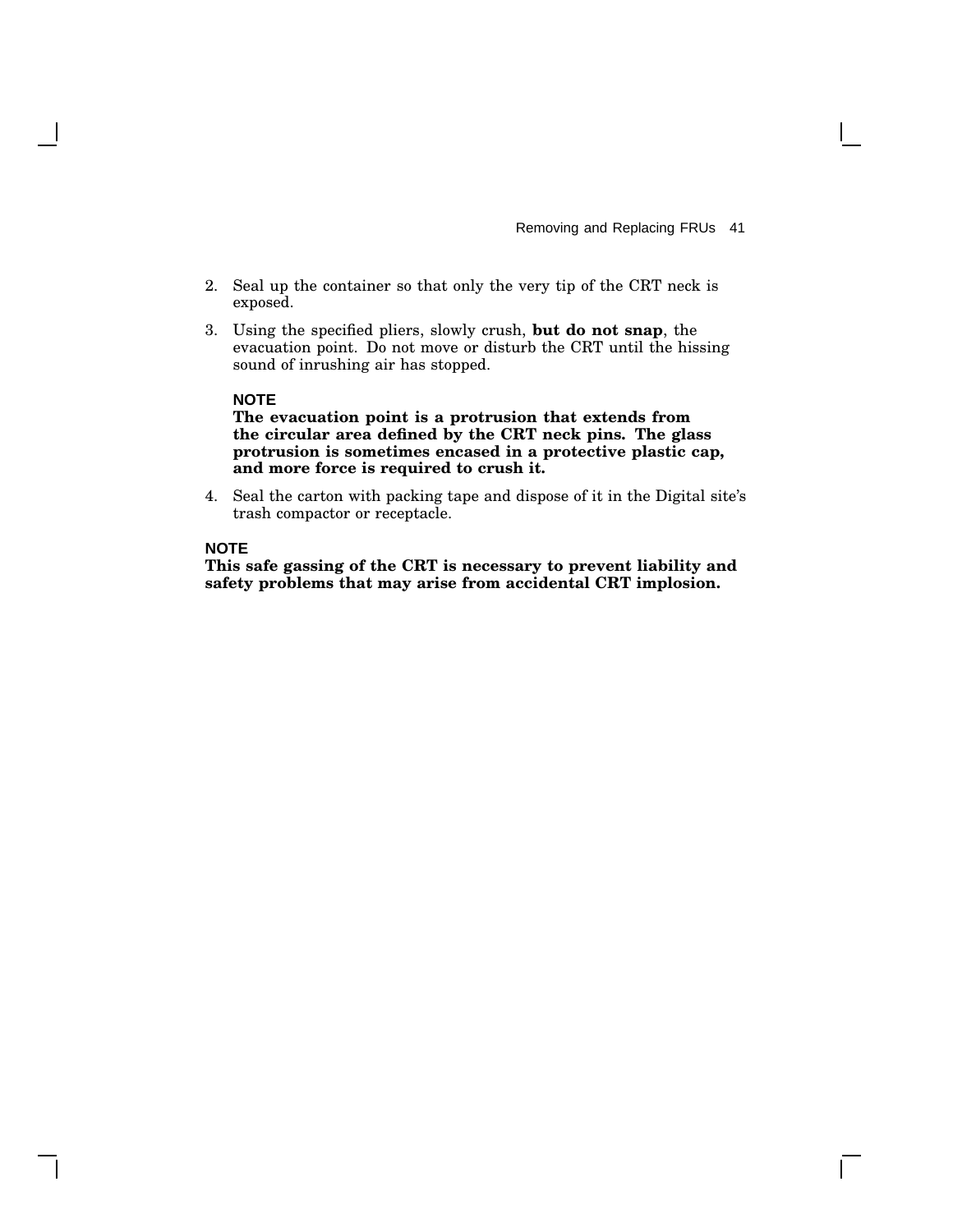**4**

This chapter describes how to adjust the VT420 monitor. You do not have to perform every adjustment each time you align the monitor. However, you should check all adjustments in the order shown, because many adjustments affect each other. If a setting is already correct, you can skip that adjustment and go on to the next setting.

### **4.1 Aligning the Screen**

The alignment of the screen on the VT420 may have changed after shipping. This change occurs when the VT420 is shipped to countries where the magnetic field of the earth is different from that of the shipping location. Before making any adjustments inside the monitor, align the screen from the Set-Up Directory screen.

Center or rotate the border of the screen as follows:

Use the arrow keys to move the cursor in all set-up screens.

The **Enter** and **Return** keys perform the same function in all set-up screens.

1. Press the F3 (Set-Up) key to enter set-up. The Set-Up Directory screen appears (Figure 4–1). The cursor is on the Global Set-Up field.

**4**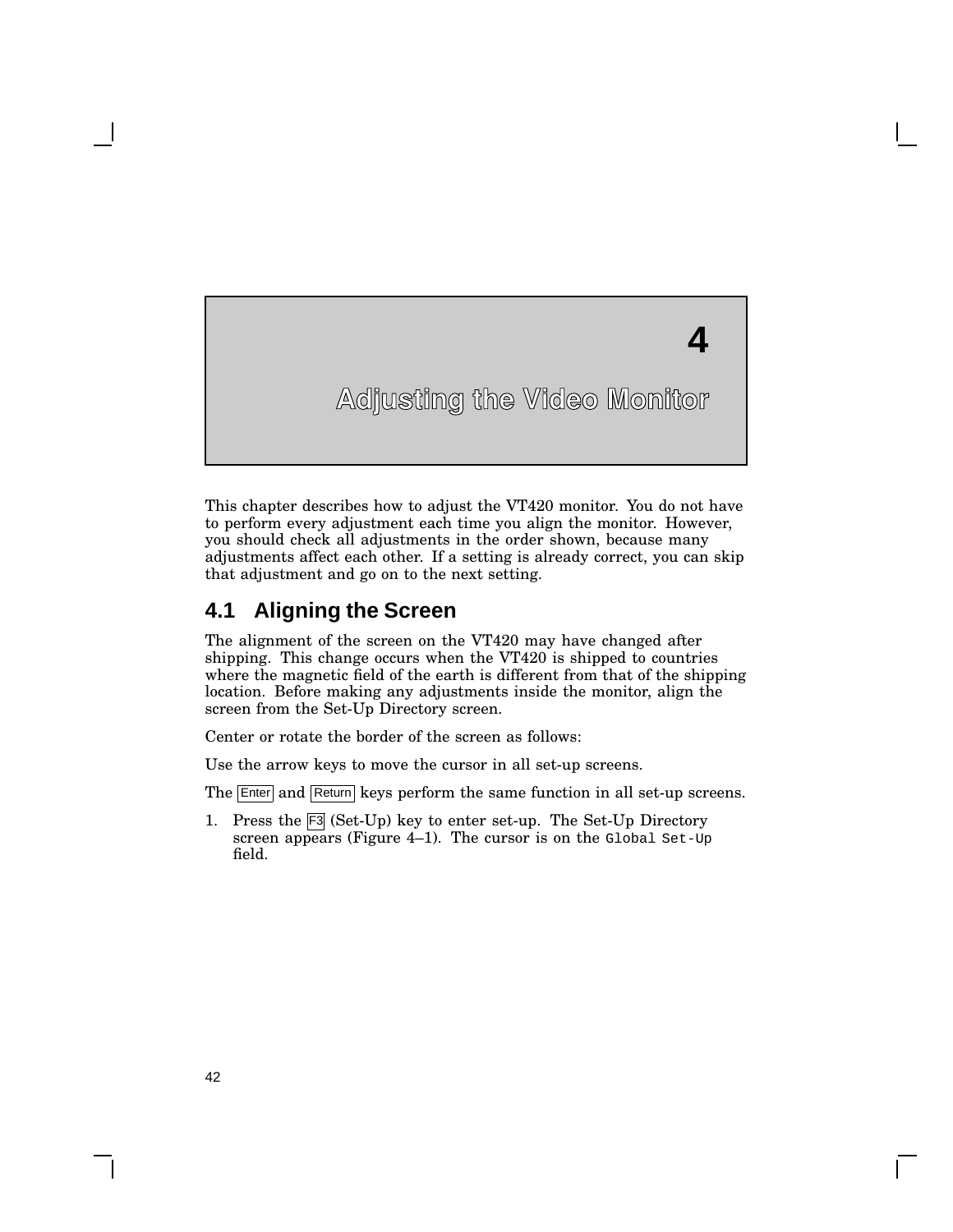| Worldwide                                                             |
|-----------------------------------------------------------------------|
| <b>VT420 V1.0</b><br><b>Set-Up Directory</b>                          |
| Global<br>Display General Comm Printer<br>Keyboard<br>Tab             |
| Clear Display Clear Comm Reset Session Recall Save                    |
| Set-Up=English<br>North American Keyboard Default                     |
| Enable Sessions Disable Sessions Exit Screen Align                    |
| Copyright © 1989, Digital Equipment Corporation - All Rights Reserved |
| Modem: DSR<br>Printer: Ready<br>(002, 003)<br>Session 1               |

# **North American**



GSF\_1589\_89.DG

#### **Figure 4–1 Set-Up Directory Screens**

- 2. Move the cursor to the Screen Align field.
- 3. Press Enter and follow the instructions that appear on the screen  $(Figure 4-2)$ .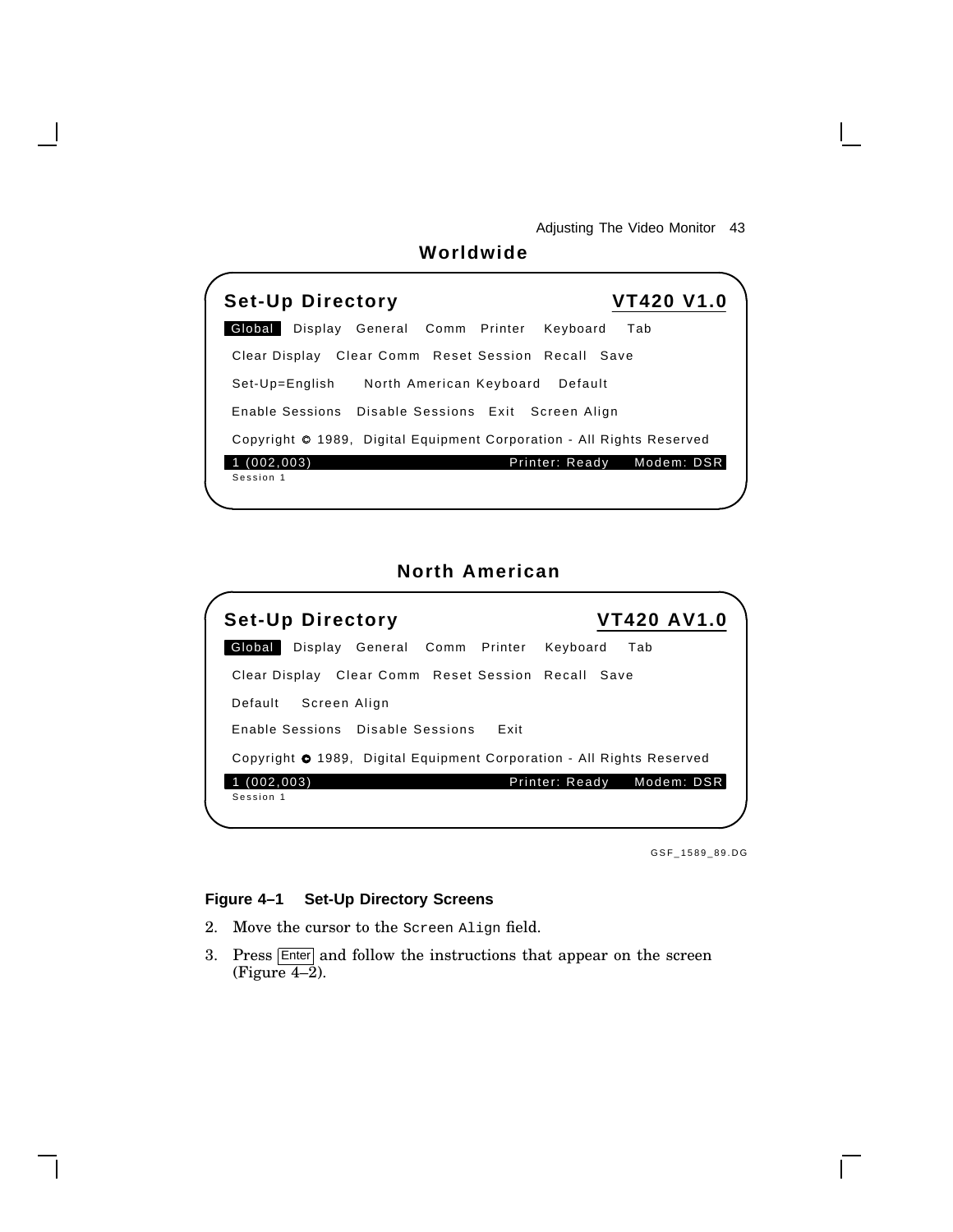#### **Worldwide**

Hold down the Shift key while using the four arrow keys to center the border on the screen. Hold down the Control key while using the left and right arrow keys to rotate the border on the screen.

Press Enter to return to the Set-Up Directory.

#### **North American**



GSF\_1590\_90.DG



**NOTE**

**The North American model of the VT420 does not have the feature to rotate the active display on the screen.**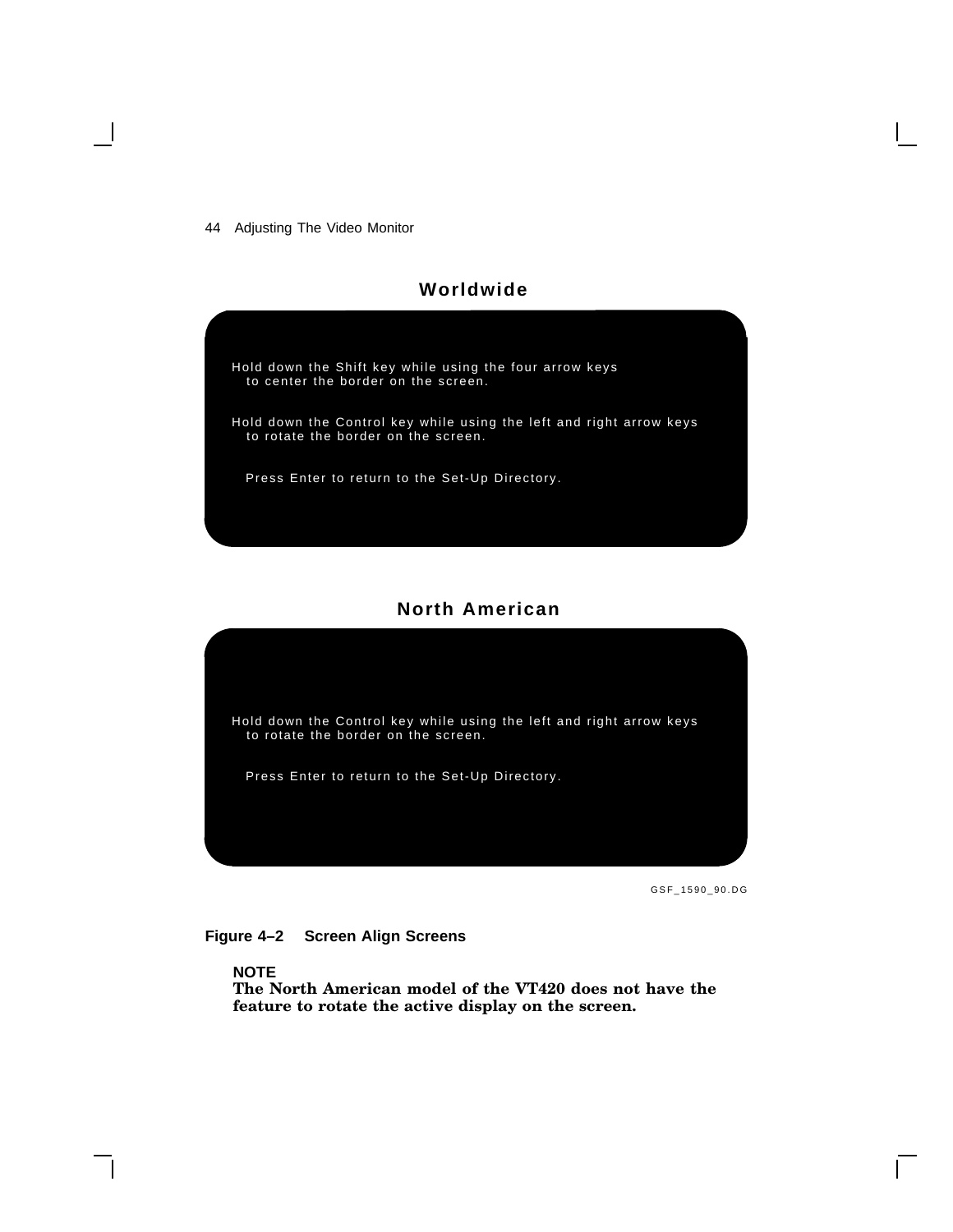- 4. When you have finished centering or rotating the border, return to the Set-Up Directory. Move the cursor to the Save field.
- 5. Press Enter. This saves all the current settings in each set-up screen. A Done message appears at the bottom of the screen.
- 6. Press F3 to leave set-up.

# **4.2 Monitor Adjustments**

Figure 4–3 shows the location of the controls you use to make adjustments.



GSF\_1454\_89.DG

#### **Figure 4–3 Monitor Adjustment Controls**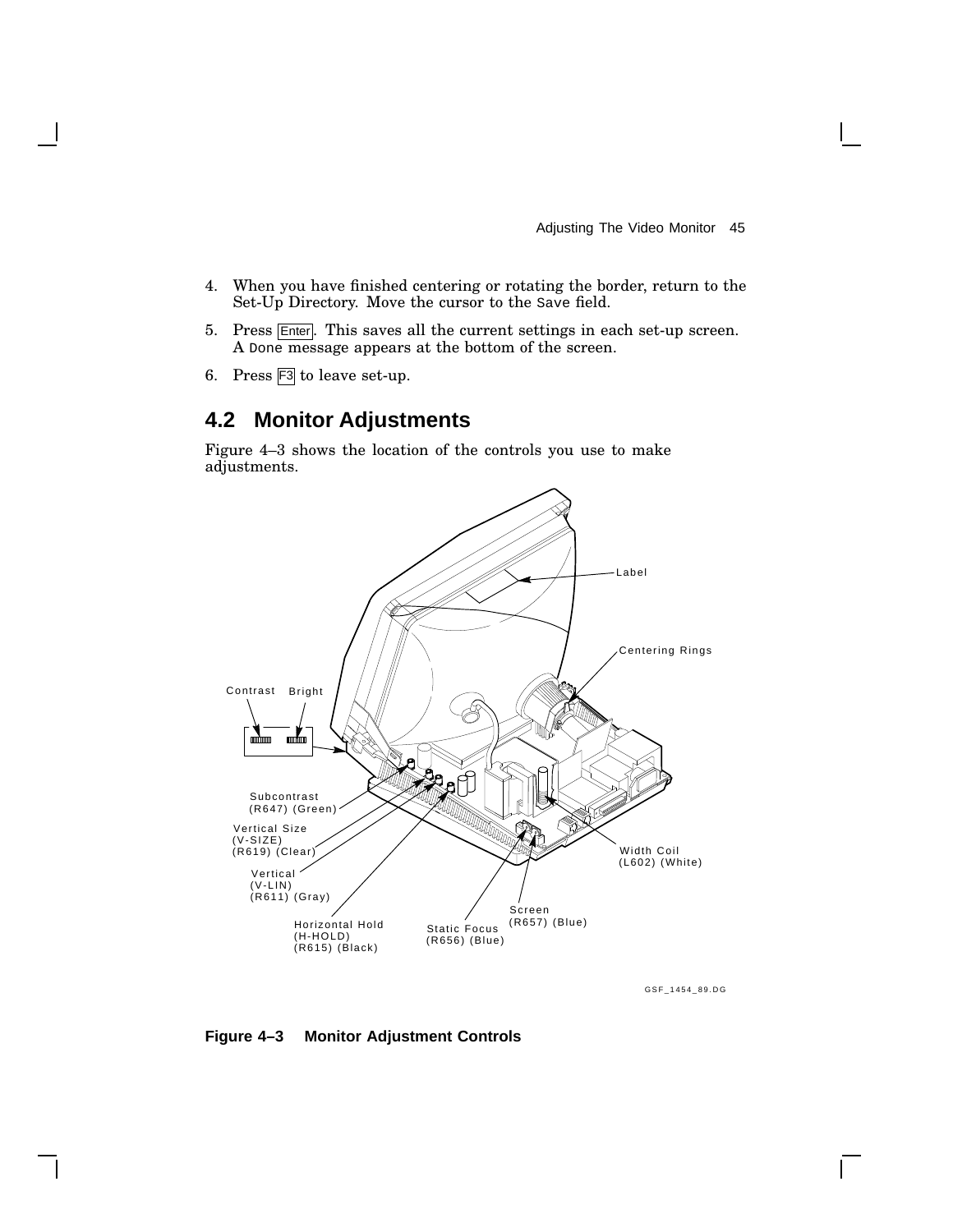#### **4.2.1 Before You Start**

Before you perform any adjustments, complete the following steps:

#### **WARNING**

#### **The following procedures expose you to high voltages. Use caution when performing them.**

- 1. Remove the top cover (Section 3.1).
- 2. Plug in the power cord.
- 3. Turn the power switch on by moving it toward the ( **|** ). Wait for the VT420 OK message to appear on the screen.
- 4. Make sure all shields are in place before doing any adjustments.

#### **4.2.2 Displaying the Screen Test Pattern**

You use the same screen test pattern for all monitor adjustments. The test pattern is a screen full of E's (Figure 4–4). To display the test pattern:

- 1. Set up the terminal (Sections 2.2.1 and 2.2.2).
- 2. Enter the sequence **ESC # 8** to display a screen full of E's.

If you do not know how to enter an ESC character, see Section 2.2.2.



MA-X0938-88

#### **Figure 4–4 Screen Test Pattern**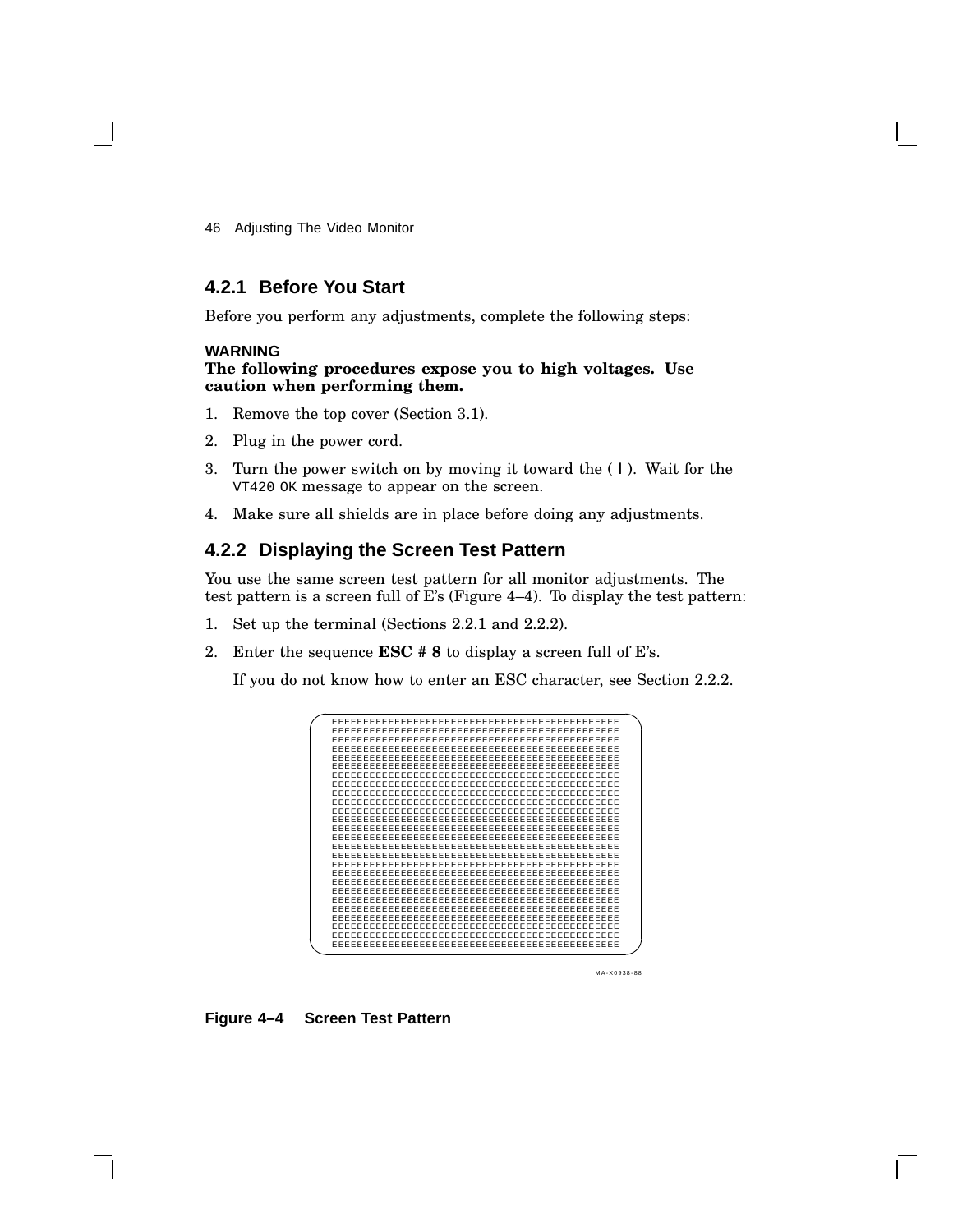#### **4.2.3 Screen Control**

To adjust the screen control:

- 1. On the front of terminal, set the brightness control to maximum and the contrast control to minimum.
- 2. Adjust the screen control (R657) until the white background (raster) almost disappears, but is still visible.
- 3. Readjust the brightness control to the user's preference.

#### **4.2.4 Subcontrast**

To adjust the subcontrast control:

- 1. Display the alignment pattern of E's (Section 4.2.2).
- 2. Set the contrast control on the front of the terminal to maximum.
- 3. Turn the brightness control on the right side of the terminal until the raster just disappears.
- 4. Adjust the SUB CONTRAST control (R647) to the maximum intensity, maintaining the focus of screen characters.
- 5. Readjust the contrast control to the user's preference.

#### **4.2.5 Rotation**

#### **Worldwide Model**

To adjust the rotation:

- 1. Recall the default settings for the terminal by using the Default field in the Set-Up Directory.
- 2. Adjust the rotation by using the Screen Align field in the Set-Up Directory.

#### **North American Model**

To adjust the rotation:

1. Display the alignment pattern of E's (Section 4.2.2).

#### **WARNING**

#### **The next step exposes you to the CRT anode, which stores a high voltage. Use caution when working this area.**

2. Loosen the yoke clamp screw on the CRT neck (Figure 4–5).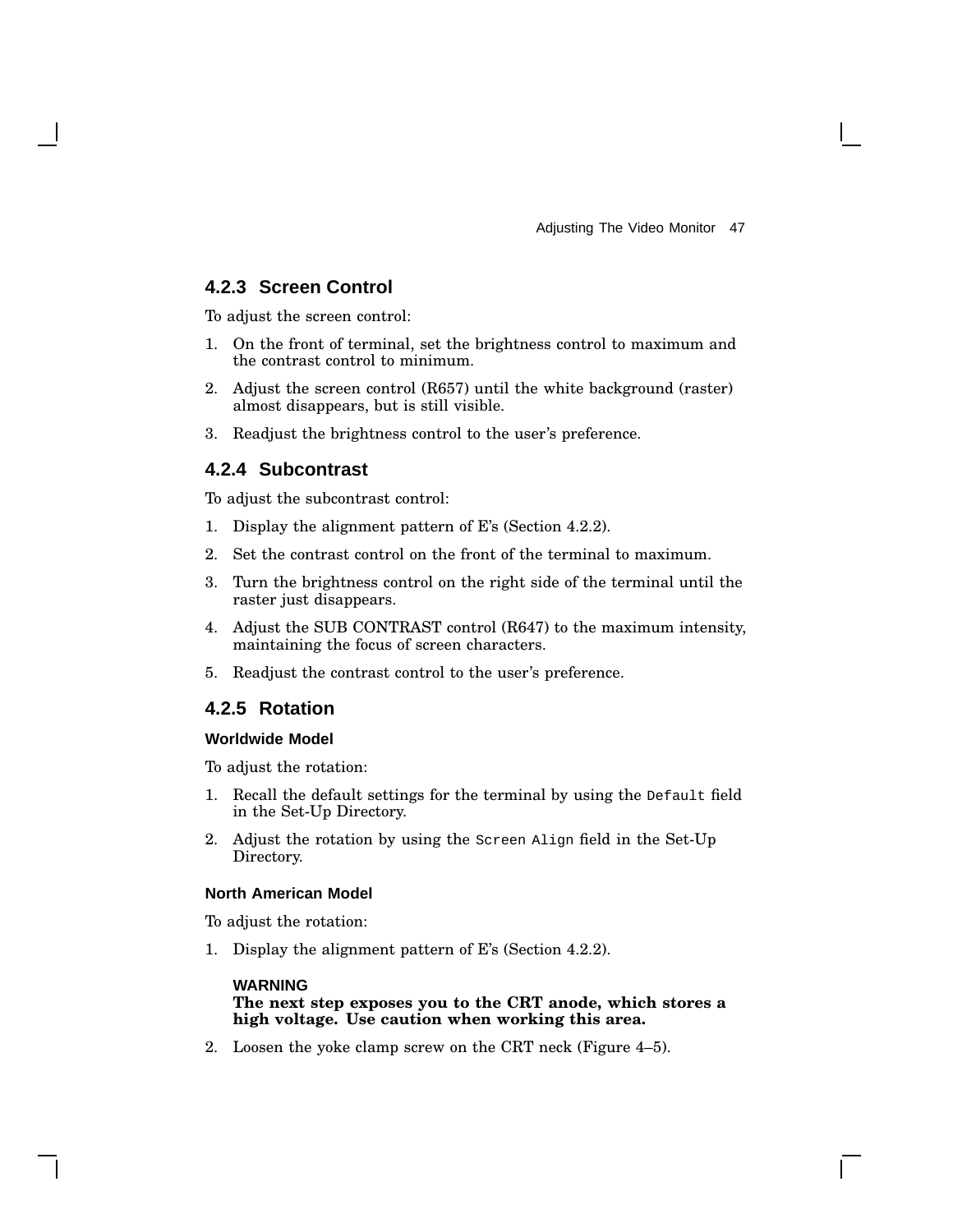- 48 Adjusting The Video Monitor
- 3. Gently rotate the yoke until the display is square and level on the CRT/yoke/bezel assembly.

# **CAUTION**

**Make sure you take up the slack on the CRT clamp before you tighten the screw. Do not overtighten, or you may crack the CRT neck.**

4. Tighten the screw on the CRT connector clamp.



GSF\_1464\_89.DG

#### **Figure 4–5 Rotation and Centering Adjustment**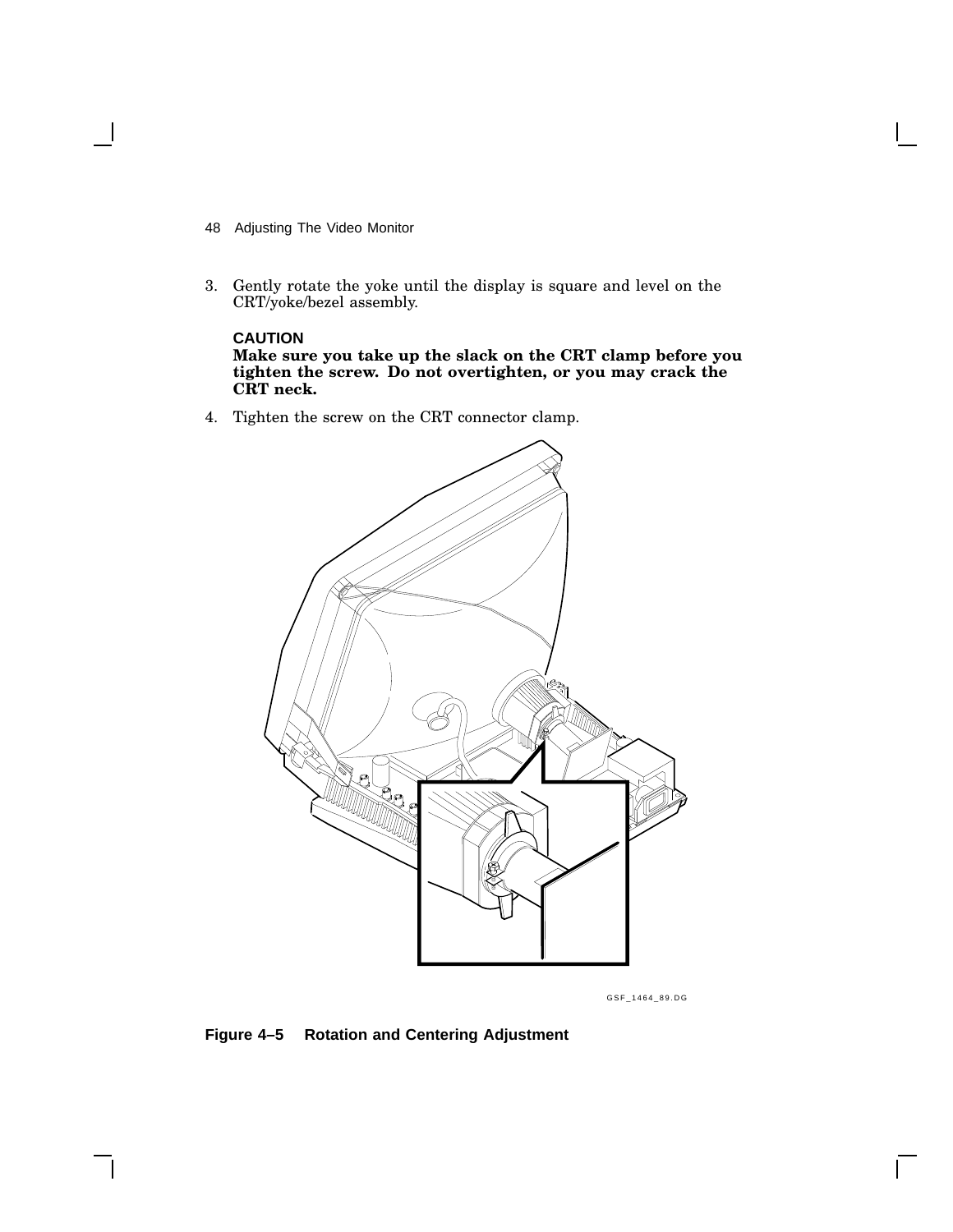#### **4.2.6 Horizontal Width**

Check and adjust the horizontal width as follows. You need a metric measuring tape (PN 29-25342).

- 1. Display the Screen Align screen by selecting the Screen Align field in the Set-Up Directory screen.
- 2. Use your metric measuring tape to measure the width of the active video display.
- 3. If the size does not measure approximately 232 mm, use the tuning wand (PN 29-26128-00) to adjust the horizontal WIDTH (L602) coil.

#### **4.2.7 Vertical Height**

To check and adjust the vertical height:

- 1. Display the Screen Align screen by selecting the Screen Align field in the Set-Up Directory screen.
- 2. Use your metric measuring tape to measure the height of the active video display. If the size does not measure approximately 168 mm, use the tuning wand to adjust the V-SIZE control (R619).
- 3. If necessary, readjust the vertical linearity (V-LIN) (R611) (Section 4.2.8).

#### **4.2.8 Vertical Linearity**

To check and adjust the vertical linearity:

- 1. Display the alignment pattern of E's (Section 4.2.2).
- 2. Check the height of the E characters on the top and bottom rows of the display. All characters should appear to be the same size.
- 3. If necessary, use the tuning wand to adjust the V-LIN control (R611) until all characters are the same height.
- 4. If necessary, readjust the vertical height (V-SIZE) (R619) (Section 4.2.7).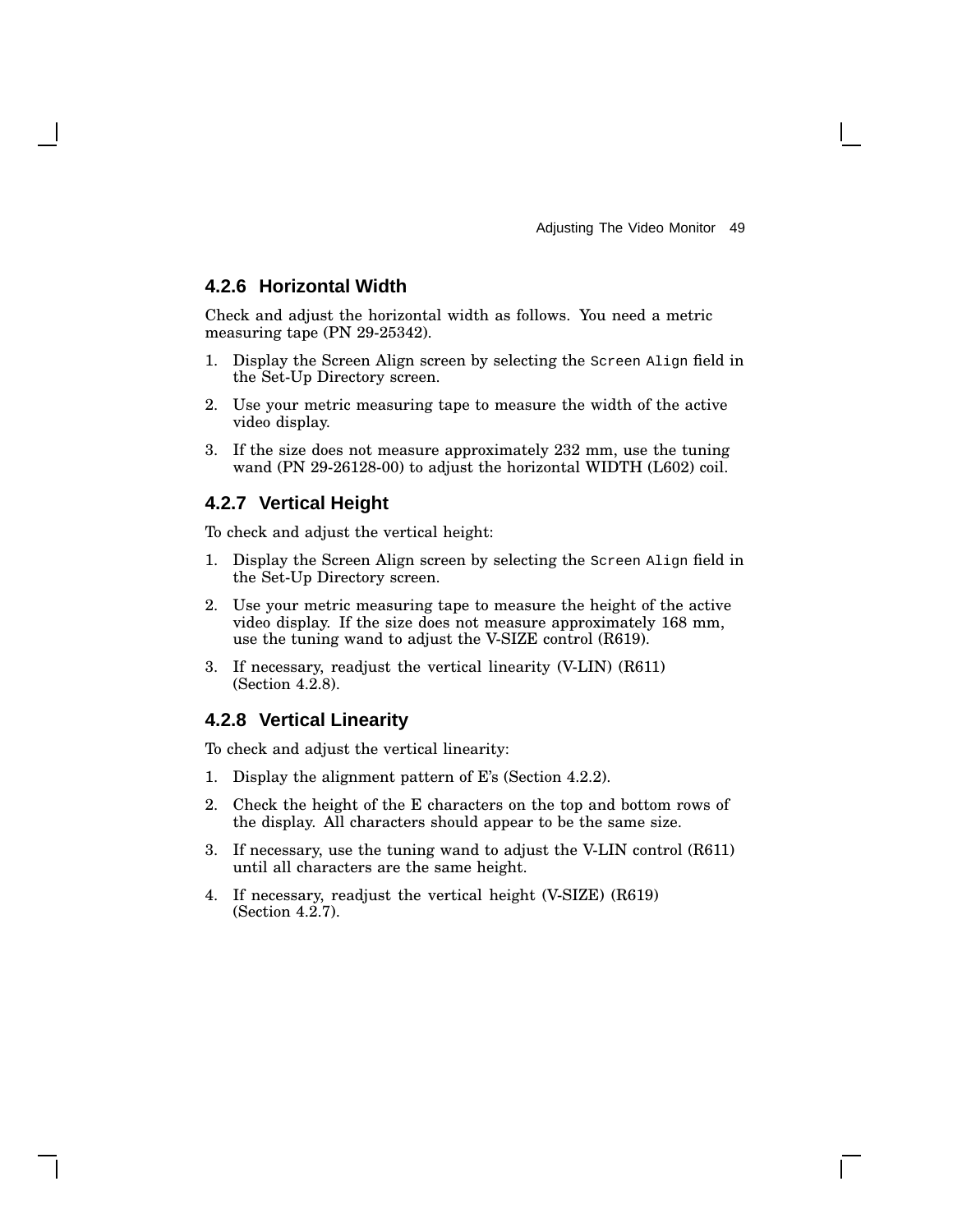### **4.2.9 Centering**

To check and adjust the centering of the screen display:

- 1. Display the Screen Align screen by selecting the Screen Align field in the Set-Up Directory screen (Figure 4–2).
- 2. Follow the instructions on the screen to center the active video display.
- 3. If you are not able to center the display, select the Default field from the Set-Up Directory screen to recall the factory-default settings.
- 4. Make sure you have completed the following adjustments, if they are needed:
	- Screen control Subcontrast Rotation Horizontal width Vertical height Vertical linearity
- 5. Use the centering rings on the neck of the CRT to center the active video display within the CRT bezel (Figure 4–5).

#### **4.2.10 Focus**

To check and adjust the focus:

- 1. Display the alignment pattern of E's (Section 4.2.2).
- 2. Check the E characters at the four corners and at the center of the screen. The characters should appear clearly in focus.

#### **NOTE**

**Make sure the screen is clean. This condition can appear to affect the focus.**

3. If necessary, adjust the STATIC FOCUS control (R656) so that you can see each character clearly and distinctly.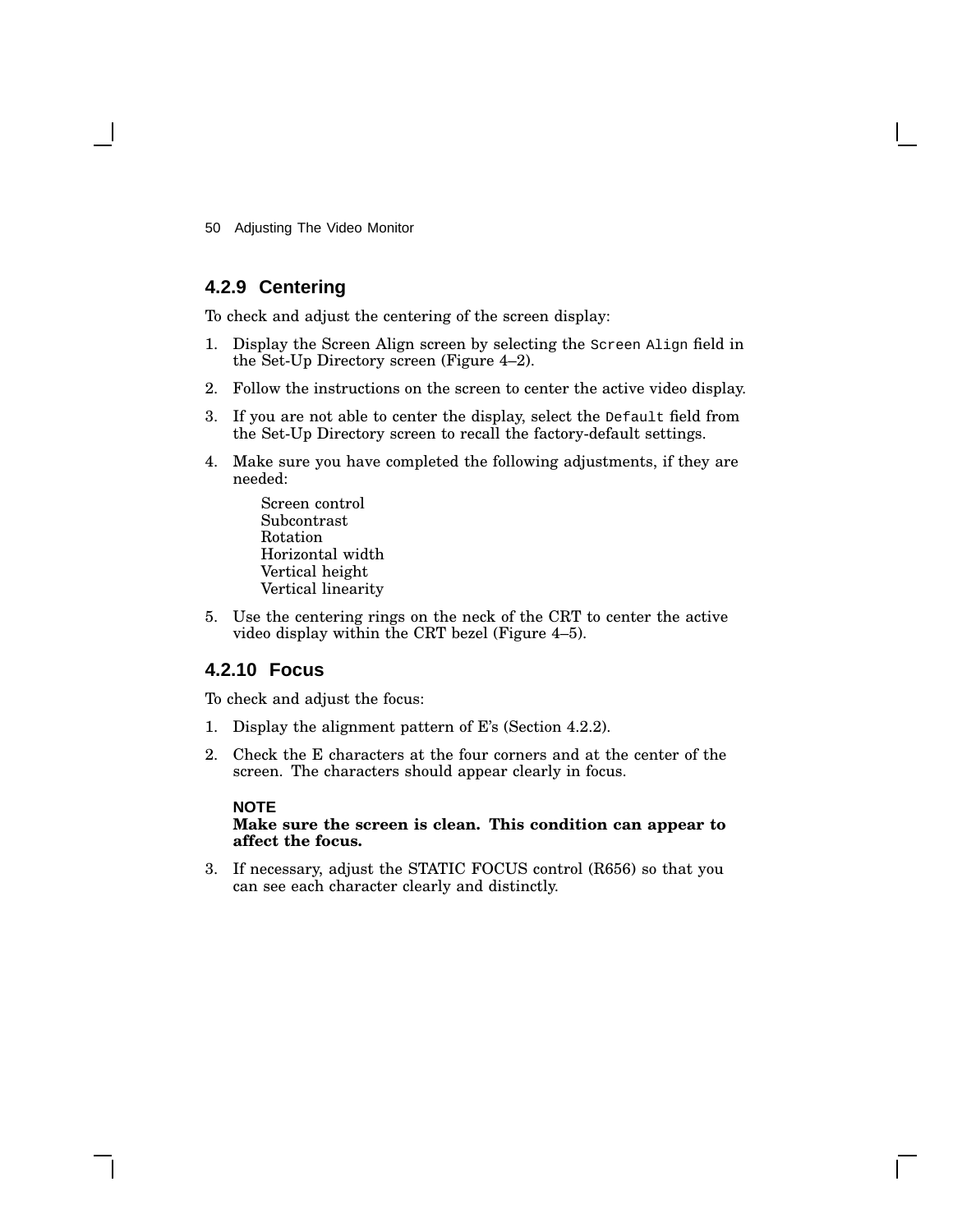# **Using Set-Up 5**

The VT420 terminal has a series of set-up screens that let you change the settings of operating features from the keyboard. This chapter provides a brief summary of how to use set-up. The set-up chapter in *Installing and Using the VT420 Video Terminal* describes the set-up screens in detail.

Each set-up screen provides a group of related features, such as communication or display features. You can move from one set-up screen to the other to change or review settings.

# **5.1 Displaying Set-Up Screens**

To enter or leave set-up, you press F3 ( **Alt SetUp** . When you enter set-up, the Set-Up Directory appears (Figure 5–1).

You can select any set-up screen from the Set-Up Directory. Use the arrow keys to move the cursor to name of the desired screen. Then press the **Enter** or **Return** key to display that screen.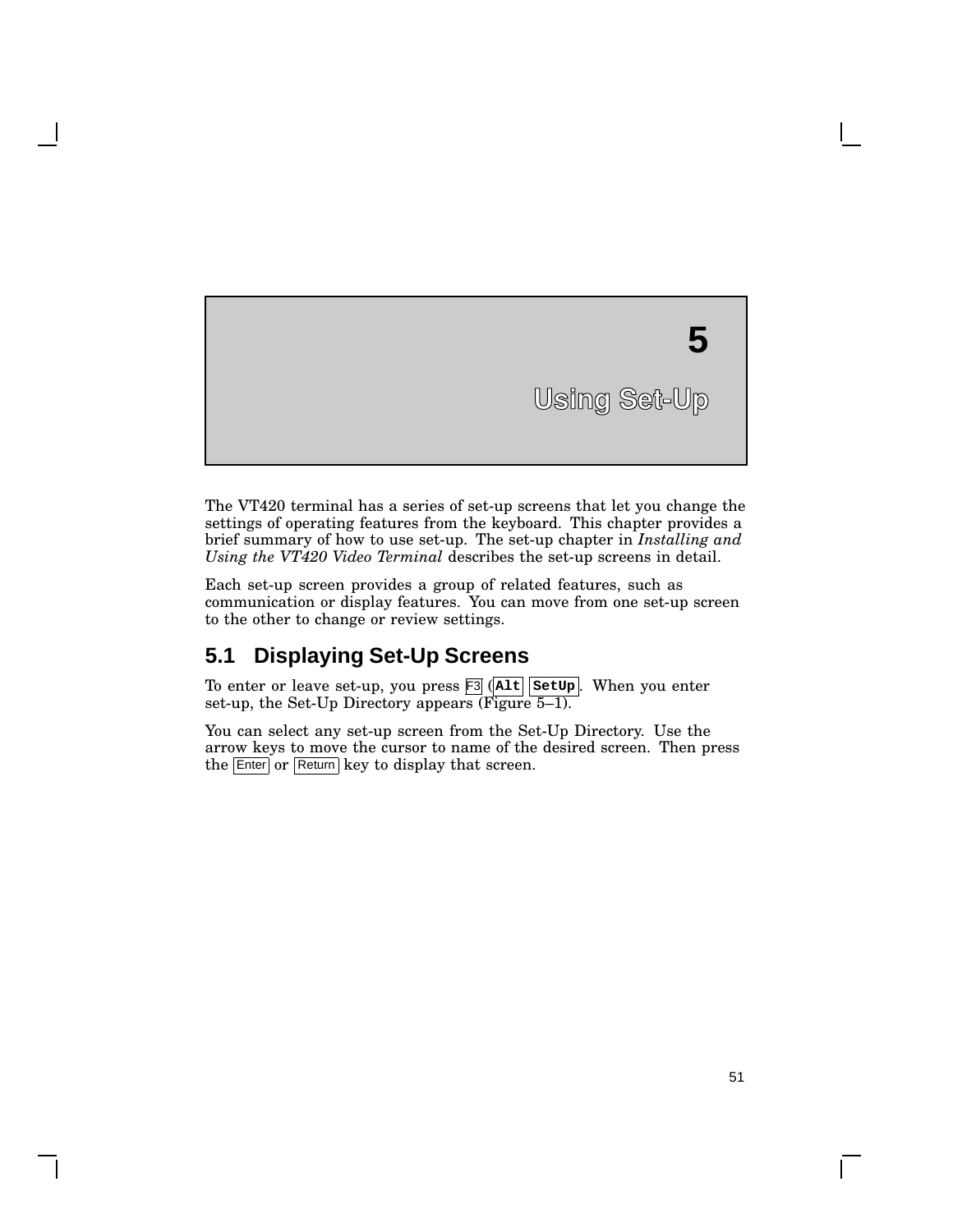52 Using Set-Up

 $\blacksquare$ 

# **Worldwide**

| <b>Set-Up Directory</b>                                               | <b>VT420 V1.0</b> |
|-----------------------------------------------------------------------|-------------------|
| Global  <br>Display General Comm Printer<br>Keyboard                  | Tab               |
| Clear Display Clear Comm Reset Session Recall Save                    |                   |
| Set-Up=English North American Keyboard Default                        |                   |
| Enable Sessions Disable Sessions Exit Screen Align                    |                   |
| Copyright © 1989, Digital Equipment Corporation - All Rights Reserved |                   |
| (002, 003)<br>Printer: Ready<br>Session 1                             | Modem: DSR        |
|                                                                       |                   |

# **North American**

| <b>Set-Up Directory</b>                                                      | <b>VT420 AV1.0</b> |
|------------------------------------------------------------------------------|--------------------|
| Global<br>Display General Comm Printer<br>Keyboard                           | Tab                |
| Clear Display Clear Comm Reset Session Recall Save                           |                    |
| Default<br>Screen Align                                                      |                    |
| Enable Sessions Disable Sessions Exit                                        |                    |
| Copyright <b>O</b> 1989, Digital Equipment Corporation - All Rights Reserved |                    |
| (002, 003)<br>Printer: Ready                                                 | Modem: DSR         |
| Session 1                                                                    |                    |

GSF\_1589\_89.DG

 $\overline{\Gamma}$ 

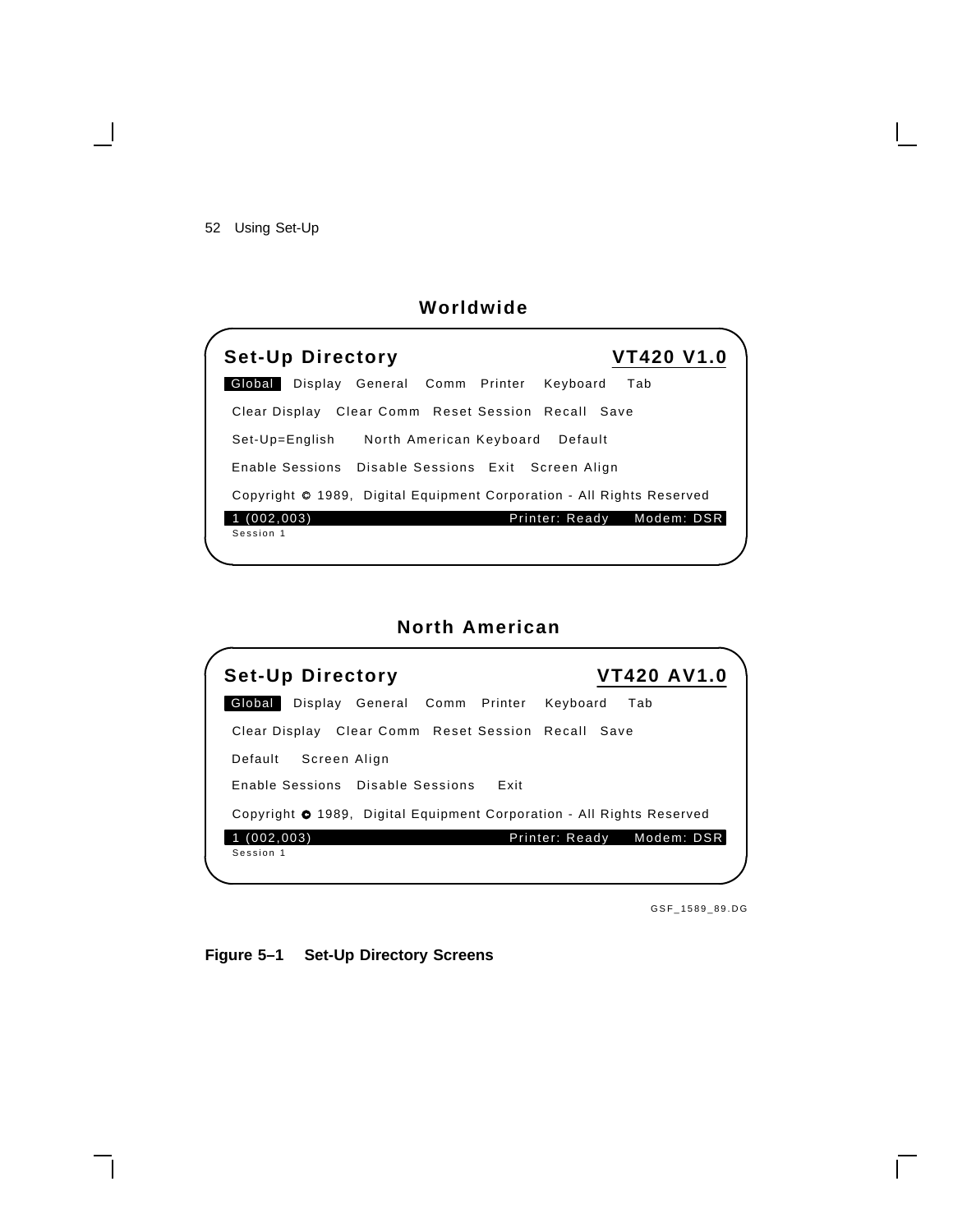# **5.2 Changing Settings**

You use the arrow keys to move to different fields in each set-up screen. The cursor highlights the selected field in reverse video.

Some set-up features are action fields. Others are parameter fields with two or more possible settings.

Action fields Move the cursor to the desired field. Then press Enter or Return to have the terminal perform the action.

Parameter fields Move the cursor to the desired field. Then press Enter or Return to step through the values until the desired value appears.

## **5.3 Saving Set-Up Values**

You should save the current settings in set-up before you run tests. Inform the user about your action. Saving the user's current settings before you run tests enables you to recall them later.

To save the current set-up settings:

- 1. Press F3 ( **Alt SetUp** to enter Set-Up. The Set-Up Directory appears.
- 2. Use the arrow keys to move the cursor to the Save field.
- 3. Press Enter. This procedure saves the current settings in all set-up screens.

The **save** feature stores the current values of the set-up features. The terminal uses these values until you change them.

# **5.4 Recalling Set-Up Values**

You can reset the terminal to the previous set-up values by recalling the values from the Set-Up Directory screen. You can select two types of set-up values. Ask the user which settings were in use.

- Recall (user's saved settings)
- Default (factory-default settings)

To select

- 1. Saved settings—Move the cursor to the Recall field and press Enter.
- 2. Factory-default settings—Move the cursor to the Default field and press Enter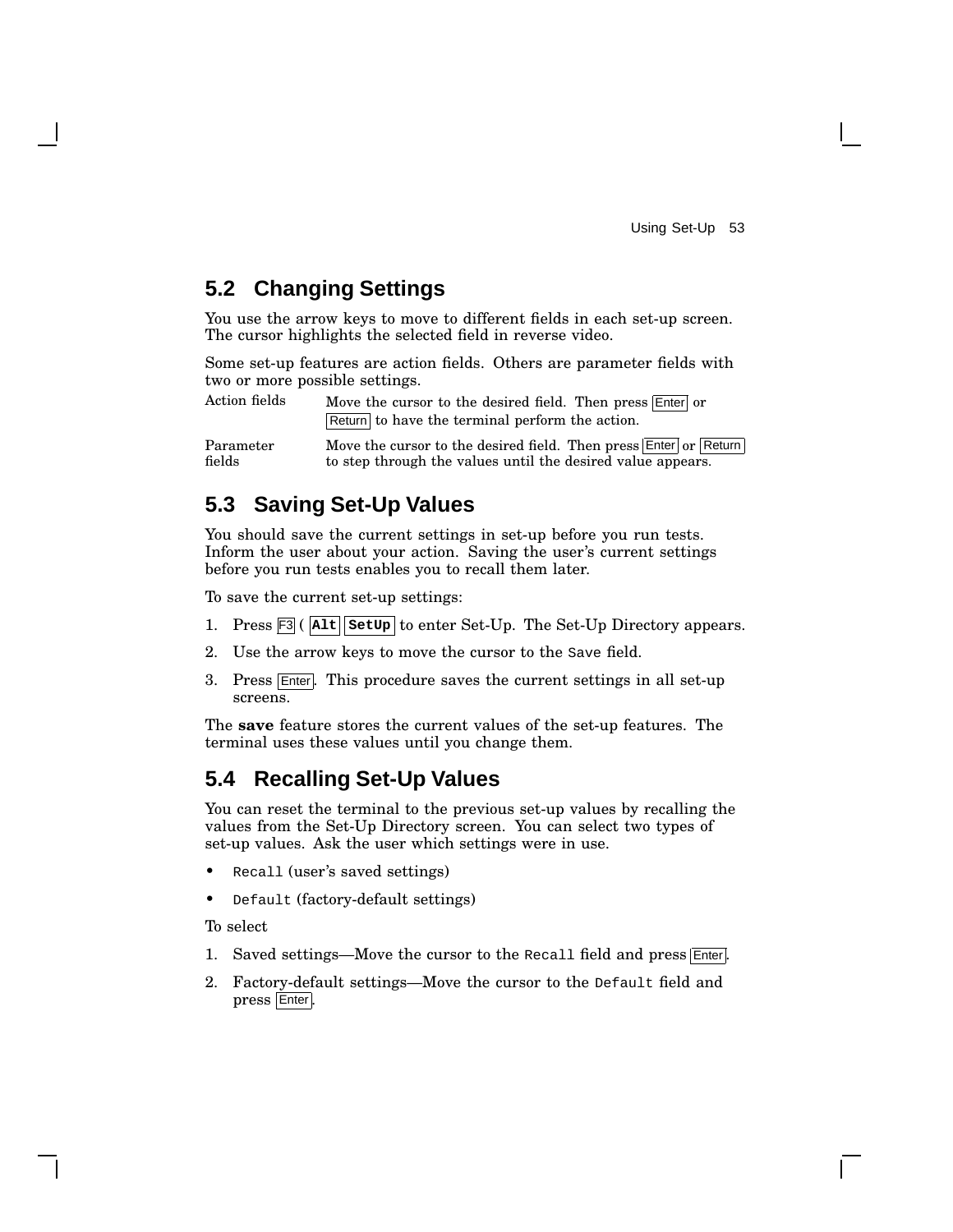# **A**

**Modems, Cables, and Documentation**

You can order the following modems, cables, and manuals from Digital for the North American and worldwide versions of the VT420. See the end of this appendix for ordering information.

# **A.1 Modems**

**A**

| <b>Part Number</b> | <b>Description</b>                                  |
|--------------------|-----------------------------------------------------|
| DF242 Scholar Plus | 300, 1200, and 2400 baud, full-duplex asynchronous  |
| DF224              | 300, 1200, and 2400 baud, full-duplex, asynchronous |
| DF124              | 300, 600, and 1200 baud, full-duplex, asynchronous  |

# **A.2 Cables**

Figure A–1 shows cable connections to the VT420.

| <b>Part Number</b>                            | Length                          | <b>Connector</b>                        |  |
|-----------------------------------------------|---------------------------------|-----------------------------------------|--|
| Printer Cables and Adapter (VT420 to printer) |                                 |                                         |  |
| <b>BC16E-10</b>                               | $3 \text{ m} (10 \text{ ft})$   | 6-pin $M$ DEC-423 to                    |  |
| <b>BC16E-25</b>                               | $7.6 \text{ m} (25 \text{ ft})$ | $6$ -pin M DEC-423                      |  |
| H8751-A adapter                               |                                 | 6-pin $F$ DEC-423 to<br>25-pin F RS-232 |  |
| H8751-C or -F adapter                         |                                 | 25-pin $F$ RS-232 to<br>6-pin M DEC-423 |  |

 $M =$  male.  $F =$  female.

*xx* = length in feet (10, 25, 50, 100, 200, 250).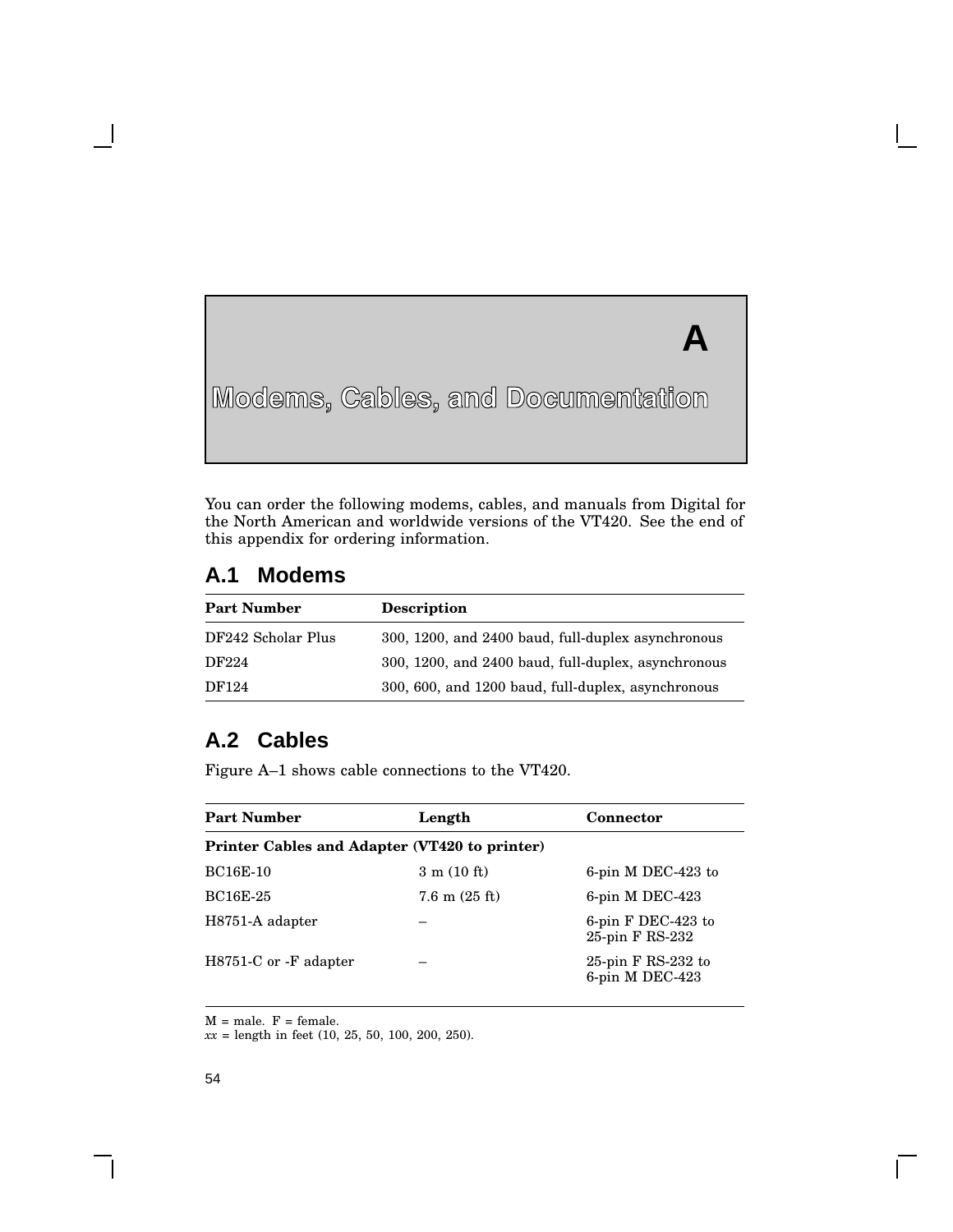#### Modems, Cables, and Documentation 55

 $\mathsf{I}$ 

 $\overline{\Gamma}$ 

| <b>Part Number</b>          | Length                        | <b>Connector</b>                                                                            |
|-----------------------------|-------------------------------|---------------------------------------------------------------------------------------------|
| <b>Extension Cables</b>     |                               |                                                                                             |
| <b>BC22E-10</b>             | $3 \text{ m} (10 \text{ ft})$ | 25-pin $F$ RS-232 to                                                                        |
| <b>BC22E-25</b>             | $7.6 \text{ m}$ (25 ft)       | $25$ -pin M RS- $232$                                                                       |
| <b>Null Modem Cables</b>    |                               |                                                                                             |
| $BC22D$ - $xx$              |                               | 25-pin F RS-232 to<br>25-pin F RS-232                                                       |
| <b>Communication Cables</b> |                               |                                                                                             |
| <b>BC16E-10</b>             | $3 \text{ m} (10 \text{ ft})$ | 6-pin $M$ DEC-423 to                                                                        |
| <b>BC16E-25</b>             | $7.6 \text{ m}$ (25 ft)       | $6$ -pin M DEC-423                                                                          |
| <b>AC Power Cables</b>      | Country                       |                                                                                             |
| <b>BN20V-2E</b>             | Australia, New Zealand        |                                                                                             |
| <b>BN20S-2E</b>             |                               | Austria, Belgium, Finland, France, Germany,<br>Netherlands, Norway, Portugal, Spain, Sweden |
| <b>BN20P-2E</b>             | Canada                        |                                                                                             |
| <b>BN20U-2E</b>             | Denmark                       |                                                                                             |
| <b>BN20R-2E</b>             | Ireland, United Kingdom       |                                                                                             |
| <b>BN19U-2E</b>             | <b>Israel</b>                 |                                                                                             |
| <b>BN20W-2E</b>             | Italy                         |                                                                                             |
| <b>BN20T-2E</b>             | Switzerland                   |                                                                                             |
|                             |                               |                                                                                             |

 $M = male.$   $F = female.$ 

 $\overline{\phantom{a}}$ 

 $\mathsf{l}$ 

*xx* = length in feet (10, 25, 50, 100, 200, 250).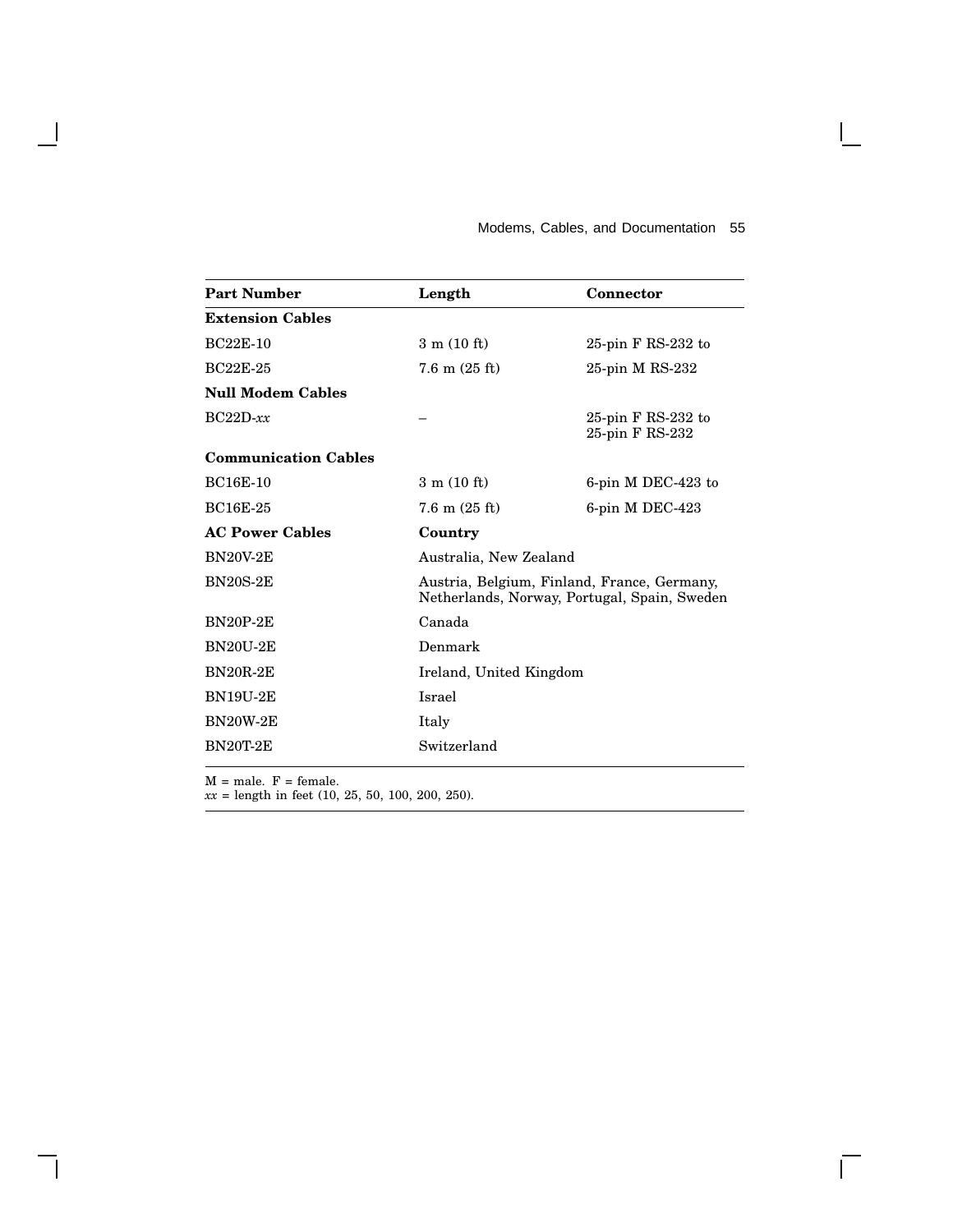#### 56 Modems, Cables, and Documentation



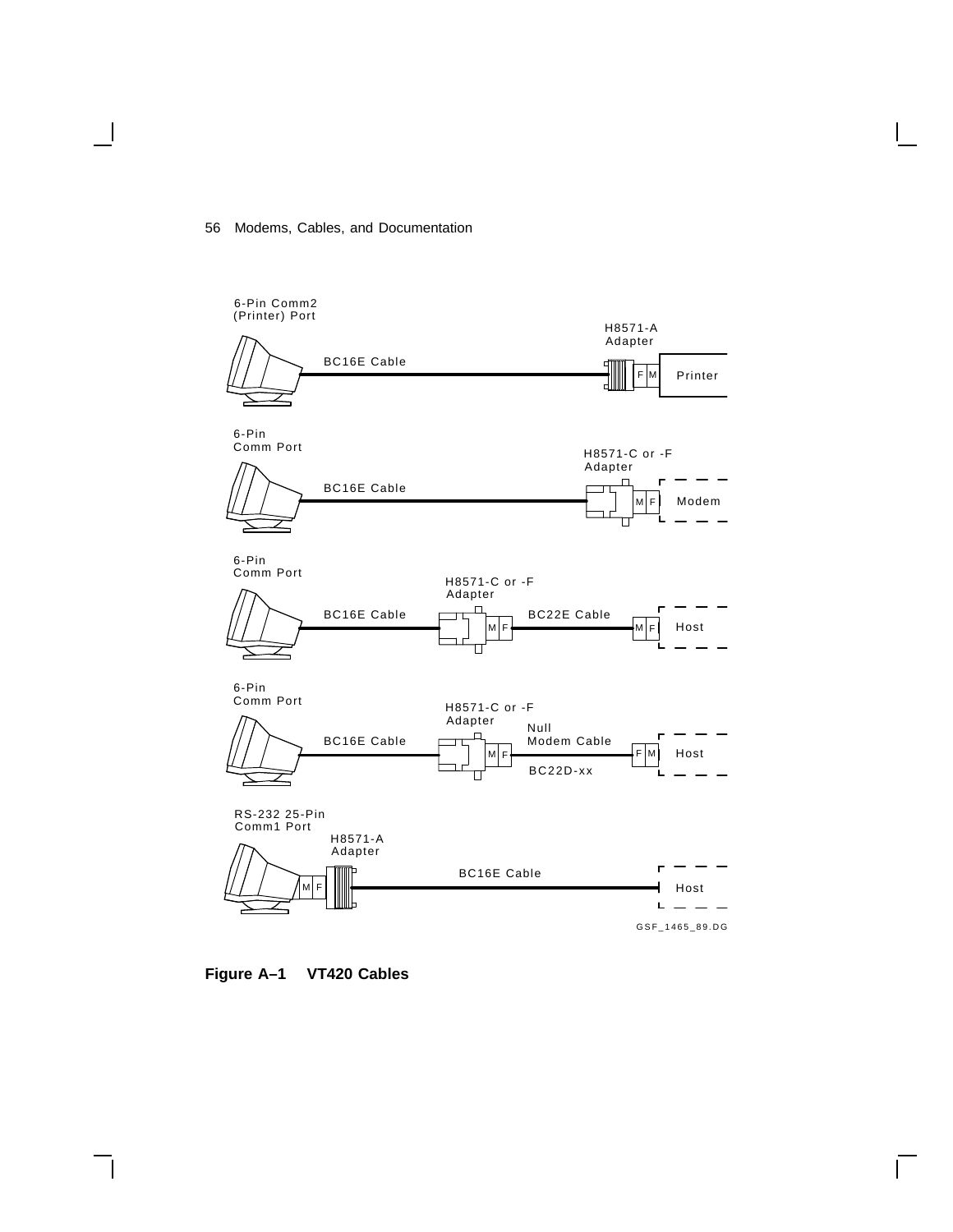# **A.3 Related Documentation**

You can order the following VT420 documents from Digital: **Installing and Using the VT420 Video Terminal**

Provides users with the information needed to install, operate, and maintain the VT420 terminal. Also provides a summary of programming control functions. There are two versions of this manual.

| <b>North American Model</b>                                            | <b>EK-VT420-UG</b> |
|------------------------------------------------------------------------|--------------------|
| Worldwide Model                                                        | EK-VT420-UU        |
| Installing and Using the VT420 Video Terminal with<br>PC Terminal Mode | <b>EK-VT42A-UU</b> |

Provides users with the information needed to install, operate, and maintain the VT420 terminal with PC terminal mode. Also provides a summary of programming control functions.

#### **VT420 Programmer Reference Manual EK-VT420-RM**

Provides information on character processing, character codes, and control functions available for all VT420 applications including PC terminal mode.

#### **VT420 Video Terminal Illustrated Parts Breakdown EK-VT420-IP**

Provides a detailed parts breakdown of the terminal's field replaceable units. Does not provide part numbers for printed circuit board components.

#### **VT420 Family Field Maintenance Print Set MP-02949-01**

Provides a complete set of VT420 electrical and mechanical schematic diagrams.

#### **Installing and Using the Session Support Utility AA-JB84C-TE**

Provides system managers with instructions for installing SSU software to support two sessions over one communication line. The guide is part of an SSU software kit. The kit is available on different media.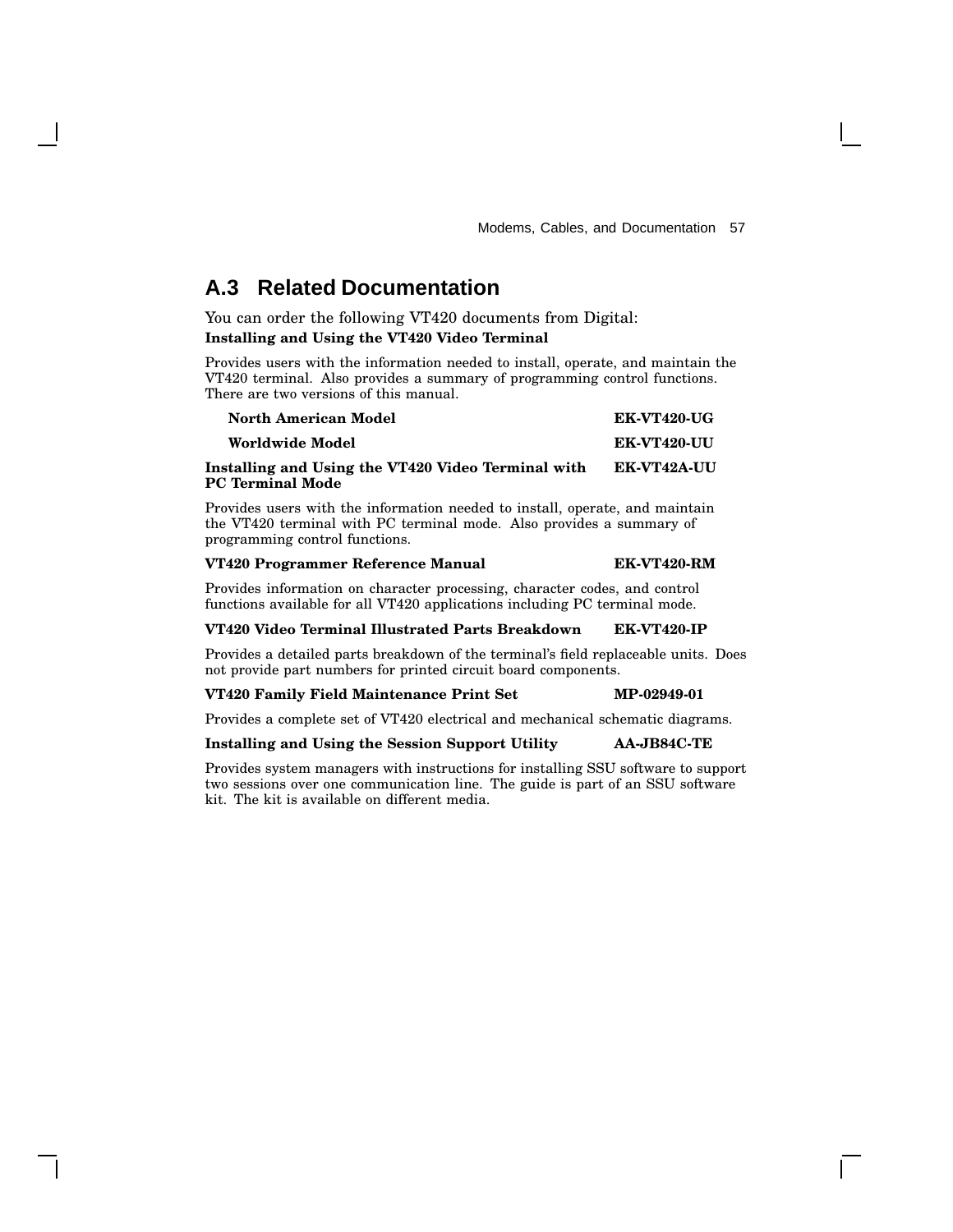# **B**

# **VT420 Recommended Spares**

This appendix has two sections.

**B**

- Section B.1 lists the available models of the VT420 video terminal.
- Section B.2 lists the spare components that a Digital service representative should have when servicing a VT420 video terminal.
- Section B.3 lists the keyboard model numbers.

## **B.1 VT420 Models**

The VT420 comes in the following basic models and versions:

| Location                                           | Model     | <b>Screen</b> | Power          |
|----------------------------------------------------|-----------|---------------|----------------|
|                                                    | Number    | Color         | Requirement    |
| <b>North American Terminals (Standard Version)</b> |           |               |                |
| North America                                      | VT420-A2  | White         | 120 V          |
|                                                    | VT420-B2  | Green         | 120 V          |
|                                                    | VT420-C2- | Amber         | 120 V          |
| <b>Worldwide Terminals (Standard Version)</b>      |           |               |                |
| Northern Hemisphere                                | VT420-A4  | White         | 100 V to 240 V |
|                                                    | VT420-B4  | Green         | 100 V to 240 V |
|                                                    | VT420-C4  | Amber         | 100 V to 240 V |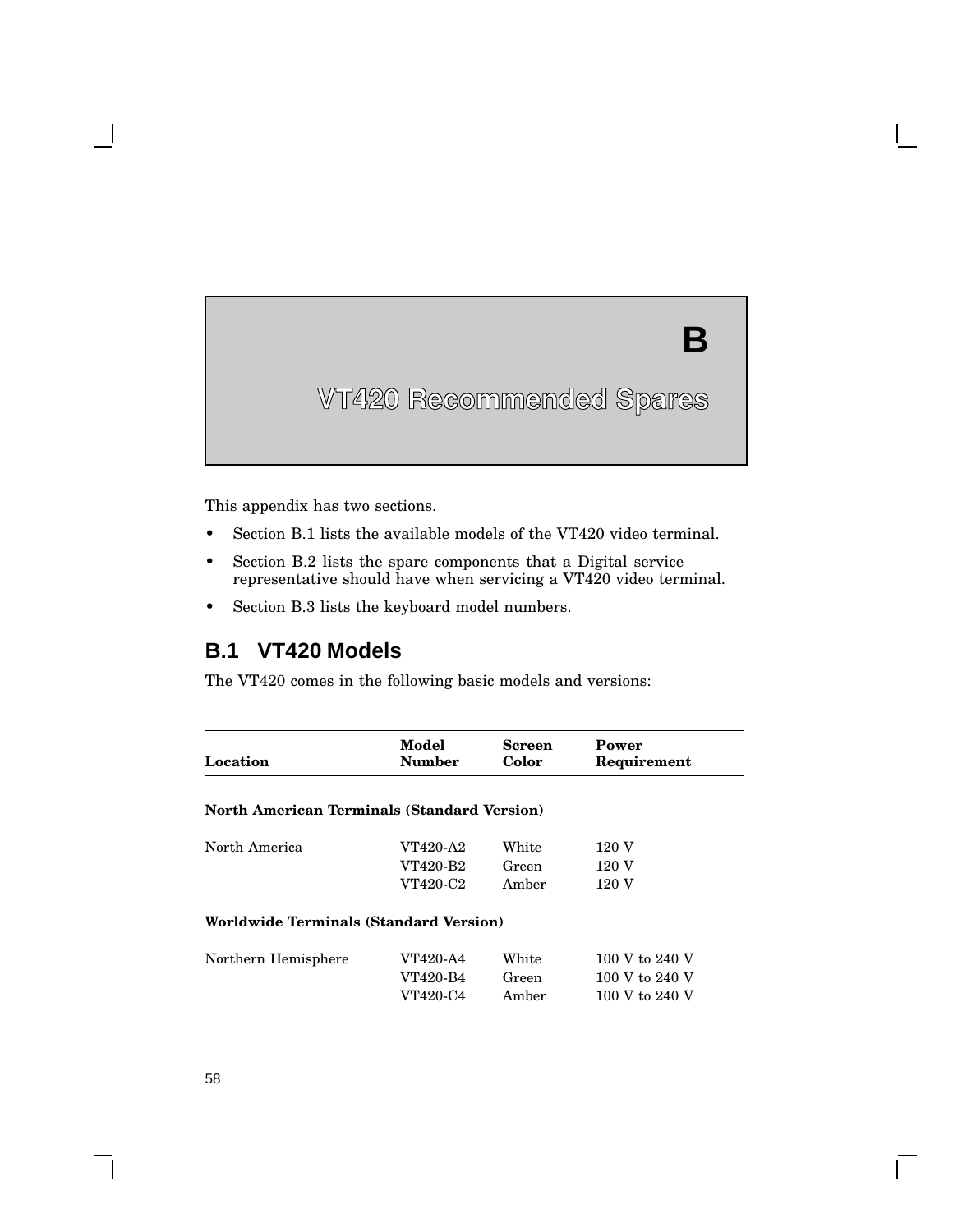|                                                  | Model                      | <b>Screen</b> | Power          |
|--------------------------------------------------|----------------------------|---------------|----------------|
| Location                                         | <b>Number</b>              | Color         | Requirement    |
| Southern Hemisphere                              | VT420-A5                   | White         | 100 V to 240 V |
|                                                  | VT420-B5                   | Green         | 100 V to 240 V |
|                                                  | VT420-C5                   | Amber         | 100 V to 240 V |
| Israel (Hebrew)                                  | <b>VT420-A7</b>            | White         | 100 V to 240 V |
|                                                  | VT420-B7                   | Green         | 100 V to 240 V |
|                                                  | VT420-C7                   | Amber         | 100 V to 240 V |
| Greece                                           | <b>VT420-A8</b>            | White         | 100 V to 240 V |
|                                                  | VT420-B8                   | Green         | 100 V to 240 V |
| Turkey                                           | VT420-A9                   | White         | 100 V to 240 V |
|                                                  | VT420-B9                   | Green         | 100 V to 240 V |
|                                                  | VT420-C9                   | Amber         | 100 V to 240 V |
| Automatic Data<br>Processing, Inc. (ADP)         | <b>VT42C-B4</b>            | Green         | 100 V to 240 V |
| Olivetti                                         | <b>WS885-A4</b><br>PC TERM | White         | 100 V to 240 V |
|                                                  | <b>WS885-B4</b><br>PC TERM | Green         | 100 V to 240 V |
|                                                  | WS885-C4<br>PC TERM        | Amber         | 100 V to 240 V |
| <b>Worldwide Terminal (Low-Emission Version)</b> |                            |               |                |
| Northern and Southern<br>Hemispheres             | VT420-A6                   | White         | 100 V to 240 V |
|                                                  |                            | <b>TTTT</b>   | $\cdots$       |

H

#### VT420 Recommended Spares 59

 $\overline{\Gamma}$ 

| Worldwide Terminal (Low-Emission Version) |                            |       |                |  |
|-------------------------------------------|----------------------------|-------|----------------|--|
| Northern and Southern<br>Hemispheres      | VT420-A6                   | White | 100 V to 240 V |  |
|                                           | VT420-D6<br><b>PC TERM</b> | White | 100 V to 240 V |  |
| Kodak                                     | <b>VT42C-A1</b>            | White | 100 V to 250 V |  |
| Olivetti                                  | WS885-L<br>PC TERM         | White | 100 V to 240 V |  |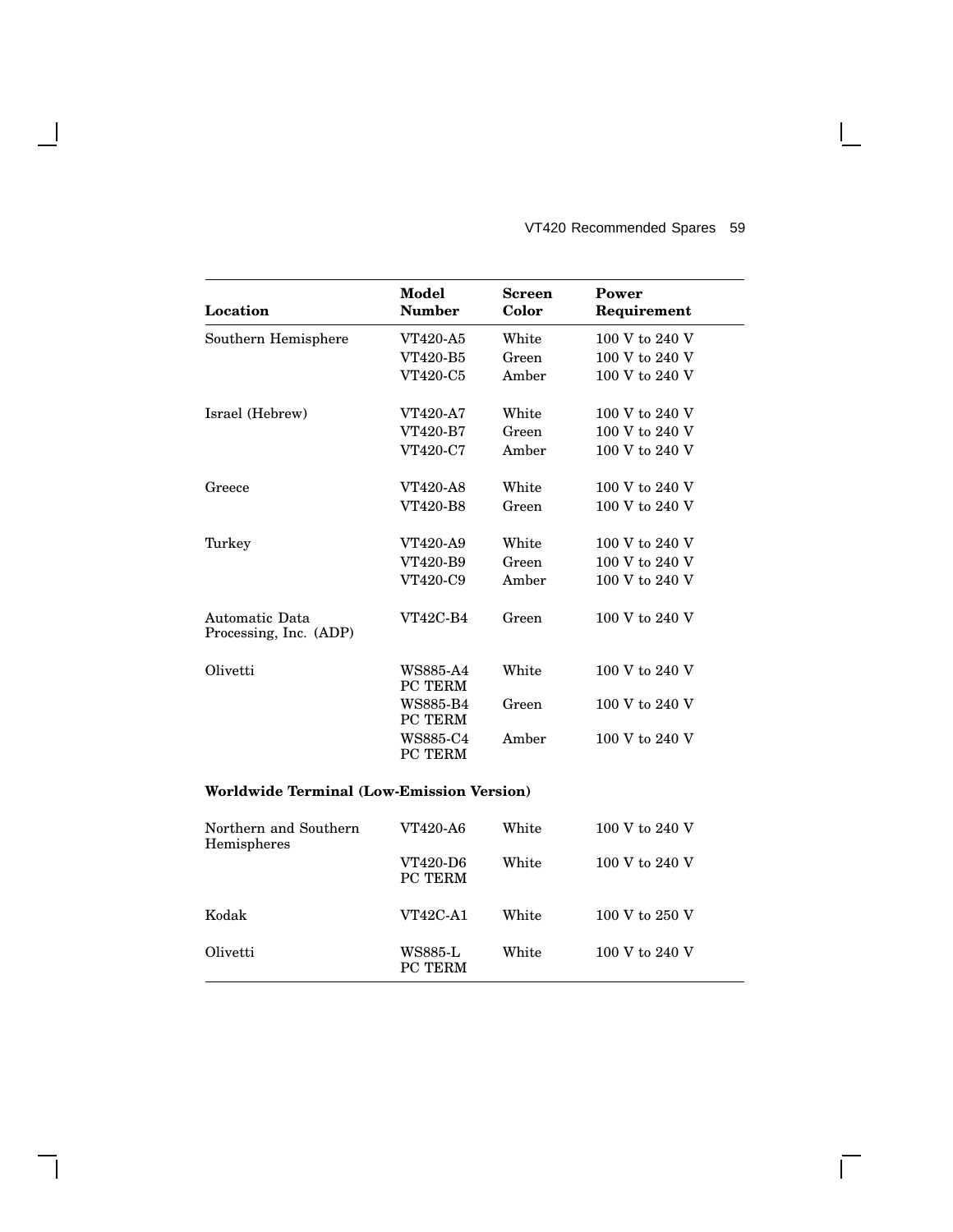#### 60 VT420 Recommended Spares

 $\blacksquare$ 

# **B.2 Recommended Spares**

The following is a list of recommended spares for the VT420 video terminal:

|           | Assembly                                           | Part<br><b>Number</b> | <b>Model Number</b>                    |
|-----------|----------------------------------------------------|-----------------------|----------------------------------------|
|           | Tilt-swivel base                                   | 70-26541-01           |                                        |
| Top cover |                                                    | 70-26542-01           |                                        |
|           | Bottom cover                                       | 70-26535-01           |                                        |
|           | CRT/bezel/yoke                                     |                       |                                        |
|           | White                                              | 70-26534-04           |                                        |
|           | Green                                              | 70-26534-05           |                                        |
|           | Amber                                              | 70-26534-06           |                                        |
|           | White (low emission)                               | 70-26534-07           |                                        |
|           | ADP 70-26534-15                                    | <b>VT42C-B4</b>       |                                        |
|           | Terminal board                                     |                       |                                        |
|           | North American                                     | 70-26536-01           | VT420-A2, -B2, -C2                     |
|           | Worldwide: Northern and<br>Southern Hemispheres    | 70-26536-02           | VT420-A4, -B4, -C4, -A5,<br>-B5, $-C5$ |
|           | Worldwide: Hebrew                                  | 70-26536-04           | VT420-A7, -B7, -C7                     |
|           | Worldwide: Olivetti                                | 70-26536-05           | WS885-A4, -B4, -C4 (PC<br>TERM)        |
|           | Worldwide: Greek                                   | 70-26536-07           | VT420-A8, -B8                          |
|           | Worldwide: Turkish                                 | 70-26536-08           | VT420-A9, -B9, -C9                     |
|           | Worldwide: ADP                                     | 70-26536-12           | <b>VT42C-B4</b>                        |
|           | Low emission: Northern<br>and Southern Hemispheres | 70-26536-03           | VT420-A6                               |
|           |                                                    | 70-26536-11           | VT420-D6 (PC TERM)                     |
|           | Low emission: Olivetti                             | 70-26536-06           | WS885-L (PC TERM)                      |

Г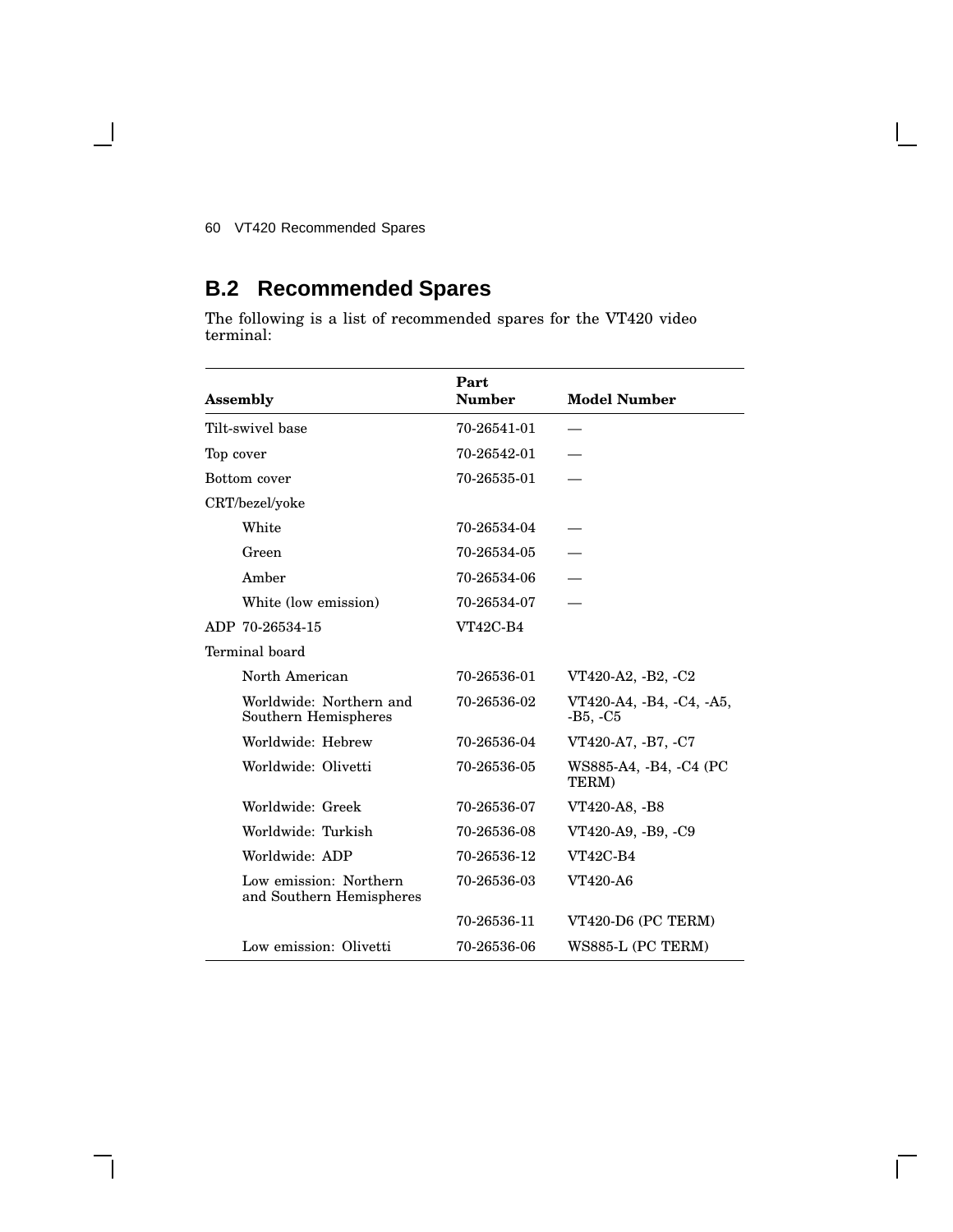$\mathsf{I}$ 

 $\overline{\Gamma}$ 

| <b>Loopback Connector</b> | <b>Part Number</b> |  |
|---------------------------|--------------------|--|
| DEC-423 port              | 12-25083-01        |  |
| $RS-232$ port             | 12-15336-00        |  |

# **B.3 Keyboard Models**

H

The keyboards for the VT420 are available in the following versions:

|                                  | <b>Model Number</b> |                 |
|----------------------------------|---------------------|-----------------|
| Country                          | <b>Standard</b>     | WPS             |
| LK401 ANSI Keyboard              |                     |                 |
| North America/United Kingdom     | $LK401-AA$          | LK402-AA        |
| Belgium (Flemish)                | $LK401-AB$          | $LK402-AB$      |
| Canada (English)                 |                     | $LK401-AE$      |
| Canada (French)                  | $LK401-AC$          | $LK402-AC$      |
| Denmark                          | LK401-AD            | $LK402-AD$      |
| Finland                          | $LK401-AF$          | $LK402-AF$      |
| France/Belgium                   | $LK401-AP$          | LK402-AP        |
| Germany/Austria                  | $LK401-AG$          | <b>LK402-AG</b> |
| Italy                            | <b>LK401-AI</b>     | LK402-AI        |
| Netherlands (Dutch)              | LK401-AH            | LK402-AH        |
| Norway                           | <b>LK401-AN</b>     | <b>LK402-AN</b> |
| Portugal                         | <b>LK401-AV</b>     | <b>LK402-AV</b> |
| Spain                            | $LK401-AS$          | $LK402-AS$      |
| Sweden                           | $LK401-AM$          | <b>LK402-AM</b> |
| Switzerland (French)             | <b>LK401-AK</b>     | LK402-AK        |
| Switzerland (German)             | LK401-AL            | $LK402 - AL$    |
| LK421 Short ANSI (UNIX) Keyboard |                     |                 |

North America/United Kingdom LK421-AA —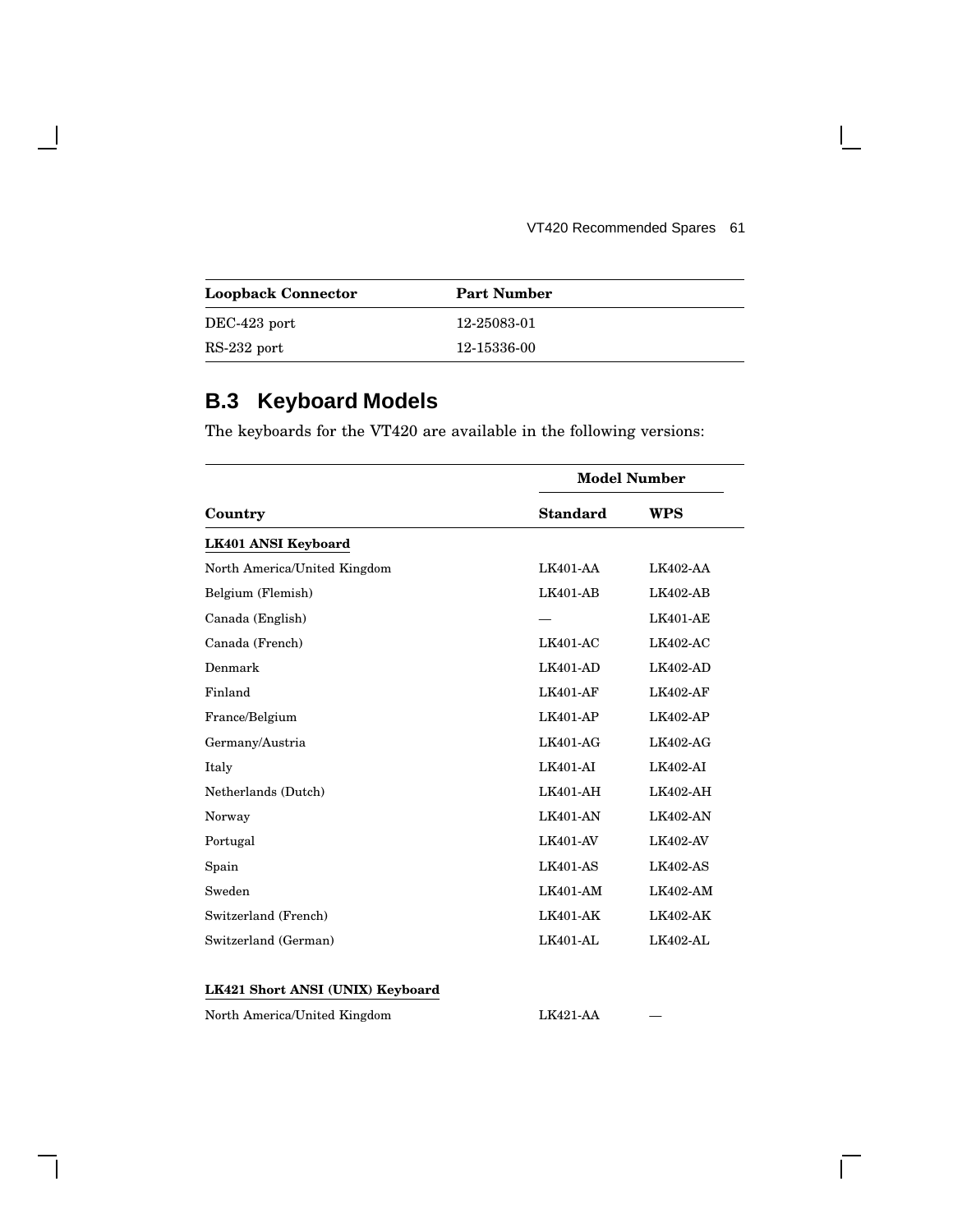#### 62 VT420 Recommended Spares

 $\blacksquare$ 

|                             | <b>Model Number</b> |            |
|-----------------------------|---------------------|------------|
| Country                     | <b>Standard</b>     | <b>WPS</b> |
|                             |                     |            |
| LK443 PC Keyboard           |                     |            |
| Canada (French)             | <b>LK443-AC</b>     |            |
| North America               | <b>LK443-AA</b>     |            |
| LK444 (PC) Keyboard         |                     |            |
| Australia/New Zealand       | <b>LK444-AZ</b>     |            |
| Belgium                     | LK444-AB            |            |
| Canada (English)            | LK444-AQ            |            |
| Denmark                     | LK444-AD            |            |
| Finland                     | LK444-CA            |            |
| France                      | LK444-AP            |            |
| France (English)            | <b>LK444-AQ</b>     |            |
| Germany/Austria             | LK444-AG            |            |
| Italy                       | LK444-AI            |            |
| Netherlands (Dutch)         | LK444-AH            |            |
| Norway                      | <b>LK444-AN</b>     |            |
| Portugal                    | <b>LK444-AV</b>     |            |
| Spain                       | LK444-AS            |            |
| Sweden                      | LK444-AM            |            |
| Switzerland (French/German) | <b>LK444-CH</b>     |            |
| United Kingdom/Ireland      | <b>LK444-AE</b>     |            |

Ē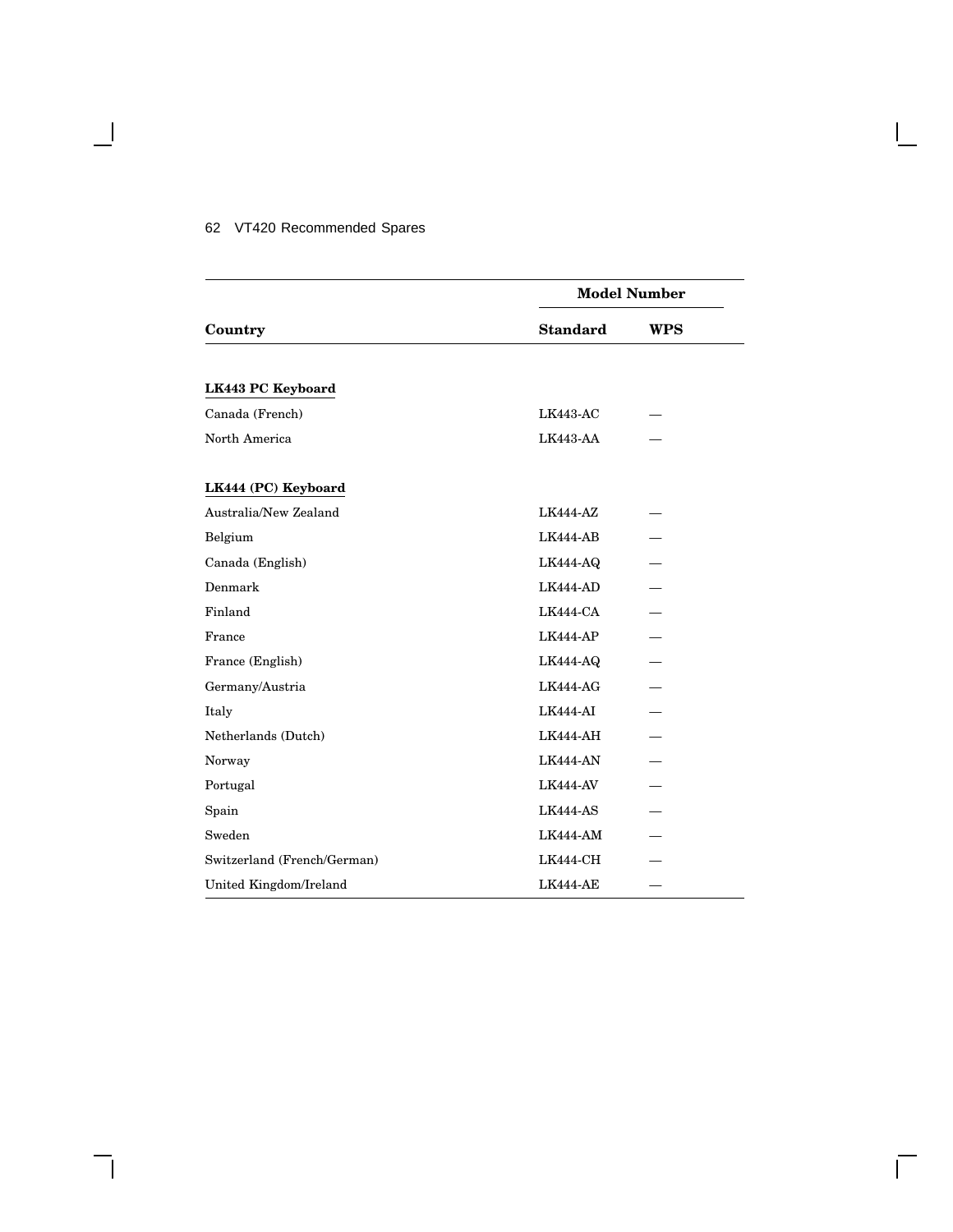# **Physical/Functional Diagrams C**

This appendix shows the components and pin assignments for the North American and worldwide models of the VT420 video terminal.

Figure C–1 shows the components of the North American model.

Figure C–2 shows the components of the worldwide models.

 $\mathsf{L}$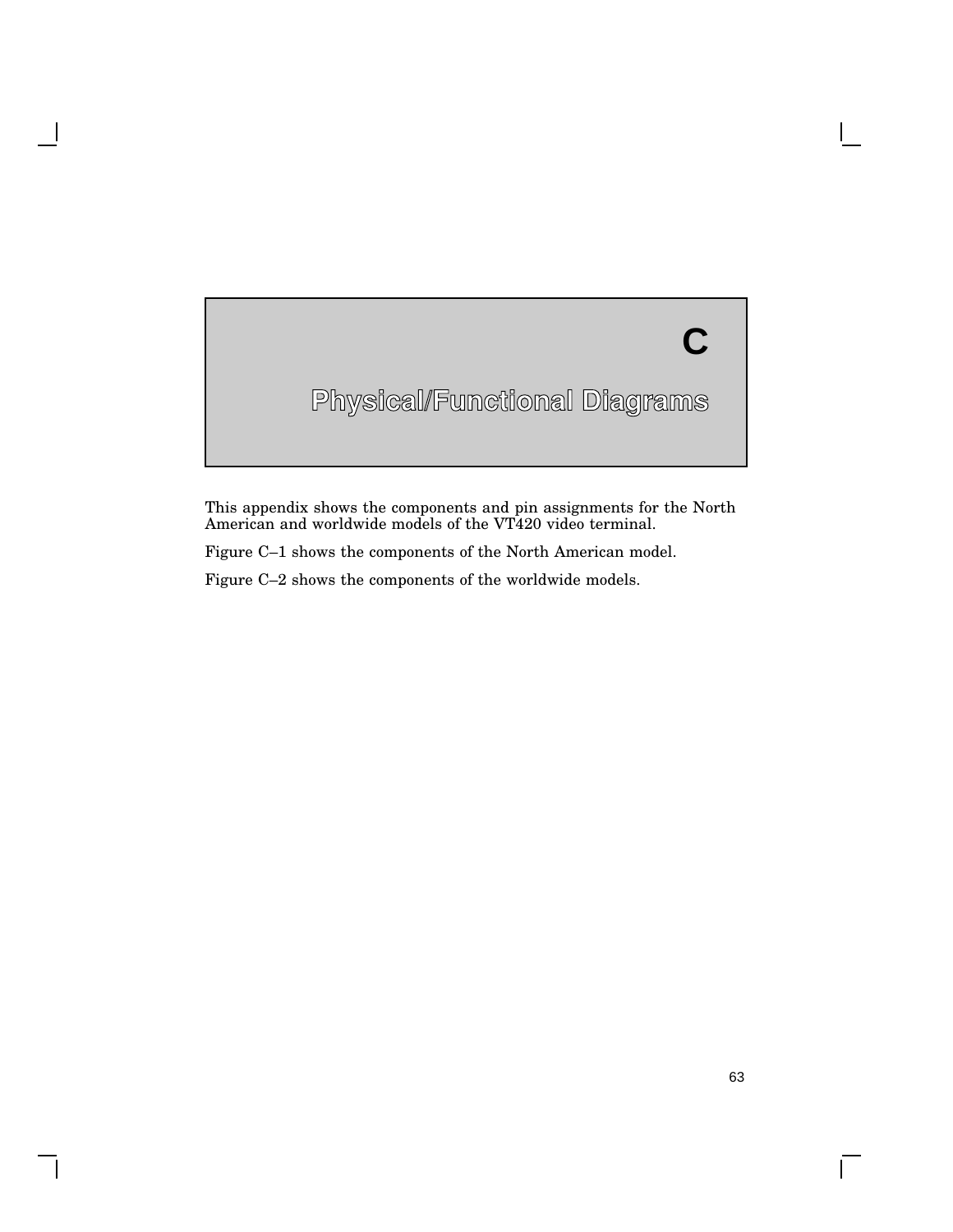#### 64 Physical/Functional Diagrams



#### **Figure C–1 VT420 North American Model**

# **VT420 North American Model: Signals and Pin Assignments**

#### **Terminal Board Assembly**

#### **J1 DEC-423 Comm1 Port Connector**

| Pin |   | HDTR <sub>2</sub> | Data terminal ready |
|-----|---|-------------------|---------------------|
|     | 2 | HTXD <sub>2</sub> | Transmitted data    |
|     | з | <b>GND</b>        | Transmit ground     |
|     | 4 | <b>HCOM</b>       | Receive ground      |
|     | 5 | RXD2              | Received data       |
|     |   |                   |                     |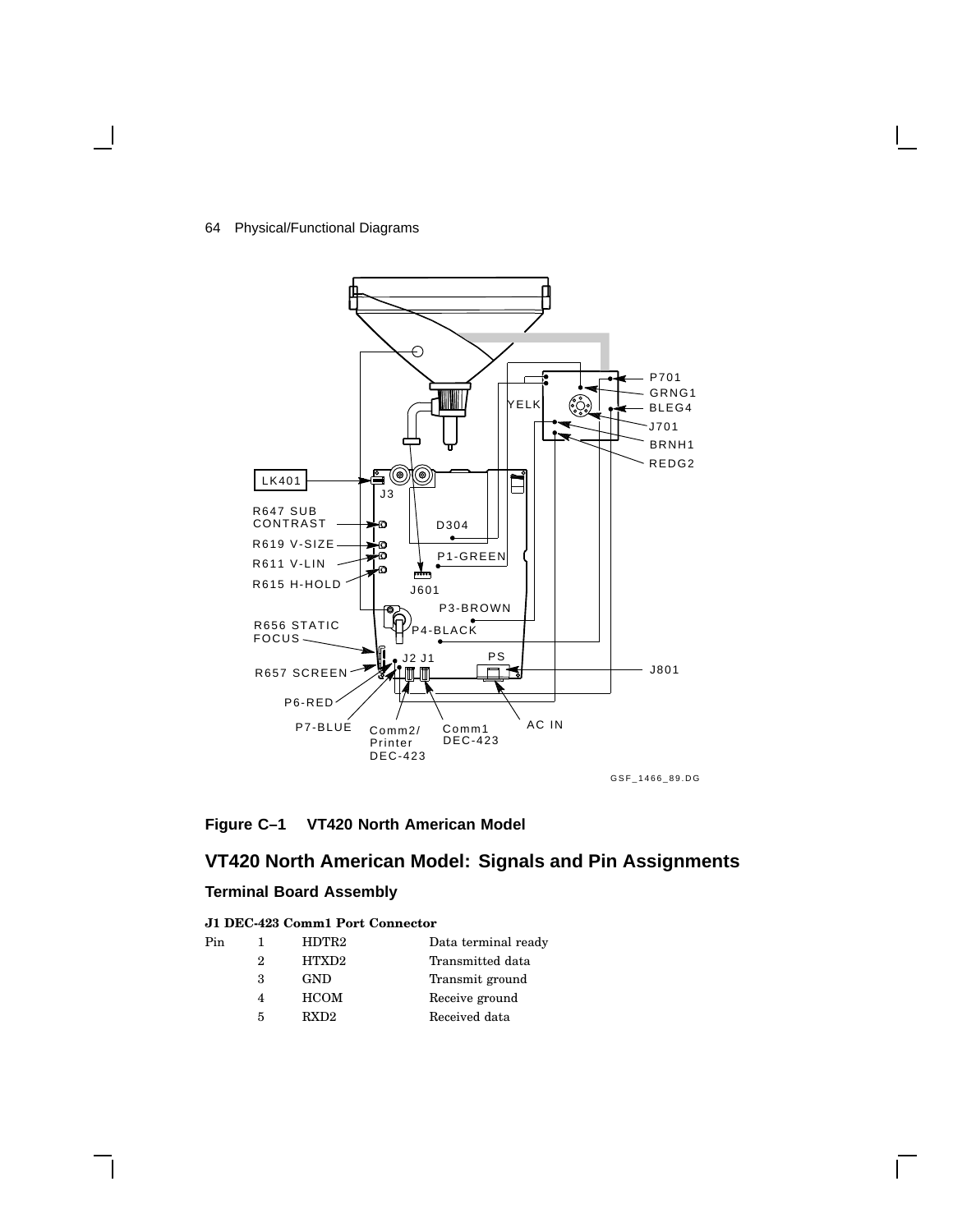$\mathbf{I}$ 

|     | 6 | DSR <sub>2</sub>                        | Data set ready      |
|-----|---|-----------------------------------------|---------------------|
|     |   | J2 DEC-423 Comm2/Printer Port Connector |                     |
| Pin | 1 | <b>HPTRDTR</b>                          | Data terminal ready |
|     | 2 | <b>HPTRTXD</b>                          | Transmitted data    |
|     | 3 | GND                                     | Transmit ground     |
|     | 4 | <b>PTRCOM</b>                           | Receive ground      |
|     | 5 | <b>PTRRXD</b>                           | Received data       |
|     | 6 | <b>PTRDSR</b>                           | Data set ready      |
|     |   | <b>J3 Keyboard Port Connector</b>       |                     |
|     | 1 | <b>HKRTXD</b>                           | Transmitted data    |
|     | 2 | <b>GND</b>                              | Ground              |
|     | з | $+12$ V                                 |                     |
|     | 4 | KBRXD                                   | Received data       |
|     |   |                                         |                     |

# **CRT/Yoke/Bezel Assembly**

### **J601 CRT Yoke Connector**

 $\mathbf l$ 

- Pin 1 No connection
	- No connection
	- Vertical yoke
	- Vertical yoke
	-
	- Horizontal yoke Horizontal yoke
	-

## **Arc Protection Board Assembly**

#### **J701 CRT Socket Connector**

| Pin |   | GRN G1                 | Grid 1 (green)         |
|-----|---|------------------------|------------------------|
|     | 2 | YEL K2                 | Cathode (yellow)       |
|     | 3 | BRN H1                 | Heater $-12$ V (brown) |
|     | 4 | P701 (H <sub>2</sub> ) | Heater ground (black)  |
|     | 5 | Not used               |                        |
|     | 6 | RED G2                 | Grid 2 (red)           |
|     |   | BLU G4                 | Grid 4 (blue)          |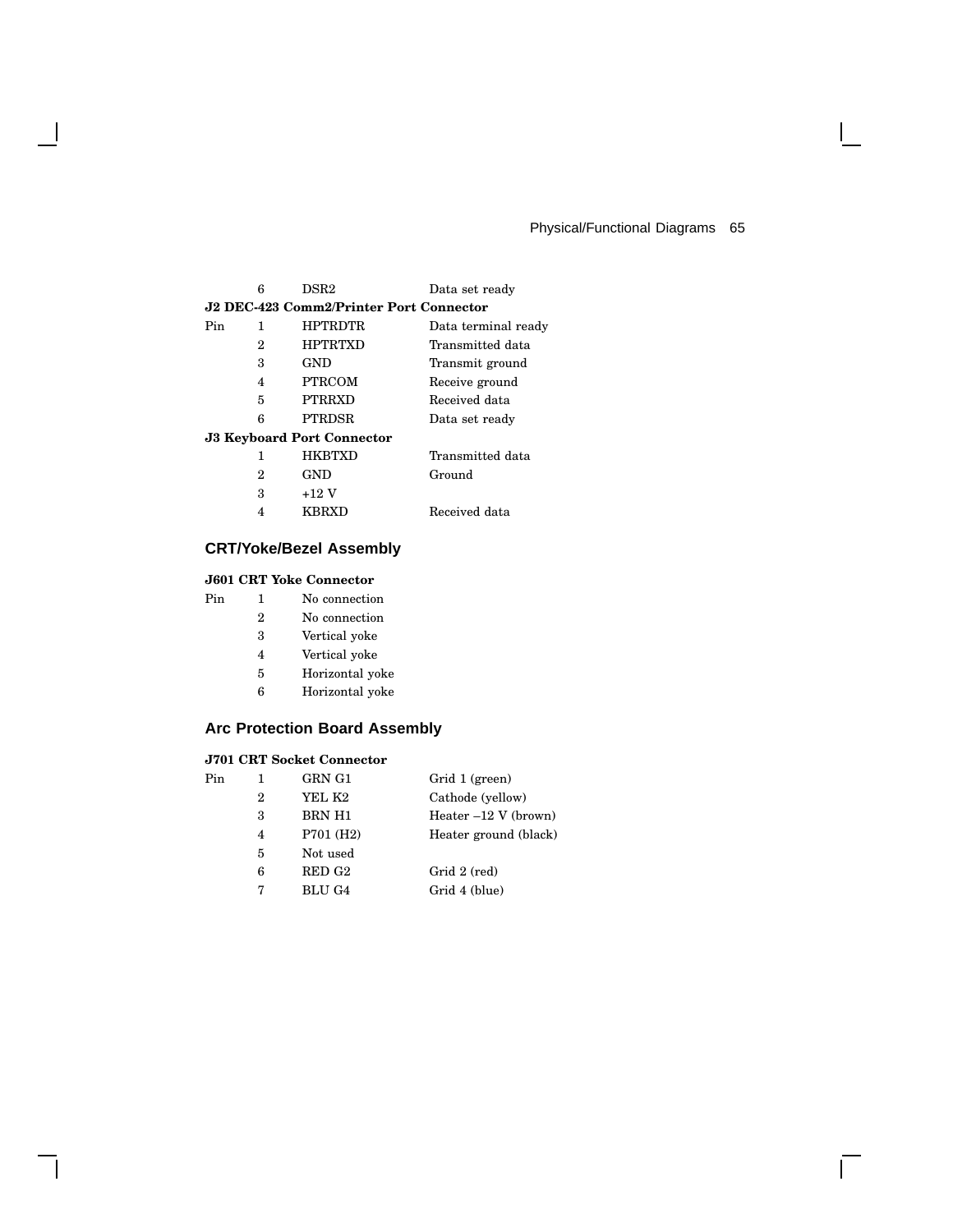

#### **Figure C–2 VT420 Worldwide Models**

# **VT420 Worldwide Model: Signals and Pin Assignments**

#### **Terminal Board Assembly**

#### **J1 DEC-423 Comm1 Port Connector**

| Pin |   | HDTR <sub>2</sub> | Data terminal ready |
|-----|---|-------------------|---------------------|
|     | 2 | HTXD <sub>2</sub> | Transmitted data    |
|     | з | <b>GND</b>        | Transmit ground     |
|     | 4 | <b>HCOM</b>       | Receive ground      |
|     | 5 | RXD2              | Received data       |
|     |   |                   |                     |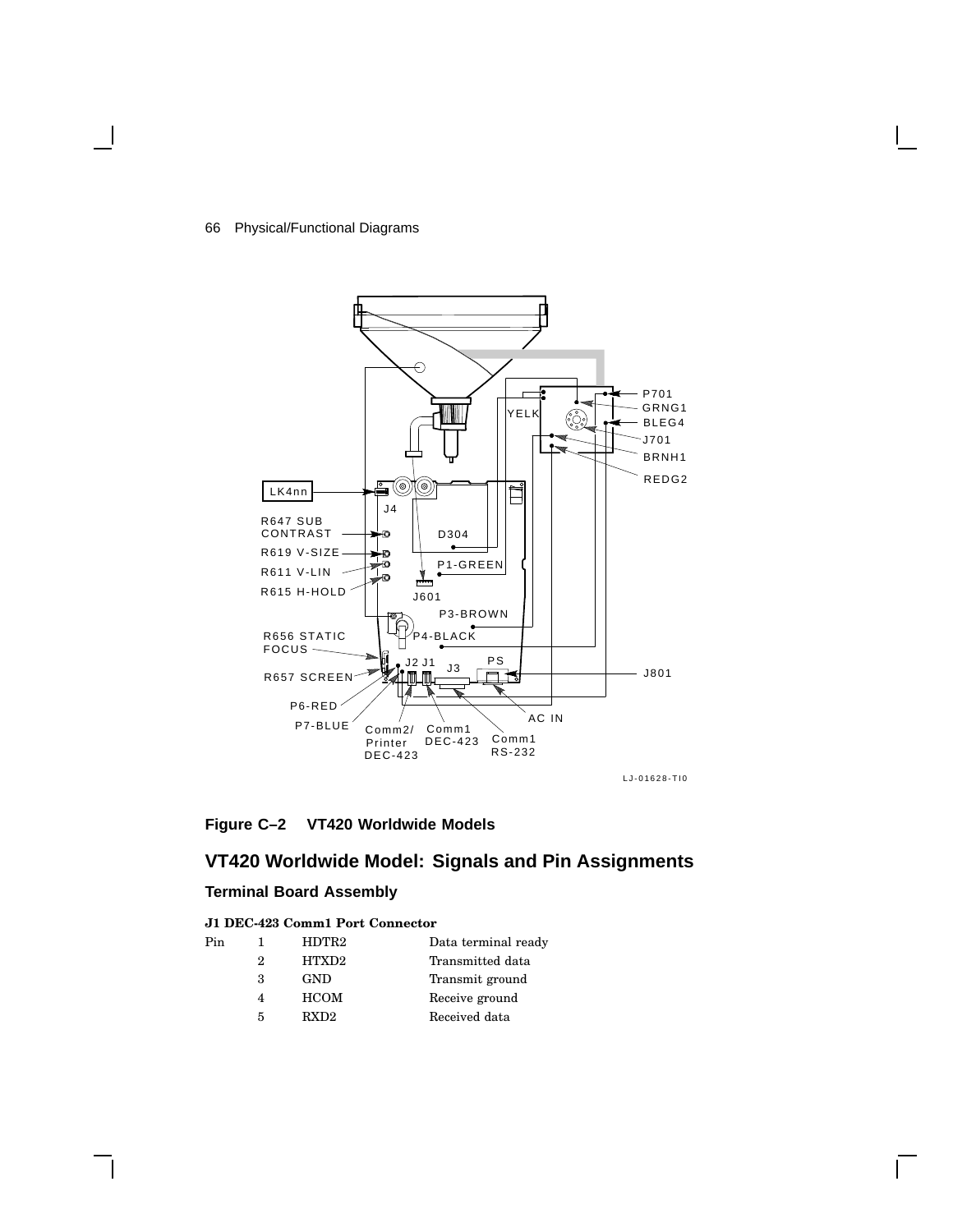$\mathbf{I}$ 

 $\overline{\Gamma}$ 

|     | 6              | $_{\rm{DSR2}}$                                 | Data set ready      |
|-----|----------------|------------------------------------------------|---------------------|
|     |                | <b>J2 DEC-423 Comm2/Printer Port Connector</b> |                     |
| Pin | 1              | <b>HPTRDTR</b>                                 | Data terminal ready |
|     | $\overline{2}$ | HPTRTXD                                        | Transmitted data    |
|     | 3              | GND                                            | Transmit ground     |
|     | 4              | <b>PTRCOM</b>                                  | Receive ground      |
|     | 5              | <b>PTRRXD</b>                                  | Received data       |
|     | 6              | <b>PTRDSR</b>                                  | Data set ready      |
|     |                | <b>J3 RS-232 Comm1 Port Connector</b>          |                     |
| Pin | 1              | GND                                            | Ground              |
|     | $\overline{2}$ | HTXD1                                          | Transmitted data    |
|     | 3              | RXD1                                           | Received data       |
|     | 4              | <b>HRTS</b>                                    | Request to send     |
|     | 5              | <b>CTS</b>                                     | Clear to send       |
|     | 6              | DSR1                                           | Data set ready      |
|     | 7              | SIG GND                                        | Signal ground       |
|     | 8              | <b>HCD</b>                                     | Carrier detect      |
|     | 9              | Not used                                       |                     |
|     | 10             | Not used                                       |                     |
|     | 11             | Not used                                       |                     |
|     | 12             | <b>SPDIND</b>                                  | Speed indicator     |
|     | 13             | Not used                                       |                     |
|     | 14             | Not used                                       |                     |
|     | 15             | Not used                                       |                     |
|     | 16             | Not used                                       |                     |
|     | 17             | Not used                                       |                     |
|     | 18             | Not used                                       |                     |
|     | 19             | Not used                                       |                     |
|     | 20             | HDTR1                                          | Data terminal ready |
|     | 21             | Not used                                       |                     |
|     | 22             | Not used                                       |                     |
|     | 23             | <b>HSPDSEL</b>                                 | Speed select        |
|     | 24             | Not used                                       |                     |
|     | 25             | Not used                                       |                     |
|     |                | <b>J4 Keyboard Port Connector</b>              |                     |
|     | 1              | <b>HKBTXD</b>                                  | Transmitted data    |
|     | $\overline{2}$ | <b>GND</b>                                     | Ground              |
|     | 3              | $+12V$                                         |                     |
|     | 4              | <b>KBRXD</b>                                   | Received data       |

 $\mathbf{I}$ 

 $\mathsf{l}$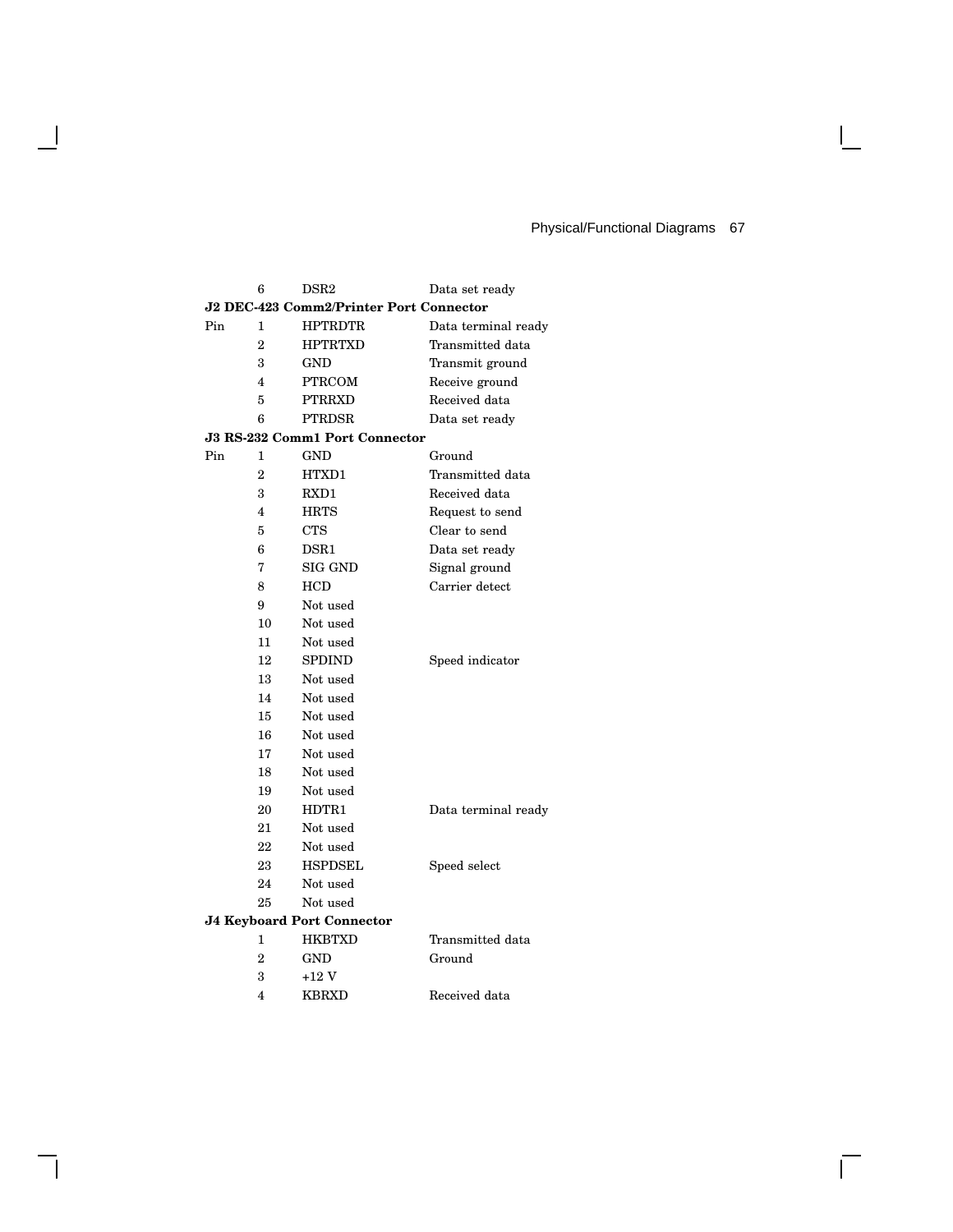## **CRT/Yoke/Bezel Assembly**

### **J601 CRT Yoke Connector**

- Pin 1 Rotation coil (green)
	- Rotation coil (black)
	- Vertical yoke (brown)
	- Vertical yoke (yellow)
	- Horizontal yoke (white)
	- Horizontal yoke (red)

## **Arc Protection Board Assembly**

# **J701 CRT Socket Connector**

| Pin |                | GRN G1                 | Grid 1 (green)         |
|-----|----------------|------------------------|------------------------|
|     | $\overline{2}$ | YEL K2                 | Cathode (yellow)       |
|     | 3              | BRN H1                 | Heater $-12$ V (brown) |
|     | 4              | P701 (H <sub>2</sub> ) | Heater ground (black)  |
|     | 5              | Not used               |                        |
|     | 6              | RED G <sub>2</sub>     | Grid 2 (red)           |
|     | 7              | <b>BLU G4</b>          | Grid 4 (blue)          |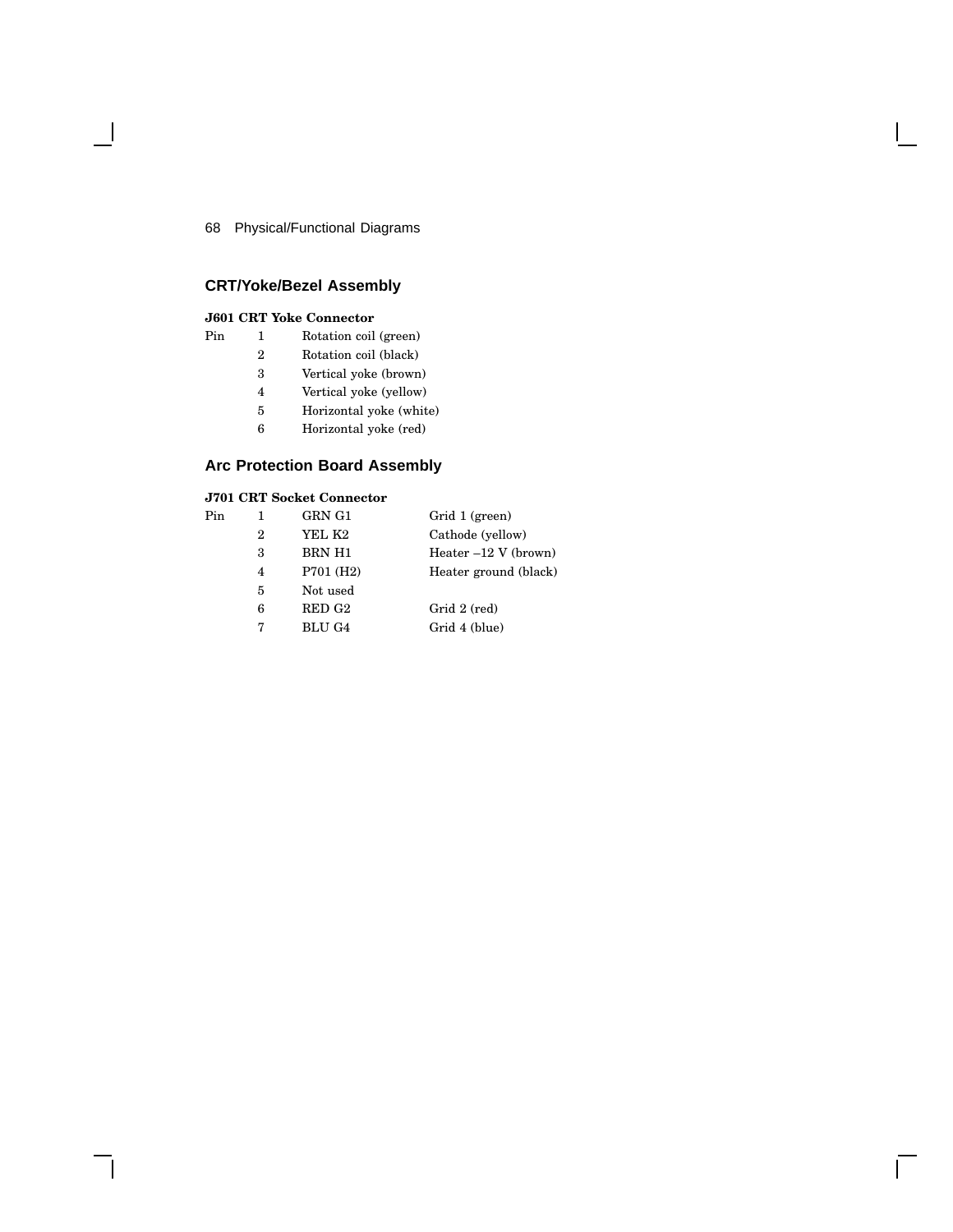# **Index**

# **A**

ADP parts, 59, 60

## **B**

Bell tone problems does not turn off, 6 no bell tone, 6

# **C**

Cables, 54 to 56 Centering adjustment, 50 Character sets, 2 Communication problems, 6 reverse question marks, 9 Copy and paste problems, 9 CRT disposal, 38 CRT/yoke/bezel assembly removal, 26

## **D**

DEC-423 port loopback test, 14 Documentation, 57

## **E**

Error characters Reverse question marks, 9 Error messages, 20 to 21 Esc key, 9, 11 Escape (ESC) characters, 11

# **F**

F11 (ESC) key, 9, 12 Focus adjustment, 50

# **H**

Horizontal width adjustment, 49

## **K**

Keyboard LED problems LEDs stay on, 9 Keyboard models, 61 to 62 Keyboard removal, 36 Kodak parts, 59

# **L**

Local mode, selecting, 11 Loopback connectors, 15 Loopback tests printer port, 18 RS-232 port control lines, 17 RS-232 port data lines, 16

# **M**

Modems Modem speed problems, 10 part numbers, 54 Monitor adjustments, 45 to 50 centering, 50 controls, 45

Index 1

 $\mathbf{I}$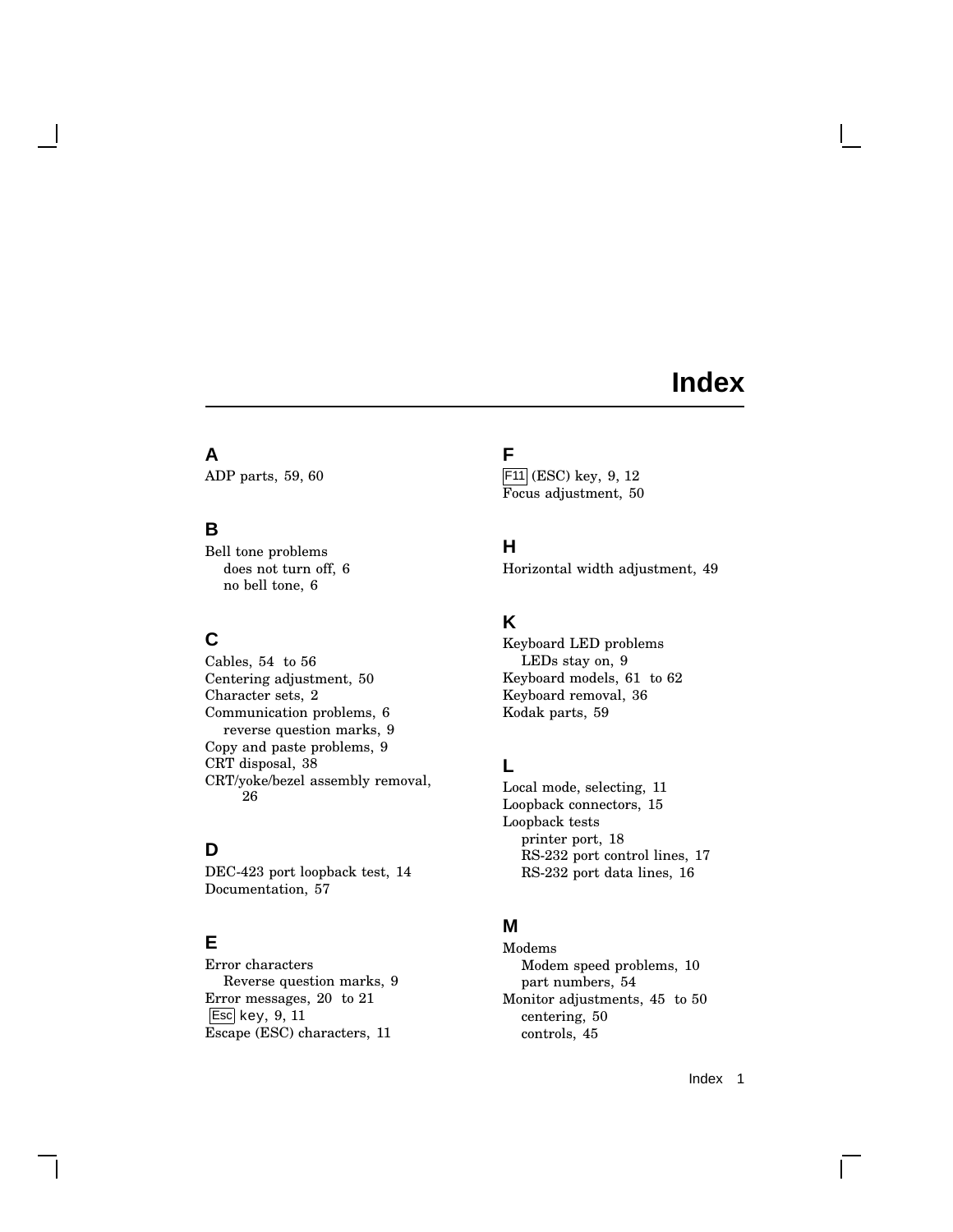2 Index

Monitor adjustments (Cont.) focus, 50 horizontal width, 49 rotation, 47 screen control, 47 subcontrast, 47 test pattern, 46 vertical height, 49 vertical linearity, 49

### **N**

North American model, 1 components, 63 model numbers, 58 pin assignments, 64

# **O**

Olivetti parts, 59, 60 Operating modes, 2

## **P**

Power-up self-test, 4, 13 to 14 Printer port loopback test, 18 Protective gear, 38

# **R**

Recommended spares, 60 Removing FRUs, 22 to 41 CRT disposal, 38 CRT/yoke/bezel assembly, 26 keyboard, 36 terminal board assembly, 34 top cover, 22 Rotation adjustment, 47 RS-232 port control lines loopback test, 17 RS-232 port data lines loopback test, 16

## **S**

Screen alignment, 42 to 45 Screen alignment pattern, 18 Screen control adjustment, 47 Screen display problems blank screen, 7 distorted or jittery, 7 ghost characters, 8 horizontal or vertical lines, 7 off center or rotated, 7 reverse question marks, 9 wrong characters displayed local mode, 8 on-line, 8 Screen is blank, 6 Scrolling problems, 7 Self-tests, 10 to 21 DEC-423 port loopback, 14 power-up, 13 screen alignment pattern, 18 selecting local mode, 11 Set-up, using displaying set-up screens, 51 Set-up cursor missing, 10 Set-up screens, using, 51 to 53 Subcontrast adjustment, 47

# **T**

Terminal board assembly removal, 34 Testing, 10 to 21 Tools required, vii Top cover removal, 22 Troubleshooting, 4 to 10 table of problems and solutions, 6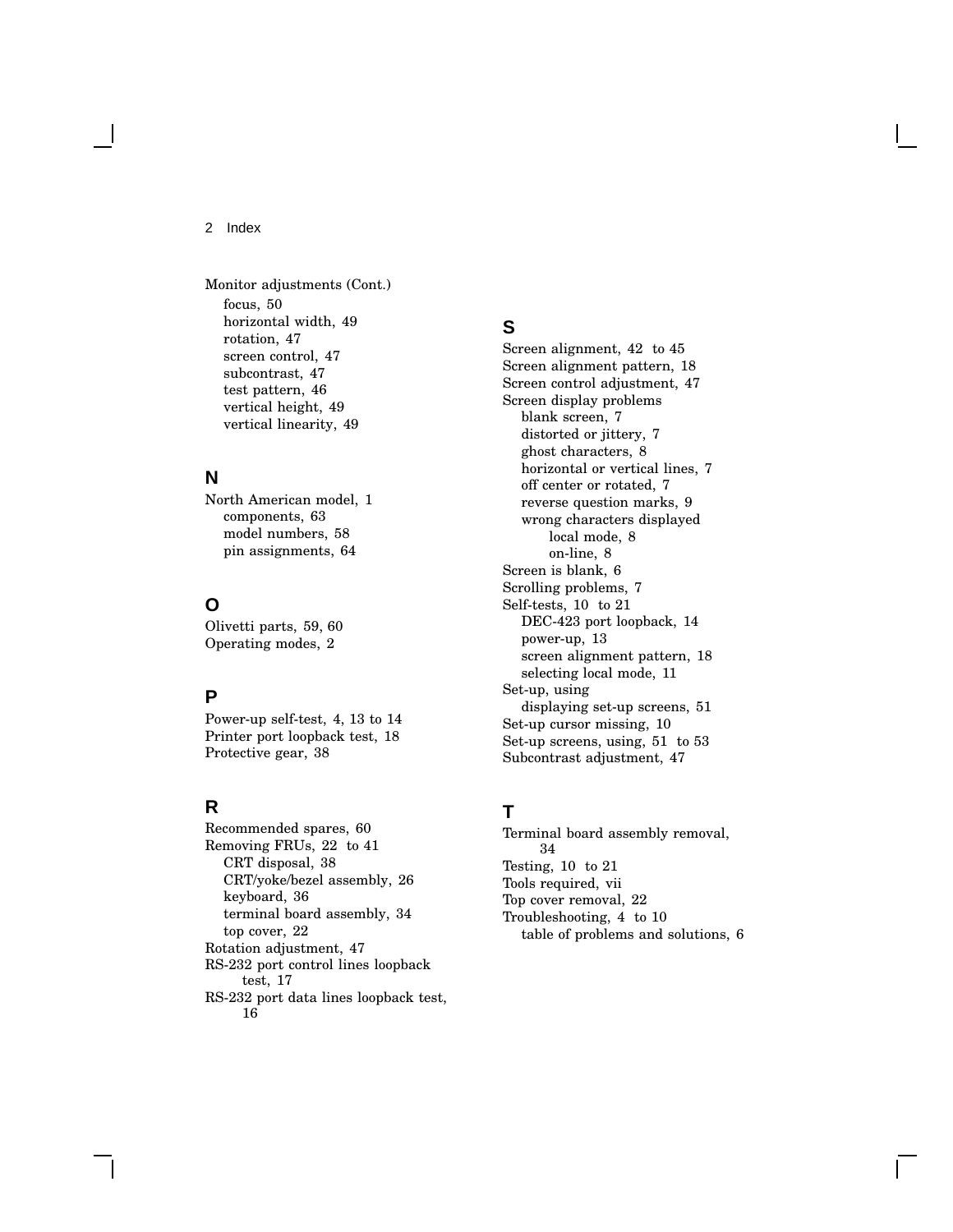Index 3

 $\overline{\Gamma}$ 

overview, 1 part numbers, 58 VT420 rear connector panel, 15

# **W**

Worldwide model components, 65 model numbers, 58 pin assignments, 66 Worldwide models, 1

# **V**

Vertical height adjustment, 49 Vertical linearity adjustment, 49 VT420 features common features, 1 VT420 models description, 1 differences, 3 features compared, 1 to 3